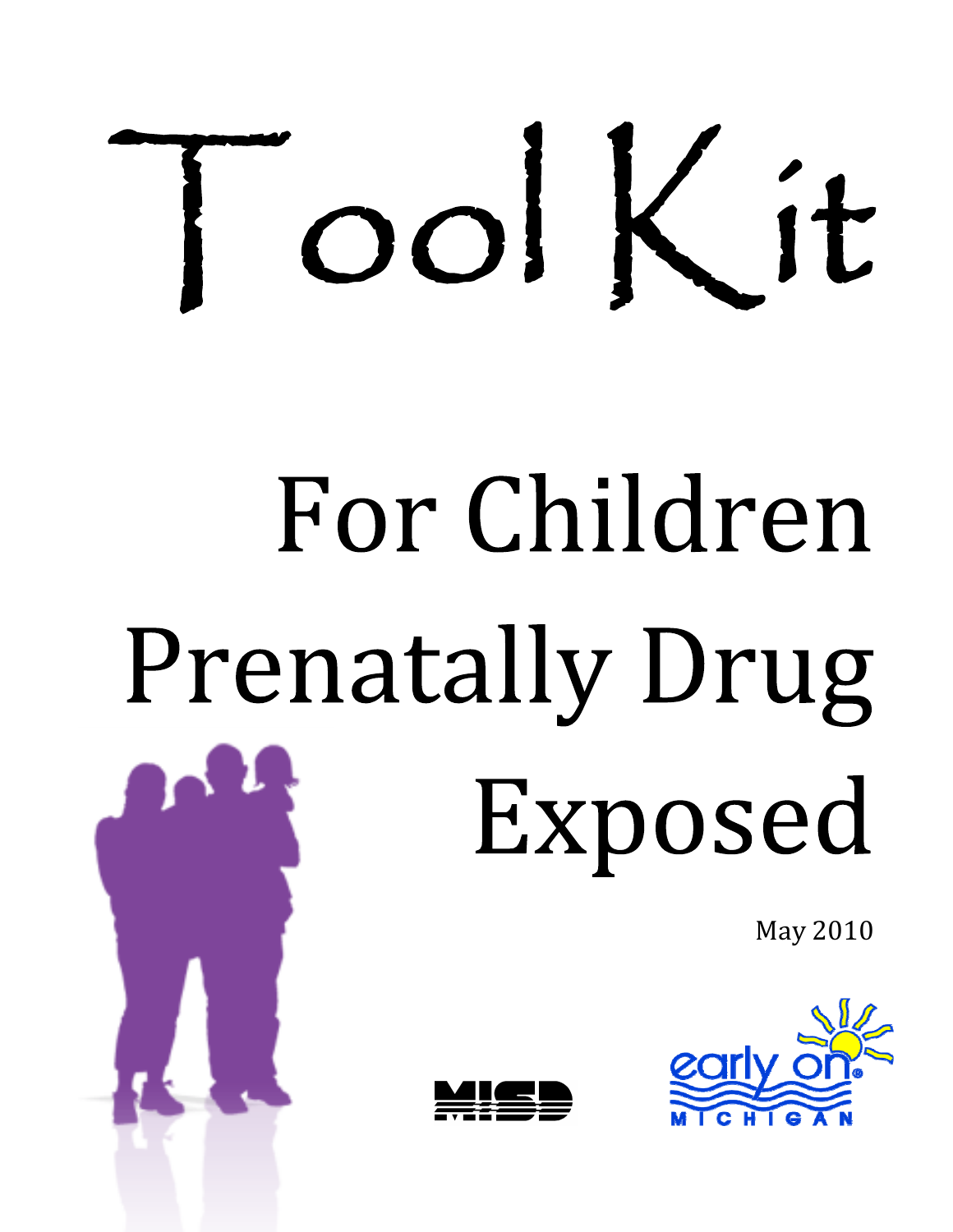#### **MACOMB INTERMEDIATE SCHOOL DISTRICT**

44001 Garfield Road • Clinton Township, MI • 48038-1100 • 586/228-3300

#### **Board of Education**

#### **Administration**

| <b>Instruction and Special Projects</b> |
|-----------------------------------------|
|                                         |

We are the Macomb Intermediate School District.

We exist to provide our clients quality service, high caliber support, and cutting edge leadership.

Our primary clients are the 21 school districts of Macomb County. They are our most important customers – indeed, our reason for being.

Within these districts we focus our efforts on school staff. We work to increase their skills and capabilities so their students can experience more effective educational programs.

We also serve the handicapped. In fact, we are committed to working directly with youngsters with disabilities who reside in Macomb County's school districts.

And we are involved with the educational community across the country. Many of our staff members are leaders in state and national programs. Many are working with colleges and universities. Still others are exchanging information with their professional colleagues. All these activities have a single purpose: to identify and develop techniques and programs that improve learning opportunities in Macomb County.

This booklet was developed and printed in part under a grant awarded by the Michigan State Board of Education, under Part C of IDEA Amendments of 1997, better known as Early On® Michigan and American Recovery and Reinvestment Act of 2009 funds.

Macomb Intermediate School District (MISD) has the legal authority to apply for and receive funds under Part C of IDEA.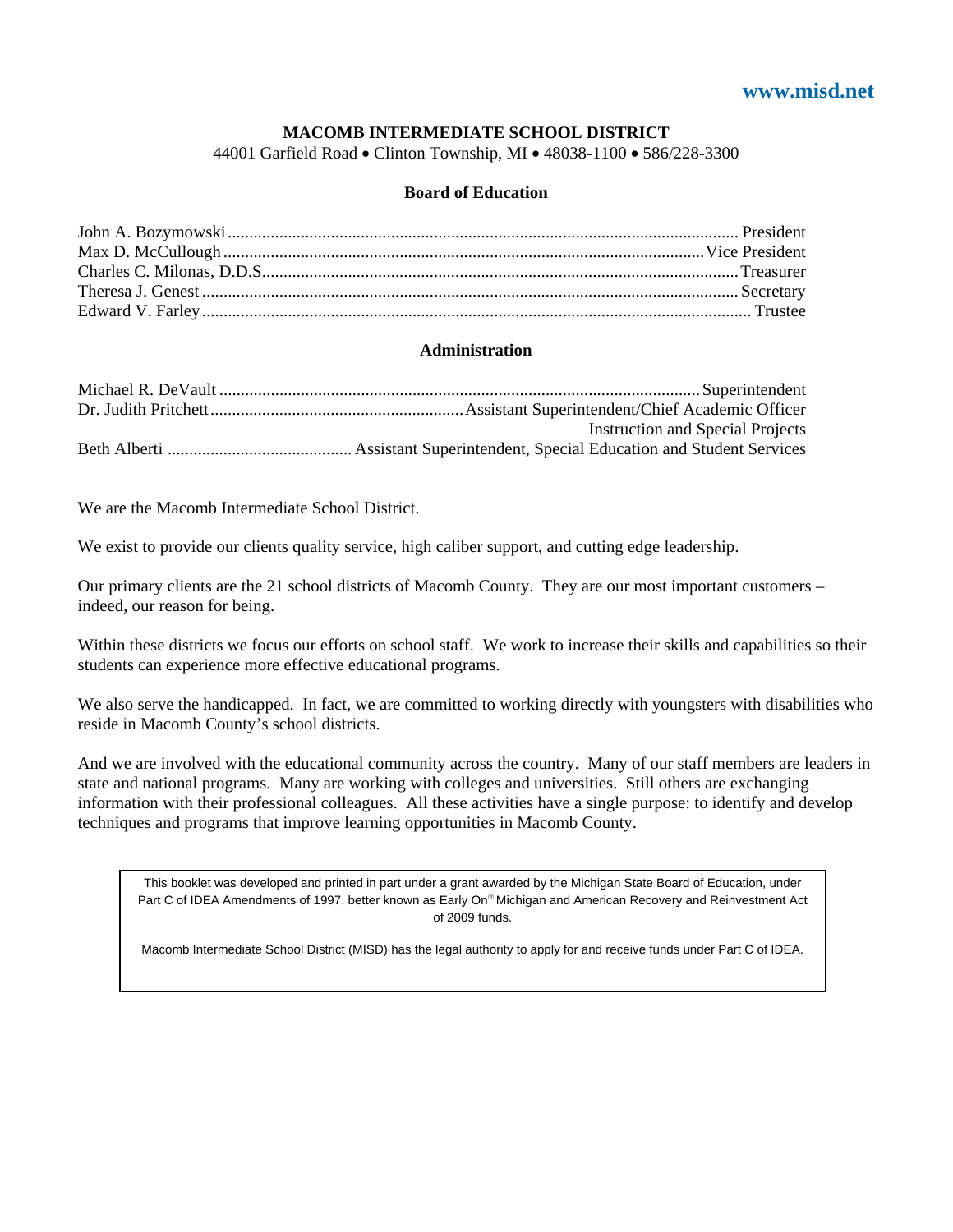# **Table of Contents**

|                                                                            | Page |
|----------------------------------------------------------------------------|------|
|                                                                            |      |
| Drug Facts, Effects During Pregnancy, Effects on Children Exposed in Utero |      |
|                                                                            |      |
|                                                                            |      |
|                                                                            |      |
|                                                                            |      |
|                                                                            |      |
|                                                                            |      |
|                                                                            |      |
|                                                                            |      |
|                                                                            |      |
|                                                                            |      |
|                                                                            |      |
| <b>Intervention Strategies</b>                                             |      |
|                                                                            |      |
|                                                                            |      |
|                                                                            |      |
|                                                                            |      |
|                                                                            |      |
|                                                                            |      |
|                                                                            |      |
|                                                                            |      |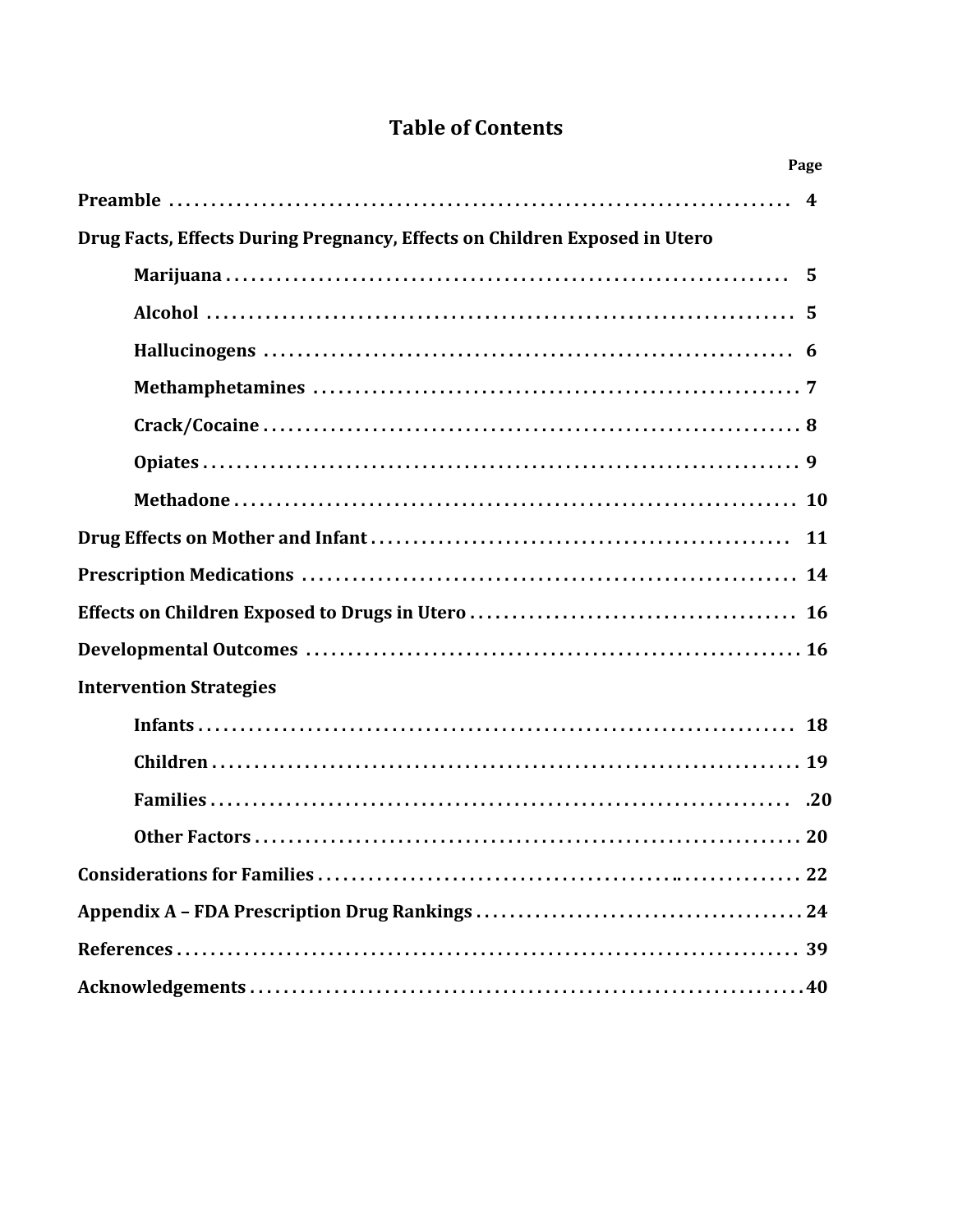# **Preamble**

# **Why are we doing this?**

The number of children born each year exposed to drugs and/or alcohol is estimated to be between 550,000 and 750,000 (ARCH Factsheet Number 49, 1997). The problems associated with prenatal drug and substance abuse are increasing and have serious implications for the future development of these children and the families affected. It is important to remember that any drug can have an impact on an unborn child. It does not matter if the drug is legal or illegal, prescribed by a doctor, or even how it is taken. Swallowing a drug will deliver it to the baby through the placenta while injecting and inhaling a drug delivers it in larger amounts. It is vital that anyone involved with drug‐exposed infants and children have knowledge of both the potential health and developmental effects as well as an understanding of possible intervention strategies. It is not uncommon for a child who has been prenatally exposed to drugs and/or alcohol to have been poly‐drug exposed.

It is hoped that this toolkit can be used by service providers and families to best serve our children who have been prenatally exposed. It is not meant to be all inclusive, but rather it is meant to provide research, insight, and guidance as a compilation of the important and current information about prenatal exposure and the effects on children and families.

## **Quick Facts:**

## **Drugs**

- Each year, 11% of all newborns, or 459,690, are exposed to *illicit* drugs. *(Chasnoff, 1989)*
- *(Gomby and Shiono, 1991)* • More than 739,000 women each year use one or more illicit drugs during pregnancy.
- A substance exposed infant is born more frequently than once every 90 seconds. *(Schipper, 1991)*

# **Alcohol**

- 2.6 million infants each year are prenatally exposed to alcohol. *(Gomby and Shiono, 1991)*
- in North America each year. *(Streissguth and Giunta, 1988; US DHHS, 1990)* • Fetal Alcohol Syndrome (FAS) affects between 1.3 and 2.2 children per 1,000 live births
- to 1. *(Abel and Dintcheff, 1984; Streissguth and Giunta, 1988)* • Cases of Alcohol Related Birth Defects (ARBD) outnumber cases of FAS by a ratio of 2 to 3

(statistics.adoption.com)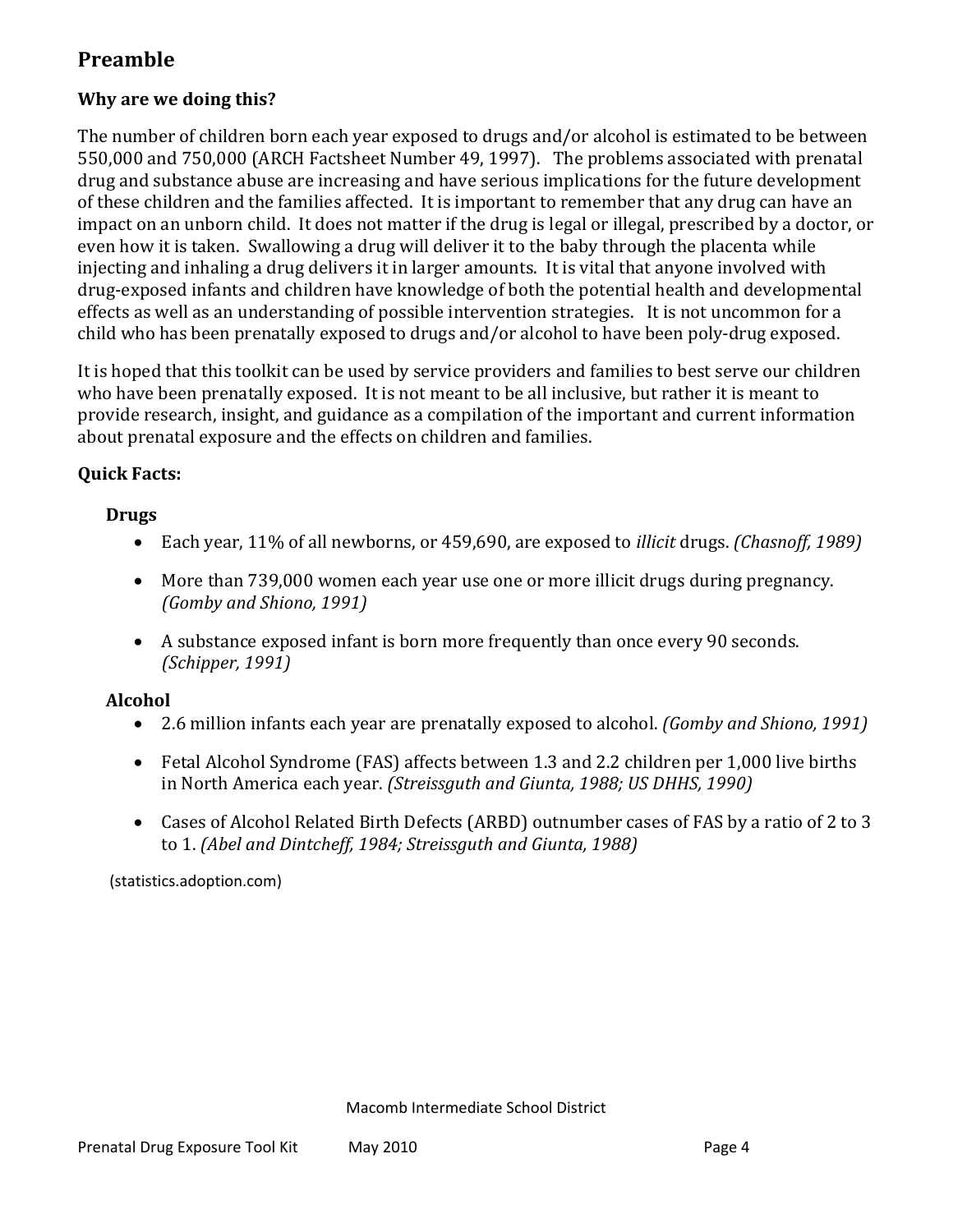# **Drugs Facts**

# **Marijuana**

Marijuana is the most commonly used drug in the United States. It is made up of dried parts of the Cannabis sativa hemp plant. Short‐term effects of marijuana use include euphoria, distorted perceptions, memory impairment, and difficulty thinking and solving problems. Not surprisingly, marijuana intoxication can cause distorted perceptions, impaired coordination, difficulty in thinking and problem solving, and problems with learning and memory. Research has shown that marijuana's adverse impact on learning and memory can last for days or weeks after the acute effects of the drug wear off. As a result, someone who smokes marijuana every day may be functioning at a suboptimal intellectual level all of the time. Long‐term marijuana abuse can lead to addiction; that is, compulsive drug seeking and abuse despite its known harmful effects upon social functioning in the context of family, school, work, and recreational activities. Long‐term marijuana abusers trying to quit report irritability, sleeplessness, decreased appetite, anxiety, and drug craving, all of which make it difficult to quit. These withdrawal symptoms begin within about 1 day following abstinence, peak at 2–3 days, and subside within 1 or 2 weeks following drug cessation (National Institute on Drug Abuse).

#### **Effects of Marijuana usage during Pregnancy**

Smoking marijuana during pregnancy has been linked to low birth weights in babies and withdrawal‐like symptoms including excessive crying, tremors, and hyper‐emesis (severe and chronic vomiting). Some studies, though not all, show that women who use marijuana even as infrequently as once a month throughout pregnancy are more likely to gain inadequate weight, to have dangerously rapid labor, prolonged or arrested labor, or a cesarean section. They are also more likely to have a baby that needs resuscitation after delivery (Pregnancy Info).

# **Effects on Children Exposed to Marijuana in Utero**

There have been a limited number of studies following marijuana‐exposed babies through childhood. Some did not find any increased risk of learning or behavioral problems. Others found that children who were exposed to marijuana before birth are more likely to have subtle problems that affect their ability to pay attention. Exposed children do not appear to have a decrease in IQ (March of Dimes).

# **Alcohol**

Alcohol affects every organ in the drinker's body and can damage a developing fetus. Intoxication can impair brain function and motor skills; heavy use can increase risk of certain cancers, stroke, and liver disease. Alcoholism or alcohol dependence is a diagnosable disease characterized by a strong craving for alcohol, and/or continued use despite harm or personal injury. Alcohol abuse, which can lead to alcoholism, is a pattern of drinking that results in harm to one's health, interpersonal relationships, or ability to work (National Institute on Drug Abuse).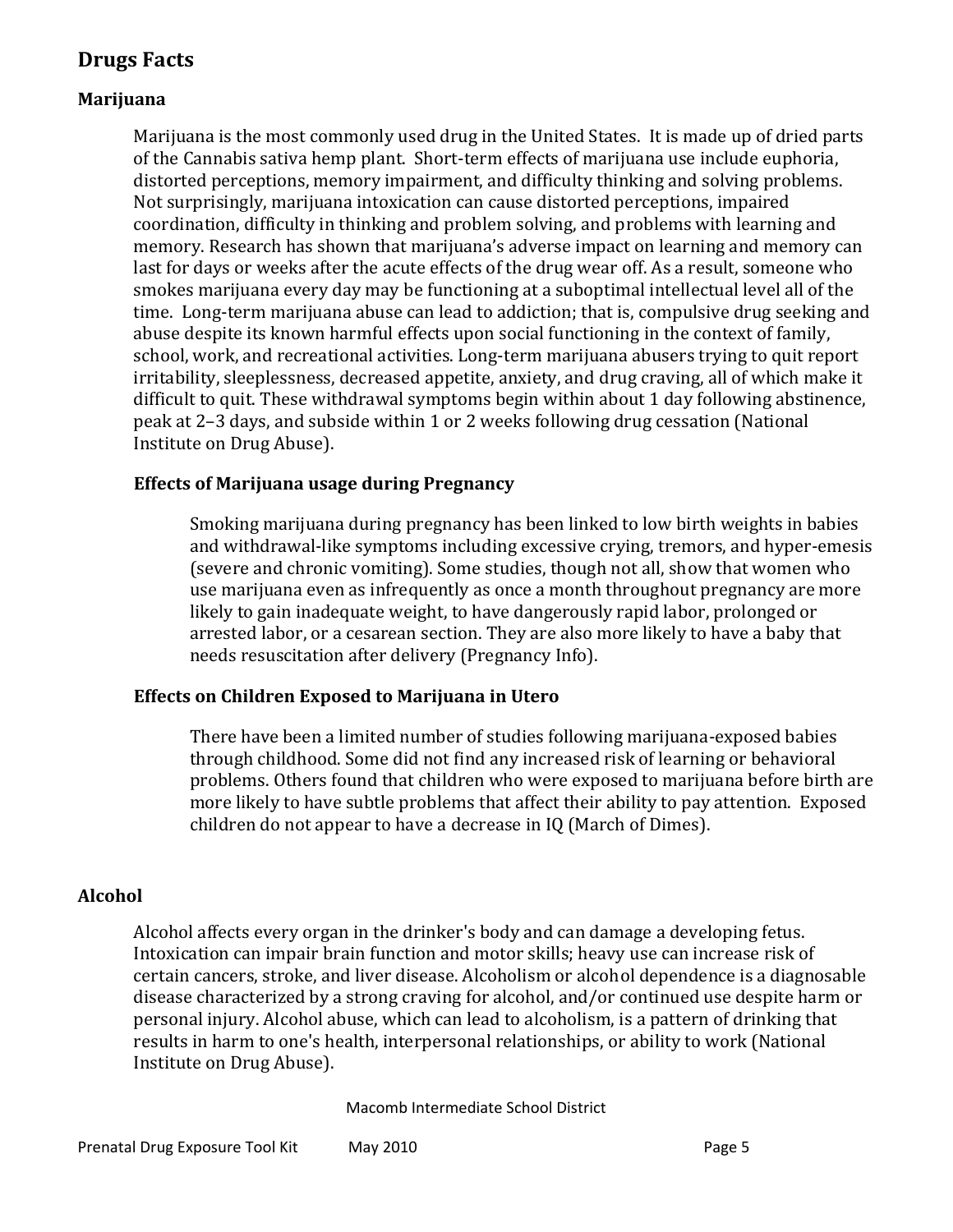#### **Effects of Alcohol usage during Pregnancy**

[Drink](http://www.marchofdimes.com/prematurity/index_professionals_1157.asp)ing alcohol during pregnancy increases the risk for [miscarriage](http://www.marchofdimes.com/aboutus/1192.asp) and [premature](http://www.marchofdimes.com/prematurity/index_professionals_1157.asp)  [birth. Stu](http://www.marchofdimes.com/1198.asp)dies also suggest that drinking during pregnancy may contribute to stillbirth. No level of drinking alcohol has been proven safe during pregnancy.

#### **Effects on Children Exposed to Alcohol in Utero**

Drinking alcohol during pregnancy can cause Fetal Alcohol Spectrum Disorders, with effects that range from mild to severe. These effects include mental retardation; learning, emotional and behavioral problems; and defects involving the heart, face and other organs. The most severe of these effects is fetal alcohol syndrome (FAS), a combination of physical and mental birth defects (March of Dimes).

#### **Hallucinogens**

Hallucinogens are strong mood‐changing drugs with unpredictable psychological effects. LSD, or "acid," is sold as tablets, capsules, liquid, or on absorbent paper. PCP is illegally manufactured as tablets, capsules, or colored powder and can be snorted, smoked or eaten. Other hallucinogens can come in many forms, including plants and cough suppressants. The effects of hallucinogens differ greatly from person to person, time to time, and from drug to drug. This is mainly due to the significant differences in strength, amount, and chemical makeup of active ingredients. Because of their unpredictable nature, the use of hallucinogens can be particularly dangerous. People who abuse PCP for long periods of time report memory loss, difficulties with speech and thinking, depression, and weight loss. These symptoms can persist up to a year after stopping PCP abuse. LSD has an unusual "echo." Many users have flashbacks — sudden repetitions of their LSD experiences — days or months after they stop using the drug. Hallucinogen‐related deaths (with the possible exception of MDMA and PCP) often result from accidental injury or suicide from the uncontrolled actions and emotions caused by intoxication (Above the Influence).

#### **Effects of Hallucinogen usage during Pregnancy**

PCP has been shown to cross through the placenta, collecting in the tissue of the fetus and remaining in the circulation for an extended period after the mother's last ingestion of the drug. This means that the fetus is exposed to the drug for longer periods of time than the mother (AADAC.com).

Negative outcomes that may arise due to hallucinogen consumption during pregnancy include:

- **Premature labor and delivery: the baby is born before full term**
- Maternal abruption: the premature separation of the placenta from the wall of the uterus, a potentially very serious situation for both mother and baby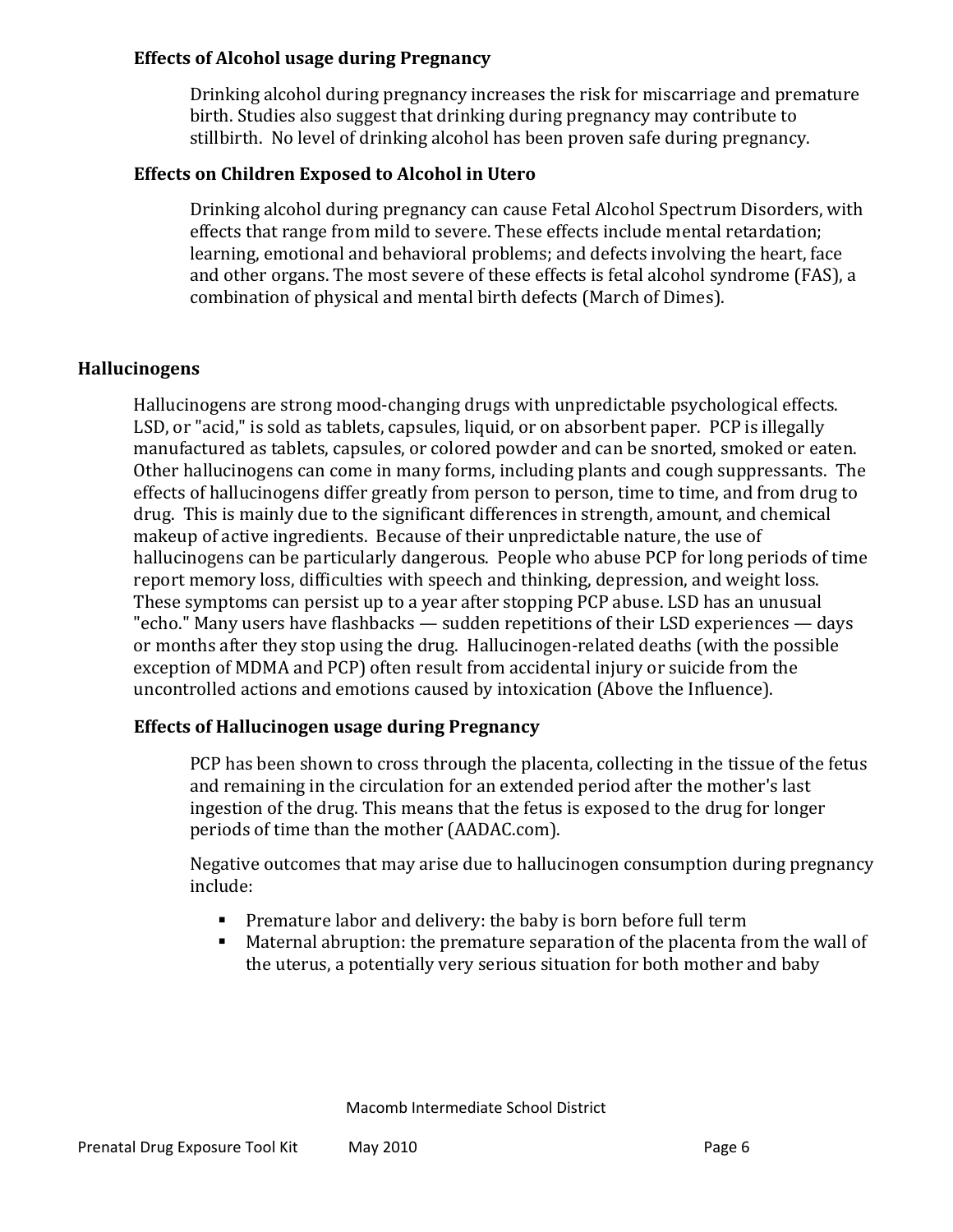- Low birth weight: a child born smaller than average is at increased risk for developing health problems as it grows
- Birth defects: PCP is suspected to contribute to some physical abnormalities noted at birth, including facial deformities

## **Effects on Children Exposed to Hallucinogen Usage in Utero**

PCP exposure has been associated with poor attention, rigid muscles and decreased reflexes in infants. Infants exposed to hallucinogens prior to birth are at risk of experiencing withdrawal symptoms once they are no longer exposed to the drug. Children prenatally exposed to hallucinogens are at increased risk for experiencing functional and behavioral impairments.

#### **Methamphetamines**

Methamphetamine is a central nervous system stimulant drug. It is a "white, odorless, bittertasting crystalline powder that easily dissolves in water or alcohol and is taken orally, intra‐ nasally (snorting the powder), by needle injection, or by smoking" (National Institute on Drug Abuse, n.d.). When it is used, the drug:

 common mechanism of action for most drugs of abuse. Dopamine is involved in ". . . increases the release and blocks the reuptake of the brain chemical (or neurotransmitter) dopamine, leading to high levels of the chemical in the brain—a reward, motivation, the experience of pleasure, and motor function. Methamphetamine's ability to release dopamine rapidly in reward regions of the brain produces the intense euphoria, or "rush," that many users feel after snorting, smoking, or injecting the drug" (National Institute on Drug Abuse, n.d.).

How a methamphetamine user's body reacts is dependent upon how much it has used and how long it has been using it. Small amounts of the drug can have the same effects as other stimulant drugs (cocaine) "including increased wakefulness, increased physical activity, decreased appetite, increased respiration, rapid heart rate, irregular heartbeat, increased blood pressure, and hyperthermia"(National Institute on Drug Abuse, n.d.). Long‐term use of the drug can have long‐term negative consequences on the user's health. These can include:

". . . extreme weight loss, severe dental problems ("meth mouth"), anxiety, confusion, insomnia, mood disturbances, and violent behavior. Chronic methamphetamine abusers can also display a number of psychotic features, including paranoia, visual and auditory hallucinations, and delusions (for example, the sensation of insects crawling under the skin)"(National Institute on Drug Abuse, n.d.).

Methamphetamines can remain in a user's system for 3‐4 days.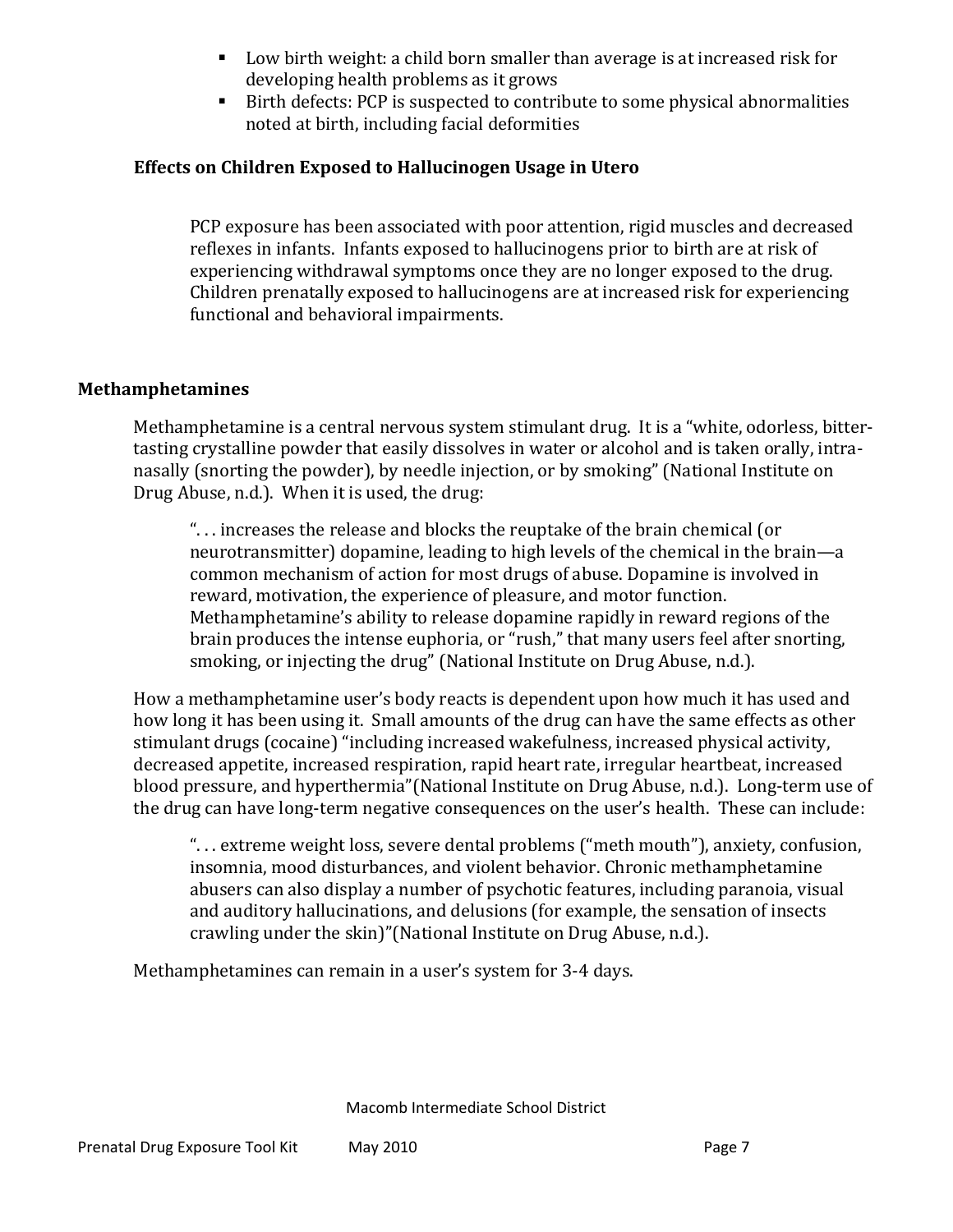## **Effects of Methamphetamines used During Pregnancy**

Use of methamphetamine during pregnanc[y increases the risk o](http://www.marchofdimes.com/professionals/14332_1154.asp)f pregnancy complications, such as premature birth and place[ntal problems. T](http://www.marchofdimes.com/professionals/14332_1210.asp)here also have been cases of birth defects, including heart defects and cleft lip/palate, in exposed babies, but researchers do not yet know whether the drug contributed to these defects (March of Dimes, n.d.).

# **Effects on Children Exposed to Methamphetamines in Utero**

• Increased risk of developing attention difficulties, behavioral difficulties, and

Learning disabilities, especially in the area of language

Increased risk of prematurity or low birth weight babies who may show:

- Difficulty sucking and/or swallowing
- Difficulty sucking and/or swallowing<br>• Hypersensitivity to touch and light and therefore, difficult in soothing
- Extreme irritability
- **Tremors and coordination problems**

www.health.state.mn.us/divs/eh/meth Michele Fallon, MSW, LICSW Harris Training Center for Infant and Toddler Development, University of Minnesota

# **Crack/Cocaine**

Cocaine is a central nervous system stimulant drug that can be snorted, smoked, or injected. Crack is the rock form of cocaine, "cocaine hydrochloride powder that has been processed to form a rock crystal that is then usually smoked" (National Institute on Drug Abuse, n.d.). The user can feel euphoric and energetic, but the physical effects on the body can:

". . . increase body temperature, blood pressure, and heart rate. Users risk heart attacks, respiratory failure, strokes, seizures, abdominal pain, and nausea. In rare cases, sudden death can occur on the first use of cocaine or unexpectedly afterwards" (National Institute on Drug Abuse, n.d.).

Cocaine will stay in the system in some form for roughly forty‐eight hours, depending on the method of administration. The size and method of administering the dosage will have an effect on how long it takes for the cocaine to metabolize and leave the system.

# **Effects of Cocaine usage During Pregnancy**

If cocaine is used early in the pregnancy it has been to known to cause miscarriages. It has also been known to cause pre‐term labor (labor before 37 weeks).

"Cocaine use during pregnancy can cause placental problems, including placental abruption. In this condition, the placenta pulls away from the wall of the uterus before labor begins. This can lead to heavy bleeding that can be life threatening for both mother and baby. The baby may be deprived of oxygen and adequate blood flow when an abruption occurs. Prompt cesarean delivery, however, can prevent most deaths but may not prevent serious complications for the baby caused by lack of oxygen" (March of Dimes, n.d.).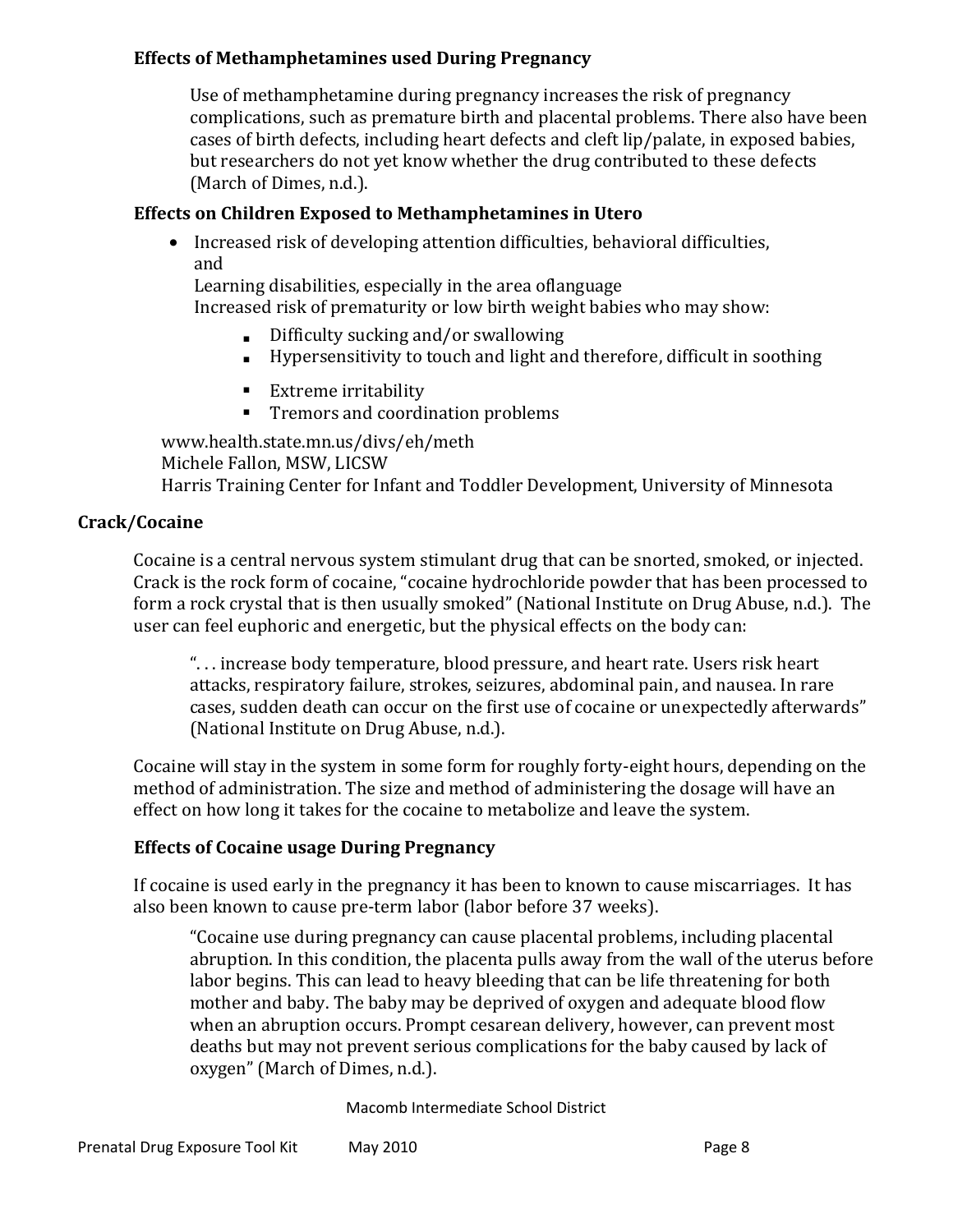## **Effects on Children Exposed to Cocaine in Utero**

Immediately after birth, some cocaine‐exposed infants:

- Are jittery, have tremors, irritable, and sensitive to the mildest environmental stimulation
- Have stiff muscles and prolonged early reflexes
- Cry often, trouble falling asleep and easily awakened, difficulty calming themselves
- *Or* can display the opposite effect by sleeping most of the time and appear to shut down to avoid stimuli

Most of these symptoms will diminish within the first year. Irritability, sleep and feeding problems and difficulty with calming may continue into the second year.

These cocaine‐exposed babies are also at an increased risk for developmental problems such as cerebral palsy, seizure disorder, and mental retardation. As they grow older, they may also have difficulty with:

- Less age-appropriate play and more impulsive behaviors than non-exposed infants
- Less secure attachment to their caregivers
- Delayed language development
- Lack of tolerance for frustration, easily distracted, and difficulty organizing their behavior

## **Opiates**

Opiate drugs are any group of drugs that are derived from opium. They are used to alleviate pain and can include naturally occurring opiates as well as synthetic forms. Codeine and morphine are naturally occurring while, others are:

- 
- hydrocodon[e](http://www.ehow.com/about_5046206_opiate-drug.html)<sup>r</sup>
- heroin **•** meperidine (Demerol) propoxyphene
	- oxycodone (Percodan) (Darvon)
- 
- 
- (Dilaudid) methadone (Dolophine)
- 
- hydromorphone fentanyl (Sublimaza) pentazocine (Talwin)

All opiate drugs have similar effects to varying degrees. Short‐term effects include a surge of euphoria and clouded thinking followed by alternately wakeful and drowsy states (National Institute on Drug Abuse, n.d.). The biggest side effect that users report is constipation. "Heroin depresses breathing, thus, overdose can be fatal. Users who inject the drug risk infectious diseases such as HIV/AIDS and hepatitis" (National Institute on Drug Abuse, n.d.).

Opiates will stay in your system for 2 to 5 days depending on the amount used. An opiate will remain in the bloodstream for 6-12 hours.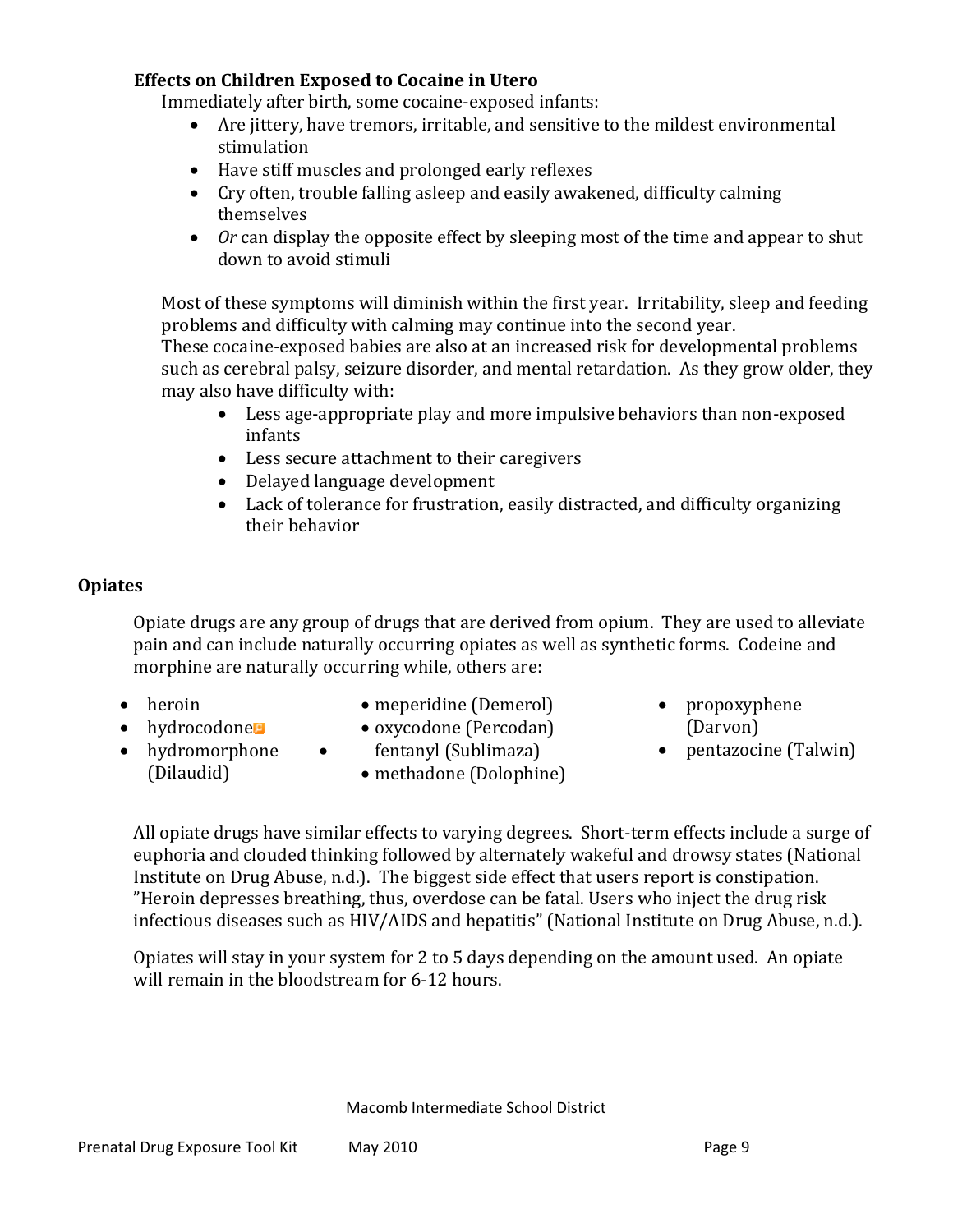#### **Effects of Opiate usage During Pregnancy**

Women who use heroin during pregnancy greatly increase their risk of serious pregnancy complications. These risks include poor fetal growth, premature rupture of the membranes, premature birth and stillbirth.

A pregnant woman who uses heroin should not attempt to suddenly stop taking the drug. This can put her baby at increased risk of death. She should consult a health care provider or drug‐treatment center (March of Dimes, n.d.).

#### **Effects on Children Exposed to Opiate in Utero**

Newborn infants born to opiate addicted mothers often experience withdrawal symptoms.

Newborn infants of opiate‐using mothers may go through withdrawal, called "neonatal abstinence syndrome," which consists of central nervous system and digestive system symptoms that may include irritability, poor feeding, poor weight gain, ineffective sucking, yawning, sneezing and tremulousness, and sometimes seizures. They are often of low birth weight and have small head circumference, conditions associated with increased risk for later developmental problems. Most withdrawal symptoms disappear by age 2 months, but the irritability may persist during the first year or longer, contributing to caretaking difficulties similar to those encountered by parents of cocaine-affected infants (The Future of Children n.d.).

Whether or not the infant experiences withdrawal, they still may be hypersensitive to stimuli. This can be helped by keeping the lights and noise down low and swaddling.

#### **Methadone**

Methadone is a long-acting opioid that is often used to block the effects of other opioids. Using methadone as a treatment for opioid addiction is called Methadone Maintenance Treatment (MMT) and will not cause birth defects but can cause withdrawal. Withdrawal from MMT does not mean the baby is addicted. Babies born to mothers on methadone do as well as other babies. While it is not known the long-term effects of methadone on infants, their health is much better than babies born to mothers on heroin (SAMSHA Center for Substance Abuse Treatment). MMT is important to prevent withdrawal in the mother because withdrawal symptoms can lead to miscarriage or premature birth. In addition, needles are a primary source of infection for the drug user. That infection can pass on to the fetus so MMT is used to help stop the use of needles. Appropriate MMT also has several other benefits for the mother:

- Reduces or eliminates craving for opioid drugs
- Prevents the onset of withdrawal for 24 hours or more
- Blocks the effects of other opioids
- Promotes increased physical and emotional health
- Raises the overall quality of life of the patient (SAMSHA)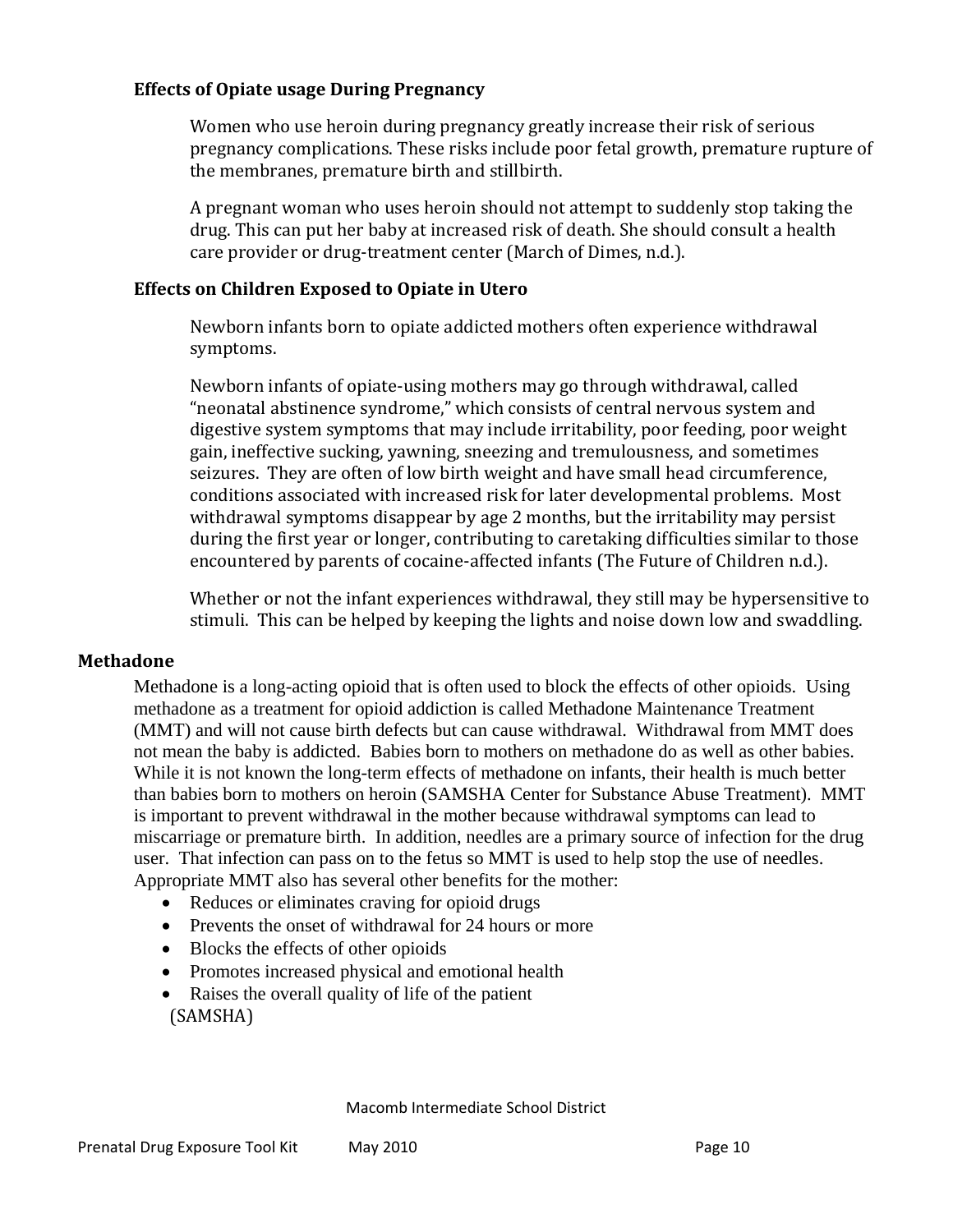# Drug Effects on Mother and Infant (http://www.webmd.com/baby/tc/alcohol-effects-on-a-fetus-topic-overview &

http://emedicine.medscape.com/article/978492‐overview)

| <b>Substance</b> | <b>Possible effect on</b><br>mother                                                                                                                                                           | Stays in<br>User's<br>System | Possible effect on fetus, newborn, and<br>child                                                                                | <b>Stays</b><br>in<br>Infant's<br>System | <b>Withdrawal Symptoms</b><br>(how often the mother used the drug determines the severity of<br>the newborn's withdrawal)                                                                                                                                                                                                                                                                   |
|------------------|-----------------------------------------------------------------------------------------------------------------------------------------------------------------------------------------------|------------------------------|--------------------------------------------------------------------------------------------------------------------------------|------------------------------------------|---------------------------------------------------------------------------------------------------------------------------------------------------------------------------------------------------------------------------------------------------------------------------------------------------------------------------------------------------------------------------------------------|
| Alcohol          | Lack of certain<br>vitamins<br>Miscarriage<br>Stillbirth<br>$\bullet$                                                                                                                         | $2 - 3$<br>hrs/<br>drink     | • Low birth weight<br>• Mental retardation<br>• Heart problems<br>• Learning and behavior problems<br>• Fetal alcohol syndrome | $4 - 6$<br>hrs/<br>drink                 | Signs of alcohol withdrawal may include<br>hyperactivity, crying, irritability, poor sucking,<br>tremors, seizures, poor sleeping patterns,<br>hyperphagia, and diaphoresis. Signs usually<br>appear at birth and may continue until age 18<br>months. Withdrawal typically appears within<br>3-12 hours after delivery.                                                                    |
| Cocaine          | Seizures<br>$\bullet$<br>Hallucinations<br>Fluid in the lungs<br>(pulmonary<br>edema)<br><b>Breathing</b><br>problems<br>Heart problems<br>Placenta<br>abruption<br>Miscarriage<br>Stillbirth | 48 hrs                       | • Low Apgar score<br>$\bullet$ Stroke<br>• Deformed reproductive or urinary<br>organs<br>• Sudden infant death syndrome (SIDS) | 48-<br>72<br>hours                       | Acute signs such as tremors, high-pitched cry,<br>irritability, excess suck, hyper-alertness,<br>apnea, and tachycardia can be seen with the<br>first 72 hours of life. However, because these<br>signs can be seen before the typical half-life of<br>a dose immediately prior to delivery, one can<br>argue that these signs are more typical of<br>intoxication, rather than withdrawal. |

Prenatal Drug Exposure Tool Kit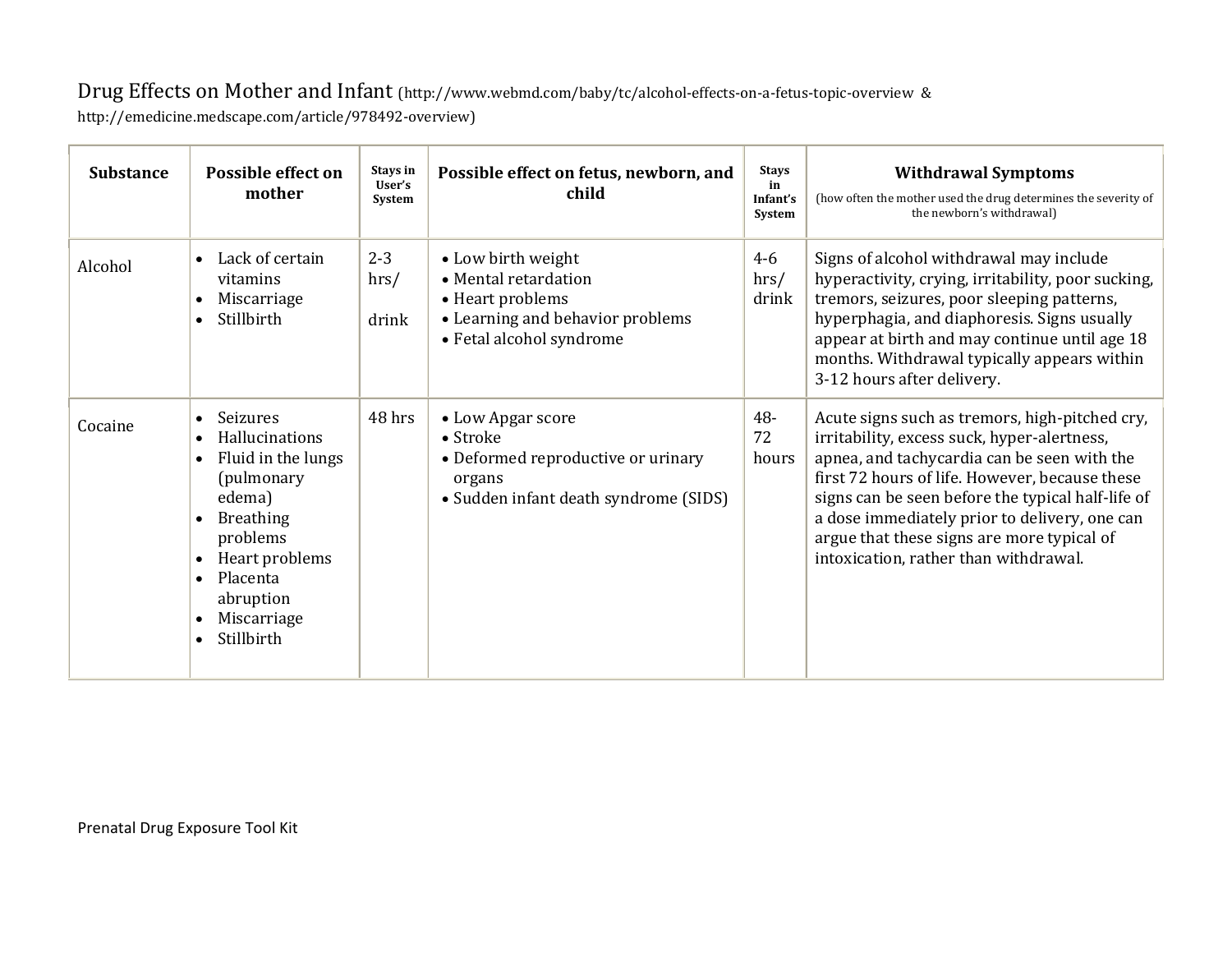| Heroin<br>(Opiate) | Preeclampsia<br>$\bullet$<br>Bleeding in the<br>third trimester<br>Placenta<br>$\bullet$<br>abruption<br>Breech birth<br>$\bullet$               | $2 - 5$<br>days<br>(in<br>bloodstr<br>eam 6-12<br>hrs) | • Seizures<br>• Addiction, withdrawal symptoms<br>after birth<br>• Breathing problems<br>• Small size at birth<br>• Physical and mental development<br>problems                                                                                | $6 - 8$<br>hrs<br>after<br>birth<br>withd<br>rawal<br>symp<br>toms<br>occur | Signs of withdrawal include hyperirritability,<br>gastrointestinal dysfunction, respiratory<br>distress, and vague autonomic symptoms (eg,<br>yawning, sneezing, mottling, fever). Tremors<br>and jittery movements, high-pitched cries,<br>increased muscle tone, and irritability are<br>common. Normal reflexes may be<br>exaggerated. Loose stools are common,<br>leading to possible electrolyte imbalances and<br>diaper dermatitis.<br>o Long-term symptoms have been difficult to<br>study, but evidence supports that these<br>children show hyperphagia, increased oral<br>drive, sweating, hyperacusis, irregular<br>sleep patterns, poor tolerance to<br>environmental changes, and continued<br>loose stools. |
|--------------------|--------------------------------------------------------------------------------------------------------------------------------------------------|--------------------------------------------------------|------------------------------------------------------------------------------------------------------------------------------------------------------------------------------------------------------------------------------------------------|-----------------------------------------------------------------------------|----------------------------------------------------------------------------------------------------------------------------------------------------------------------------------------------------------------------------------------------------------------------------------------------------------------------------------------------------------------------------------------------------------------------------------------------------------------------------------------------------------------------------------------------------------------------------------------------------------------------------------------------------------------------------------------------------------------------------|
| Methadone          | Preterm labor<br>Fetus' growth<br>$\bullet$<br>slows down<br>Nausea<br>$\bullet$<br>Vomiting<br>$\bullet$<br>Severe<br>$\bullet$<br>constipation | $1 - 7$<br>days                                        | • Fetus will become addicted to<br>methadone<br>• Seizures due to withdrawal<br>• Increased risk of SIDS<br>• Gastro-intestinal dysfunction<br>• Hyper-irritability<br>• Respiratory distress<br>• Developmental delays<br>• Low birth weights | $6 - 8$<br>hrs<br>after<br>birth<br>withd<br>rawal<br>symp<br>toms<br>occur | Symptoms typically appear within 48-72<br>hours but may not start until the infant is aged<br>3 weeks. This is particularly true for infants<br>whose mothers took excessively higher doses.<br>Conflicting data have emerged concerning<br>withdrawal severity and higher in-utero<br>methadone doses. Data have shown that co-<br>exposure with nicotine increases the severity<br>and duration of the neonatal withdrawal.                                                                                                                                                                                                                                                                                              |
| Marijuana          | Preterm labor<br>$\bullet$                                                                                                                       | 10<br>days                                             | • Tremors<br>• Easily startled<br>• Cranky or fussy                                                                                                                                                                                            |                                                                             | For marijuana, a mild opiate like withdrawal<br>syndrome has been observed. Signs may<br>include fine tremors, hyper-acusis, and a                                                                                                                                                                                                                                                                                                                                                                                                                                                                                                                                                                                         |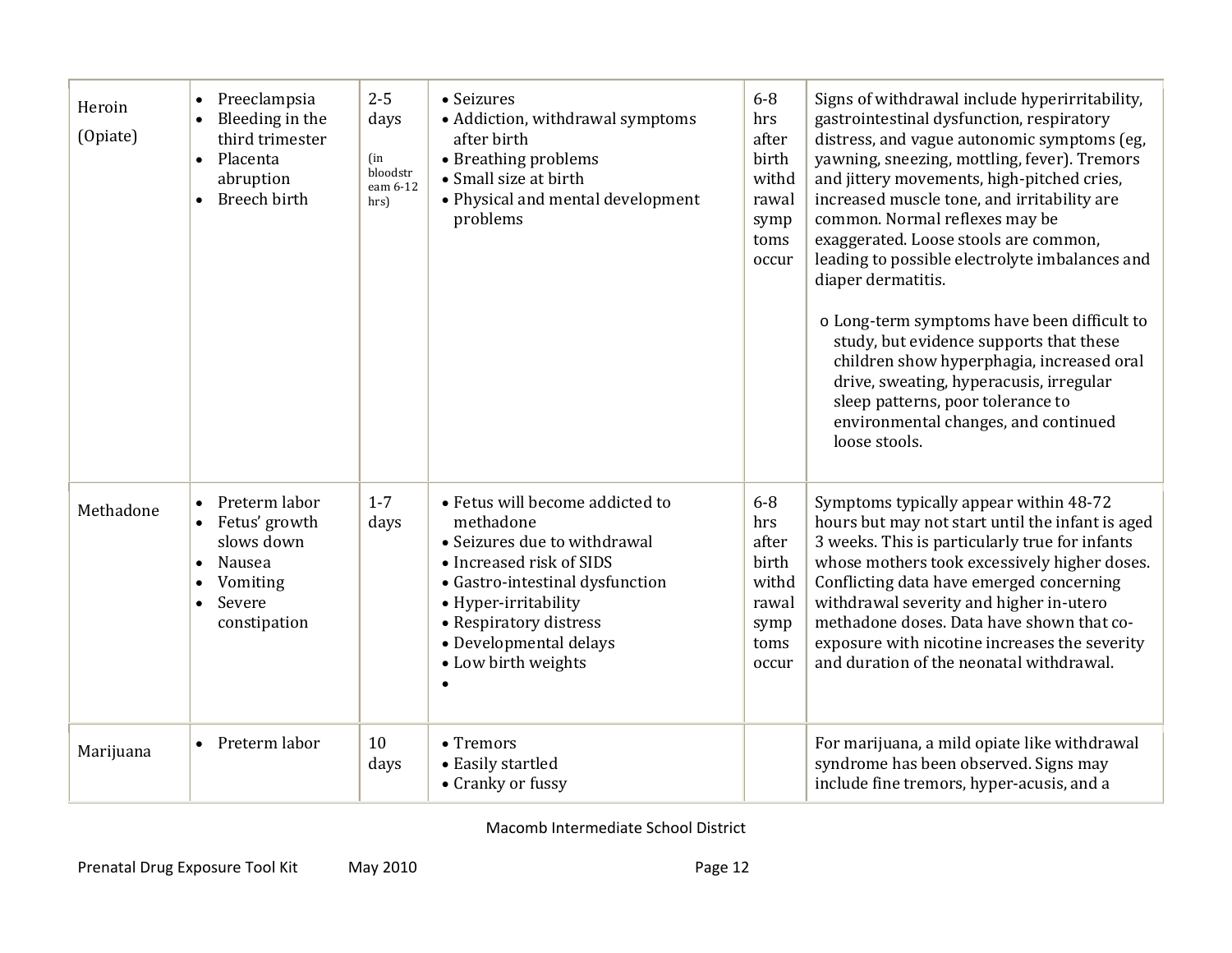|                            |                                                                           |                 | • Learning problems<br>• Attention deficit hyperactivity<br>disorder<br>• Depression<br>• Substance abuse<br>$\bullet$ Leukemia<br>• Certain types of cancer | prominent Moro reflex; however, these<br>symptoms rarely require treatment.                                                                                                      |
|----------------------------|---------------------------------------------------------------------------|-----------------|--------------------------------------------------------------------------------------------------------------------------------------------------------------|----------------------------------------------------------------------------------------------------------------------------------------------------------------------------------|
| Methamphetamine            | Stroke<br>Brain damage<br>Miscarriage<br>Placenta<br>abruption            | $3 - 4$<br>days | • Low birth weight<br>• Heart and lung problems                                                                                                              | Methamphetamine withdrawal symptoms can<br>include nausea, irritability, depression, loss of<br>energy, insomnia, sweats, hyperventilation,<br>convulsions, irregular heart beat |
| Hallucinogens<br>(PCP/LSD) | Confusion<br>Delusions<br>$\bullet$<br>Hallucinations<br>Risk of overdose | $2 - 5$<br>days | • Withdrawal symptoms after birth<br>• Learning problems<br>• Emotional problems<br>• Behavior problems                                                      | There are few withdrawal symptoms<br>reported, but some effects of long term use may<br>include: weight loss, flashbacks, paranoia and<br>depression.                            |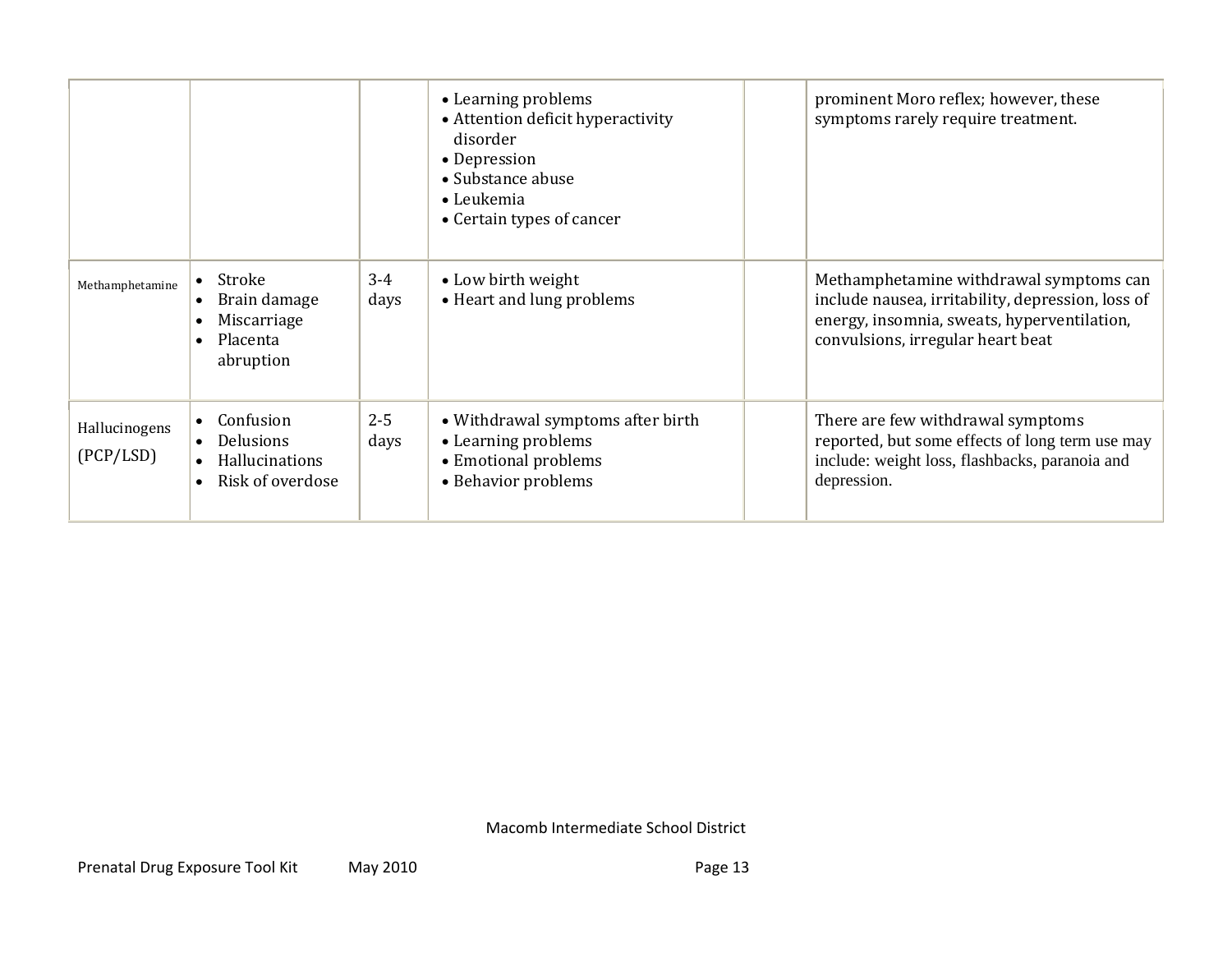#### **Prescription Medications**

Prescription drug abuse is known as taking a prescribed medication that is not prescribed to the user of the drug or taking it for reasons or in dosages other than as prescribed. The biggest side effect of prescription drug abuse is addiction. There are prescription medications that are commonly abused and these can include:

opioids (for pain), central nervous system depressants (for anxiety and sleep disorders), and stimulants (for ADHD and narcolepsy). Opioids include hydrocodone (Vicodin®), oxycodone (OxyContin®), propoxyphene (Darvon®), hydromorphone (Dilaudid®), meperidine (Demerol®), and diphenoxylate (Lomotil®). Central nervous system depressants include barbiturates such as pentobarbital sodium (Nembutal®), and benzodiazepines such as diazepam (Valium®) and alprazolam (Xanax®). Stimulants include dextroamphetamine (Dexedrine®), methylphenidate (Ritalin® and Concerta®), and amphetamines (Adderall®)(National Institute on Drug Abuse, n.d.).

Depending upon the type of prescription medication, the side effects are varied.

Long-term use of opioids or central nervous system depressants can lead to physical dependence and addiction. Opioids can produce drowsiness, constipation and, depending on amount taken, can depress breathing. Central nervous system depressants slow down brain function; if combined with other medications that cause drowsiness or with alcohol, heart rate and respiration can slow down dangerously. Taken repeatedly or in high doses, stimulants can cause anxiety, paranoia, dangerously high body temperatures, irregular heartbeat, or seizures (National Institute on Drug Abuse n.d.).

It is important to note that there are instances when a pregnant woman may take necessary prescription drugs under a doctor's surveillance. During these circumstances, the doctors choose to keep or place the women on the drug because they believe the benefits outweigh any potential risk. Because there are few studies available involving women undergoing treatment without the knowledge of being pregnant, it is harder to know the true effects of the medication. There is the possibility that the condition being treated, not the medication, is the true cause of the effects.

 the *American Journal of Obstetrics & Gynecology*. In pregnant women, the use of psychotropic medications, especially benzodiazepines, is associated with adverse perinatal outcomes, according to a study in the December issue of

The researchers found that pregnant women who used benzodiazepines had a dramatically increased risk of preterm delivery (adjusted odds ratio, 6.79), as well as increased risks of low birth weight, low Apgar score, neonatal intensive care unit admission, and respiratory distress syndrome. They also found an association between initiation of selective serotonin receptor inhibitor (SSRI) use after the first trimester and preterm delivery (Ansorge, 2009‐ Mental Help.net).

Prenatal Drug Exposure Tool Kit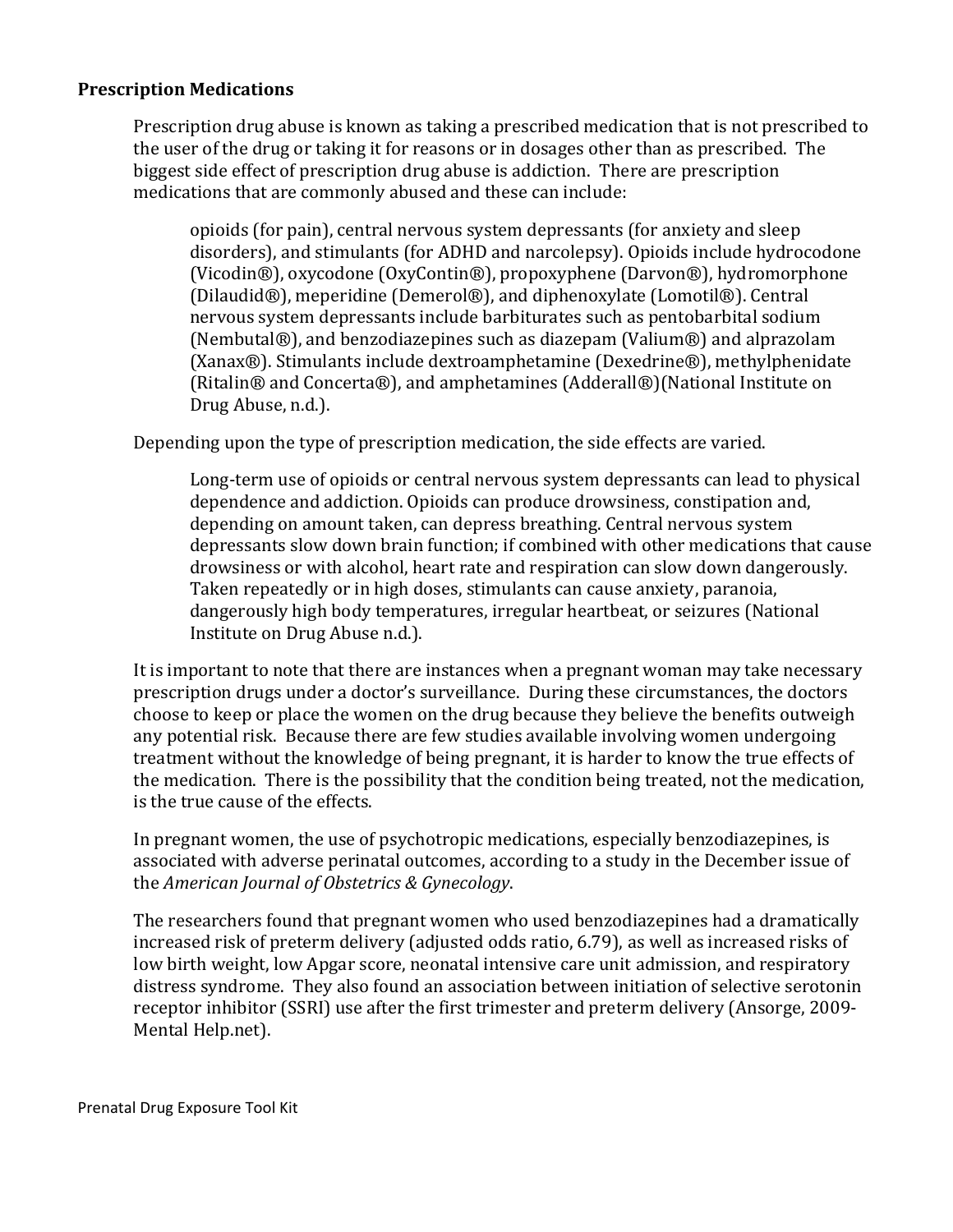In addition, women who are taking certain types of seizure medications can put the fetus at risk of Fetal Valproate Syndrome. Fetal Valproate Syndrome is a rare congenital disorder caused by exposure of the fetus to valproic acid (dalpro, depakene, depakote, depakote sprinkle, divalproex, epival, myproic acid) during the first three months of pregnancy. Valproic acid is an anticonvulsant drug used to control certain types of seizures in the treatment of epilepsy. A small percentage of pregnant women who take this medication can have a child with Fetal Valproate Syndrome. The exact prevalence of this condition remains to be established. Symptoms of this disorder may include spina bifida, distinctive facial features, and other musculoskeletal abnormalities (NORD, 2010, children.webmd.com).

Little is also known about the effects of medications/drugs on the baby if the father takes them. It is only believed to have an effect on sperm production and little more.

Prescription medications can stay up to 72 hours in a user's system.

# **Effects of Prescription medication usage during pregnancy**

Both prescription drugs prescribed by a health care provider and over the counter medications are ranked according to how safe they are for the fetus and how necessary they are for the mother by the U.S. Food and Drug Administration. (See Appendix A for specific prescription drug rankings.) The FDA system ranks them as follows:

**Category A** ‐ These drugs have been demonstrated not to pose any risks to human fetuses.

**Category B** ‐ These drugs are believed not to pose any significant risk to human fetuses, based on what has been learned from animal or human studies, but there have been no controlled studies in pregnant women.

**Category C** ‐ These drugs may or may not be harmful to human fetuses. The data is inconclusive; either because no studies have been done or because any adverse affects that have been demonstrated have shown up in animal rather than human studies. These drugs should be given only if the potential benefit justifies the potential risk to the fetus.

**Category D** ‐ These drugs are known to pose a threat to human fetuses, but they may be commonly found in cases where the benefits of using the drug outweigh these risks (e.g., when the situation is life‐threatening or for a serious disease when safer drugs are not an option because they are ineffective).

**Category X** ‐ These drugs have been proven to cause fetal abnormalities in humans and should not be used under any circumstances during pregnancy. (In other words, Category X drugs are FDA‐approved, but they are not to be used by pregnant women.) (Physicians Desk Reference, 1999).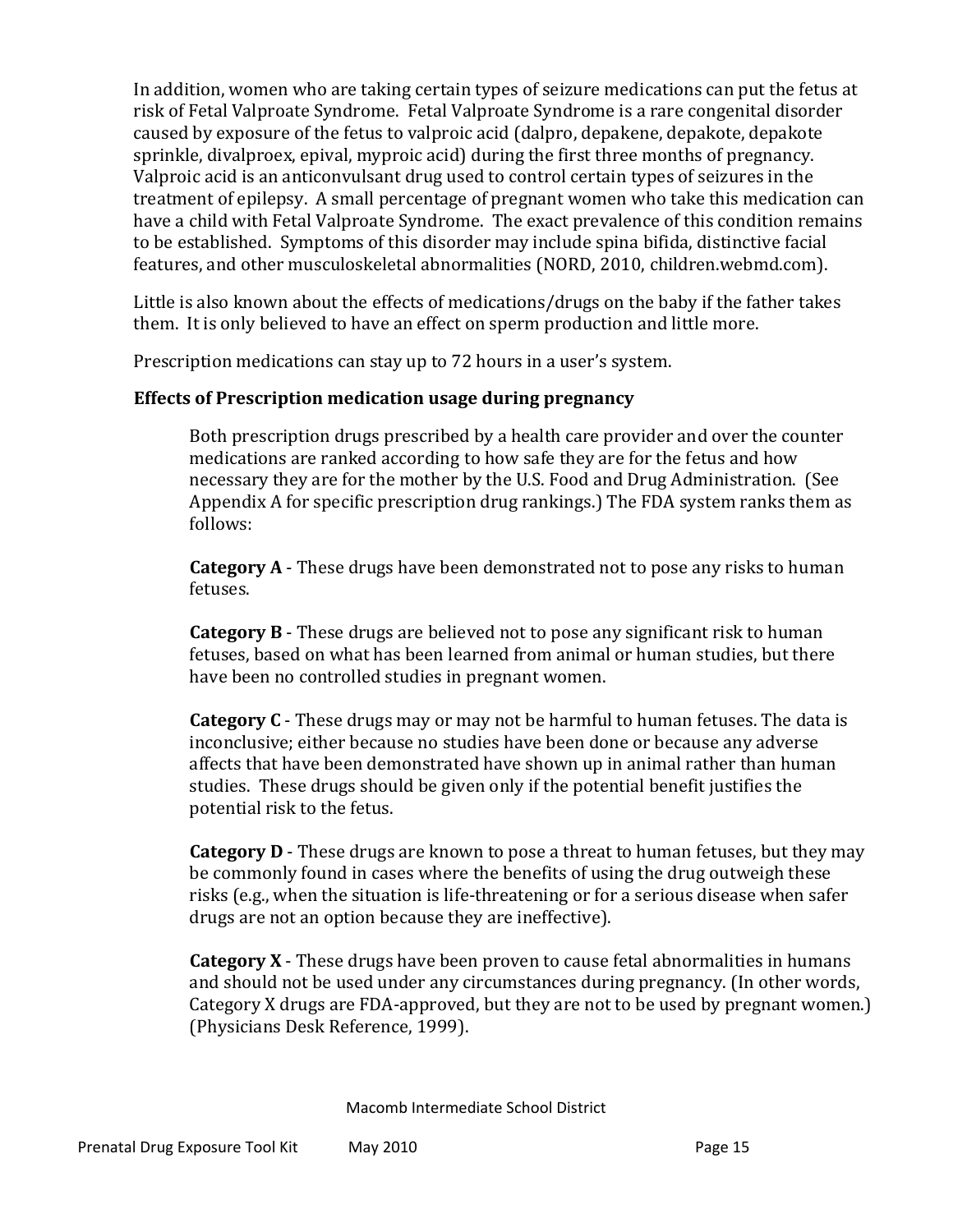# **Effects on Children Exposed to Drugs in Utero**

# **Health Conditions:**

- **Birth Weight** Drug‐exposed infants often are born small with low birth weight. Because of this, they are more likely to have serious medical problems and developmental delays. There is an, "…increased risk of neurosensory deficits, behavioral and attention deficits, psychiatric problems, and poor school performance," (ARCH Factsheet Number 49).
- **Prematurity** The risk of being born too early is higher in drug‐exposed infants often resulting in acute medical problems following delivery with an extended hospital stay. These babies also are at greater risk for, "…bleeding of the brain tissue, hydrocephalus, bronchial problems, eye disease, and interferences with the normal ability to feed," (ARCH).
- **Failure to Thrive** Weight loss, slow weight gain, and not reaching developmental milestones are symptoms of FTT. This is often because the infants have difficulty sucking, problems swallowing, and are easily distracted. FTT can be due both to medical or environmental factors with infants suffering from neglect.
- **Neurobehavioral symptoms** Withdrawal symptoms can occur within 72 hours after birth. These symptoms include tremors, irritability, red and dry skin, fever, sweating, diarrhea, excessive vomiting, and even seizures.
- **Infectious diseases** Chlamydia, syphilis, gonorrhea, hepatitis B, HIV, and AIDS are common infectious diseases given to the baby by the drug‐using mother.
- **Sudden Infant Death Syndrome** Apnea/cardiac monitoring is recommended for drug‐ exposed infants because of the increased risk of dying from SIDS.
- **Fetal Alcohol Syndrome** Growth problems, central nervous system abnormalities, and facial abnormalities are factors of FAS. These children can have learning disorders, social-emotional problems, and other disabilities.

# **Developmental Outcomes:**

If the child is in a structured and nurturing environment, many are able to grow and develop quite typically. Only a small percentage of children have been found to have moderate to severe developmental problems (ARCH). The list below discusses possible developmental outcomes of prenatal drug exposure on infants and children. For specific drugs and their effects, see the table beginning on page 11.

# **Service Coordinator Considerations**

Prenatal Drug Exposure Tool Kit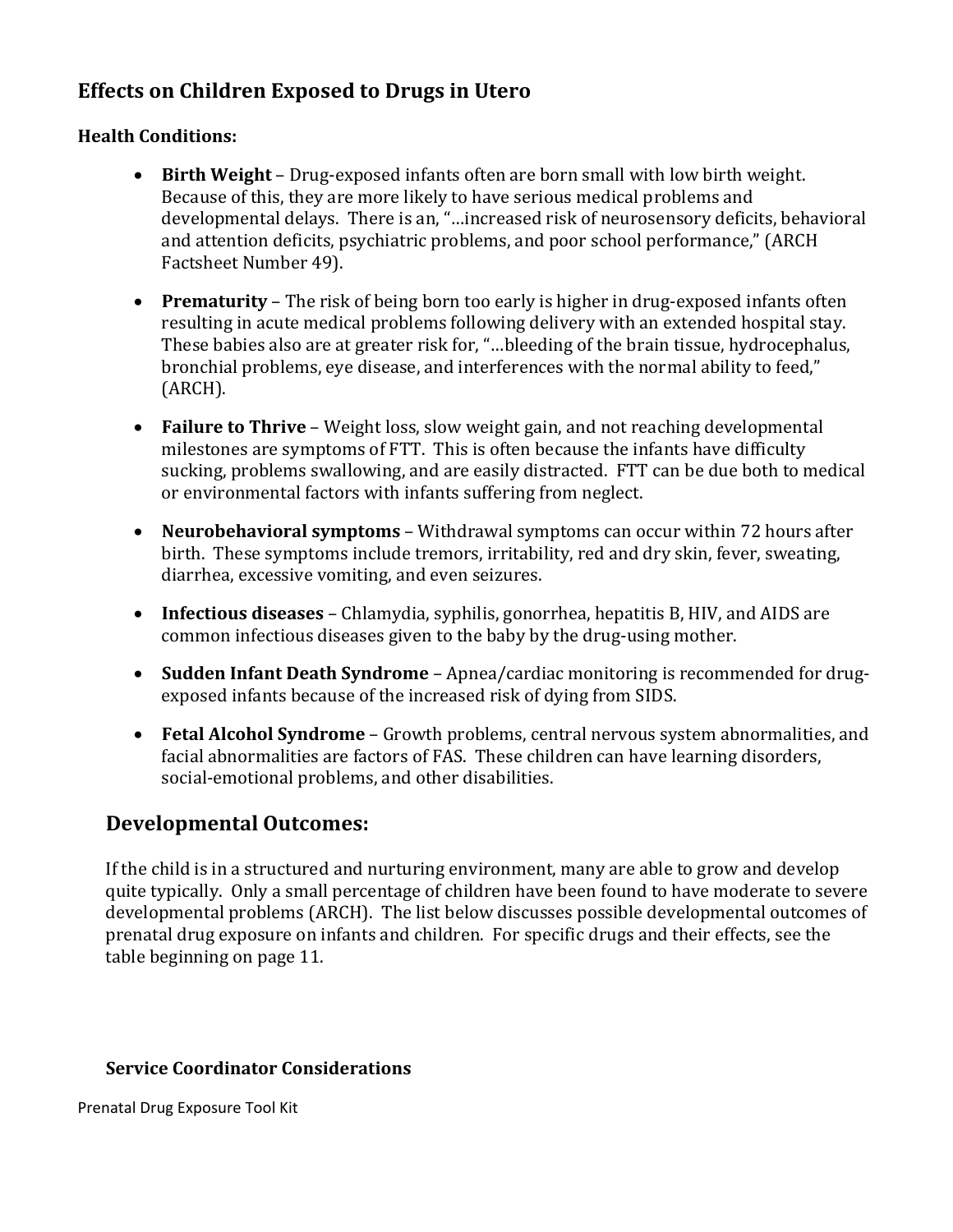- **Motor Development** Children from birth to 15 months prenatally exposed often exhibit poor fine, gross, and oral motor skills. Studies have shown rigidity as well as significant delays in the coordination. Everyday activities that can be affected include speaking, walking, buttoning, tying, and emergence of their equilibrium reactions and acquisition of their transitional motor skills. Dystonia is often present, but can resolve in as early as 8 months or last until 24 months. As these children grow older, motor deficits, including difficulty with motor planning, can be present. Motor planning includes initiating and sequencing movements in a motor activity, coordinating bilateral movement, and rapidly alternating movements. These children also show persistent fine tremors and a lack of using scissors. Children also showed a weakness in sensorimotor integration, spatial awareness, orientation, directionality, and left‐right discrimination. (Budden, Sarojini. Intrauterine Exposure to Drugs and Alcohol: How Do The Children Fare, 1996).
- **Cognitive Development** The affects on cognitive development have been shown to range from mild to severe, depending upon the type of exposure. Children with severe affects are often those children with fetal alcohol syndrome. Children with ADHD often show mild affects. These children often have difficulty generalizing and applying information to daily problem solving as well as show a weakness with visual motor integration tasks and visual perceptual skills. Visual sequencing may also be impaired. Finally, children exposed to drugs in utero often show problems with appropriate play. The emergence of symbolic play can be delayed with a lack in imitative play. These children do not demonstrate interactive behavior during play, use toys appropriately, transfer skills, or move from one activity to another while gaining experiential learning. Transitioning during these and other activities can be difficult. (Budden, 1996).
- and babbling with a lack in imitative vocal play. Auditory responses in infants can also be affected. • **Language Development** – Below the age of 12 months, some infants lack spontaneous vocalization Stuttering, slurring, poor articulation, and oral dyspraxia can be present. Telegraphic speech or unconnected single words is common. In addition, problems with grammar, syntax, meaning, and a lacking in vocabulary can occur. Frequently, these children have difficulty following directions and have auditory language processing deficits. Frustration is a common behavior of these children with expressive and receptive language problems due to the inability to communicate needs and wants (Budden, 1996).
- **SocialEmotional Development** The drug‐exposed child is often hyperactive with a short attention span. They are prone to lose control easily, be withdrawn, have mood swings, and problems with transitions. These children can either go from one adult to another showing no preferences for a particular person or overreact to separation from their primary caregiver. Distractibility, unfocused play, inattention, and impulsivity often interfere with the child's ability to learn (Budden, 1996).
- **Adaptive Skills** Because infants and children prenatally exposed to drugs often have motor, cognitive, and language delays, the child's self‐help or adaptive skills may in turn be affected as well. These skills can include, but are not limited to, feeding, dressing, and toileting. Infants experiencing feeding problems due to oral motor difficulties can result in weight loss and failure to thrive. Children exposed prenatally to drugs often show maladaptive behavior hindering independence because the child requires more supervision and assistance in order to learn how to behave appropriately.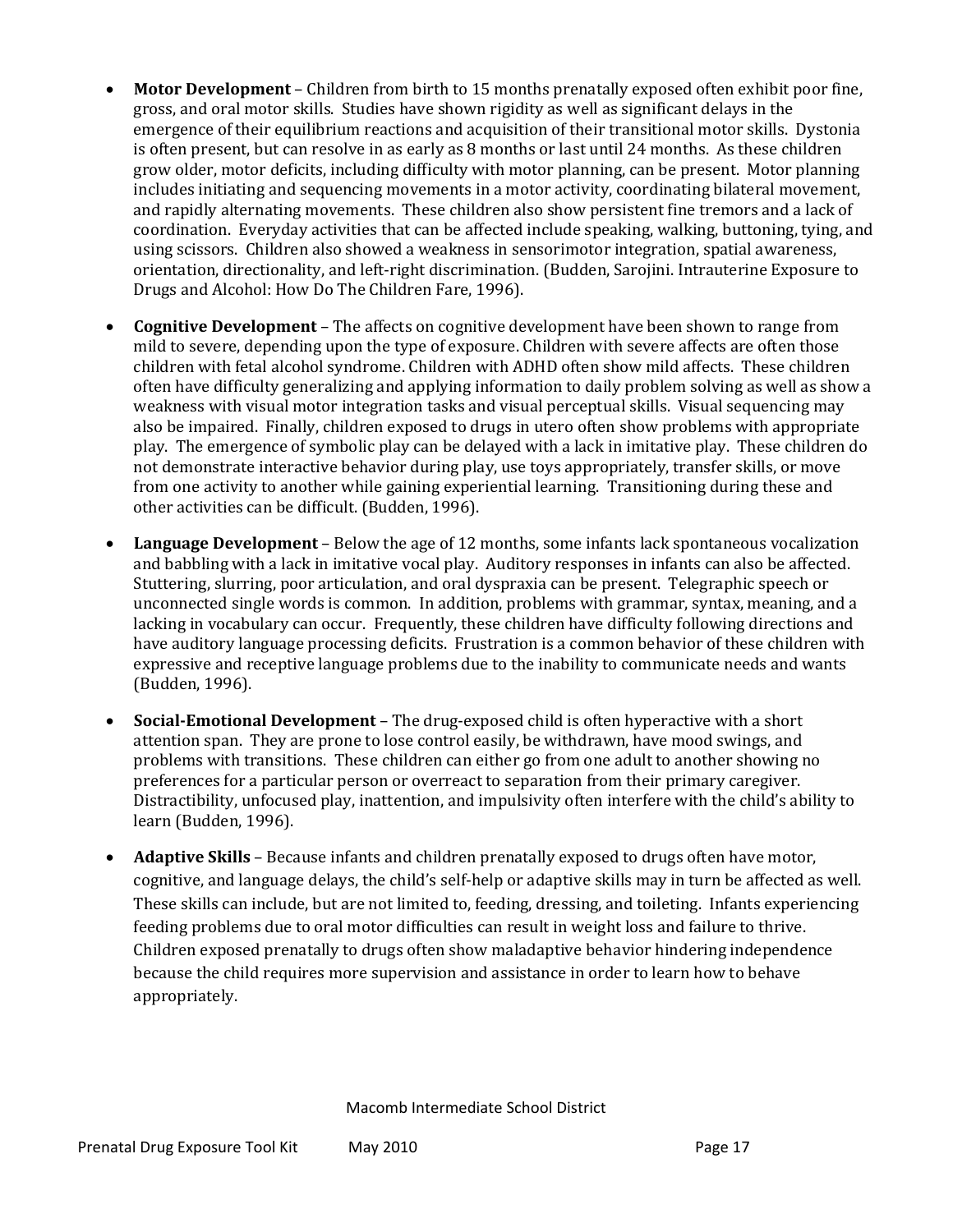# **Intervention Strategies**

# **Infants**

Intervention strategies for infants must first and foremost include treatment for withdrawal and withdrawal symptoms, seizures, apnea, and malnutrition. Besides treating any apparent health conditions through medical intervention, caregivers can apply various techniques in a general plan of care that can be individualized depending upon the need of the child. These techniques include:

- 1. Provide a calm environment: low lighting, soft voices, and slow transition from one activity to another.
- 2. Be aware of signs of escalated behavior and frantic distress states before they occur, e.g., increased yawns, hiccoughs, sneezes, increased muscle tone and flailing, irritability, disorganized sucking, and crying.
- 3. Use calming and special care techniques on a regular basis, such as
	- o swaddling blankets tightly around the infant
	- o using a pacifier even when the infant is not organized enough to maintain a regular suck
	- o rocking, holding, or placing the infant in a swing, or Snuggly™ carrier
	- o massaging the child
	- o bathing in a warm bath, followed by a soothing application of lotion
	- o rubbing ointment on diaper area to prevent skin breakdown
- stimulus at a time. Look for signs of infant distress and discontinue the activity if this occurs. 4. Encourage developmental abilities when the infant is calm and receptive using only one
- 5. Gradually increase the amount and time of daily developmental activities; encourage the child to develop self‐calming behaviors and self‐control of his own body movements (ARCH Factsheet Number 49).

Neurodevelopmental therapy can also be used to help treat children. This approach to therapy is based on the premise that therapeutic intervention should take into account the child's present neurodevelopmental and functional skills and build upon those, rather than intervening at the stage of a typically developing child of the same age. Sensory‐motor integration, facilitating normal balance and equilibrium, and inhibiting primitive reflexes are all part of neurodevelopmental therapy.

Judith Schaffer of the New York State Citizen's Coalition for Children recommends caregivers watch for overexcitement in the infants. Indications of overexcitement can be color change, eye aversions, sneezes, and other clues. Her other recommendations include:

- Swaddling and pacifiers
- Gentle "up and down" rocking as opposed to "side to side"
- Only play with baby when they seem ready to respond
- Because these babies tend to be more stiff, propping up at the sides may be necessary
- Jumpers and walkers are discouraged
- Massage for at least 30 minutes a day (Adamec and Pierce, 2000)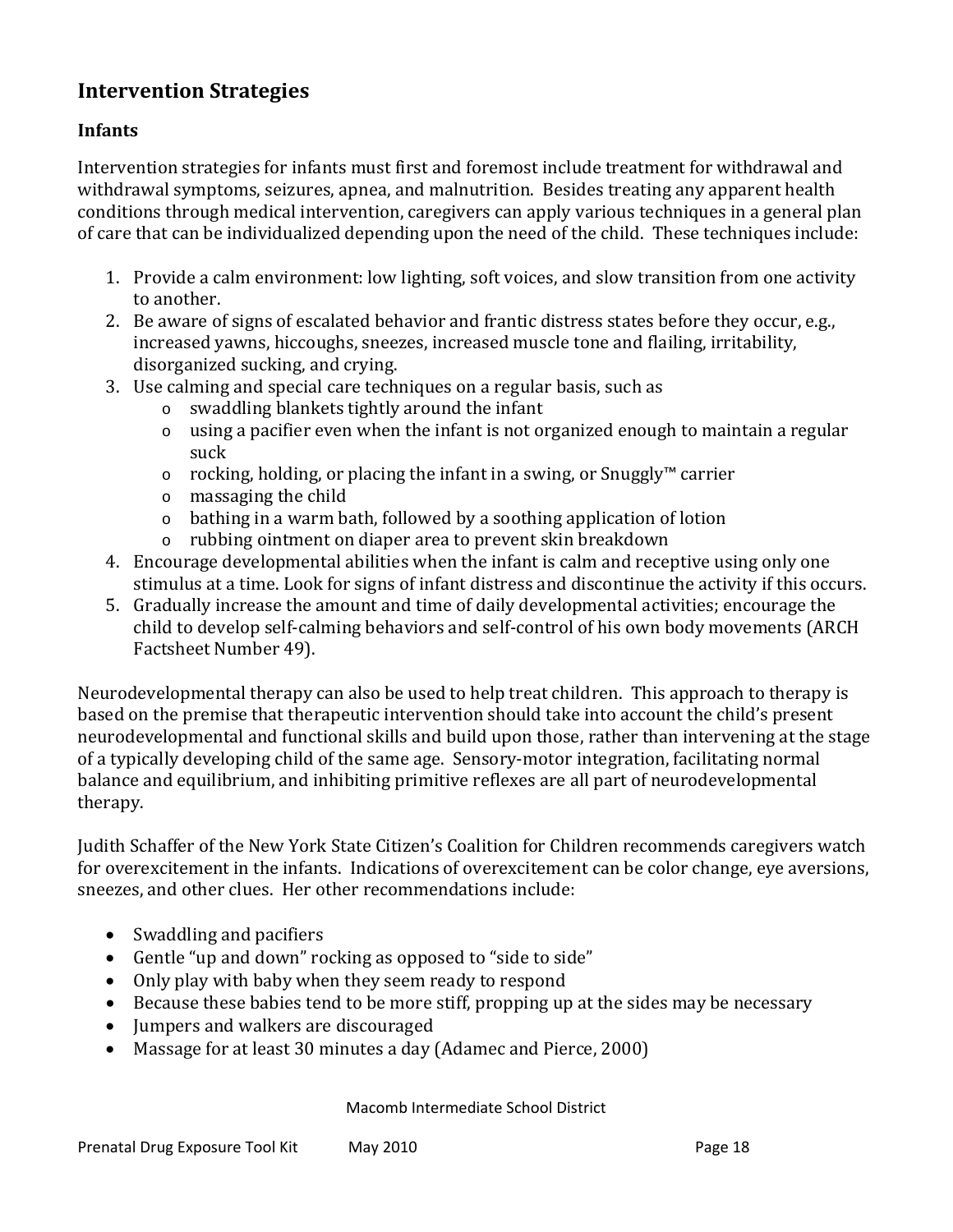# **Children**

Intervention strategies for children also need to be individualized to meet the specific needs of the child.

- **Feeding Problems** *–* Feed the baby more often; feed smaller amounts at one time; allow the infant to rest frequently during feeding. Place the infant upright for feeding; after feeding, place the child on his side or stomach to prevent choking; if vomiting occurs, clean the skin immediately to prevent irritation.
- **Irritability/unresponsive to caregiver** Reduce noise in the environment; turn down lights; swaddle the infant: wrap snugly in a blanket with arms bound close to the body. Hold the infant closely; put the infant in a bunting‐type wrapper and carry it close to your body. Rock the infant slowly and rhythmically, either horizontally or with its head supported vertically, whichever soothes. Place the child in a front‐pack carrier; walk with the infant; offer the infant a pacifier or place it in an infant swing.
- **Goes from one adult to another, showing no preference for a particular adult** *–* Respond to specific needs of child with predictability and regularity.
- **May have poor inner controls/frequent temper tantrums** Use books, pictures, doll play, and conversation to help the child explore and express a range of feelings.
- **Ignores verbal/gestural limit setting** Talk the child through to the consequence of the action.
- **Shows decreased compliance with simple, routine commands** Provide the child with explicitly consistent limits of behavior.
- **Exhibits tremors when stacking or reaching** Observe the child and note the onset of tremors, their duration, and how the child compensates for them; provide a variety of materials to enhance development and refinement of small motor skills, e.g., blocks, stacking toys, large Leggos™, and puzzles with large pieces. Sand and water play are soothing and appropriate.
- **Unable to end or let go of preferred object or activity** Provide attention and time to children who are behaving appropriately; provide child with an opportunity to take turns with peers and adults.
- **Delayed receptive and expressive language** Create a stable environment where the child feels safe to express feelings, wants, and needs; use stories/records/songs; use hands‐on activities to reinforce the child's language abilities.
- **Expresses wants, needs, and fears by having frequent temper tantrums** Remove and help calm the child; redirect the child's attention; verbalize the expected behavior; reflect the child's feelings. Praise attempts toward adaptive behavior. Set consistent limits.
- **Difficulty with gross motor skills (e.g. swinging, climbing, throwing, catching, jumping, running, and balancing)** – Provide appropriate motor activities through play, songs, and equipment. Offer guidance, modeling, and verbal cues as needed.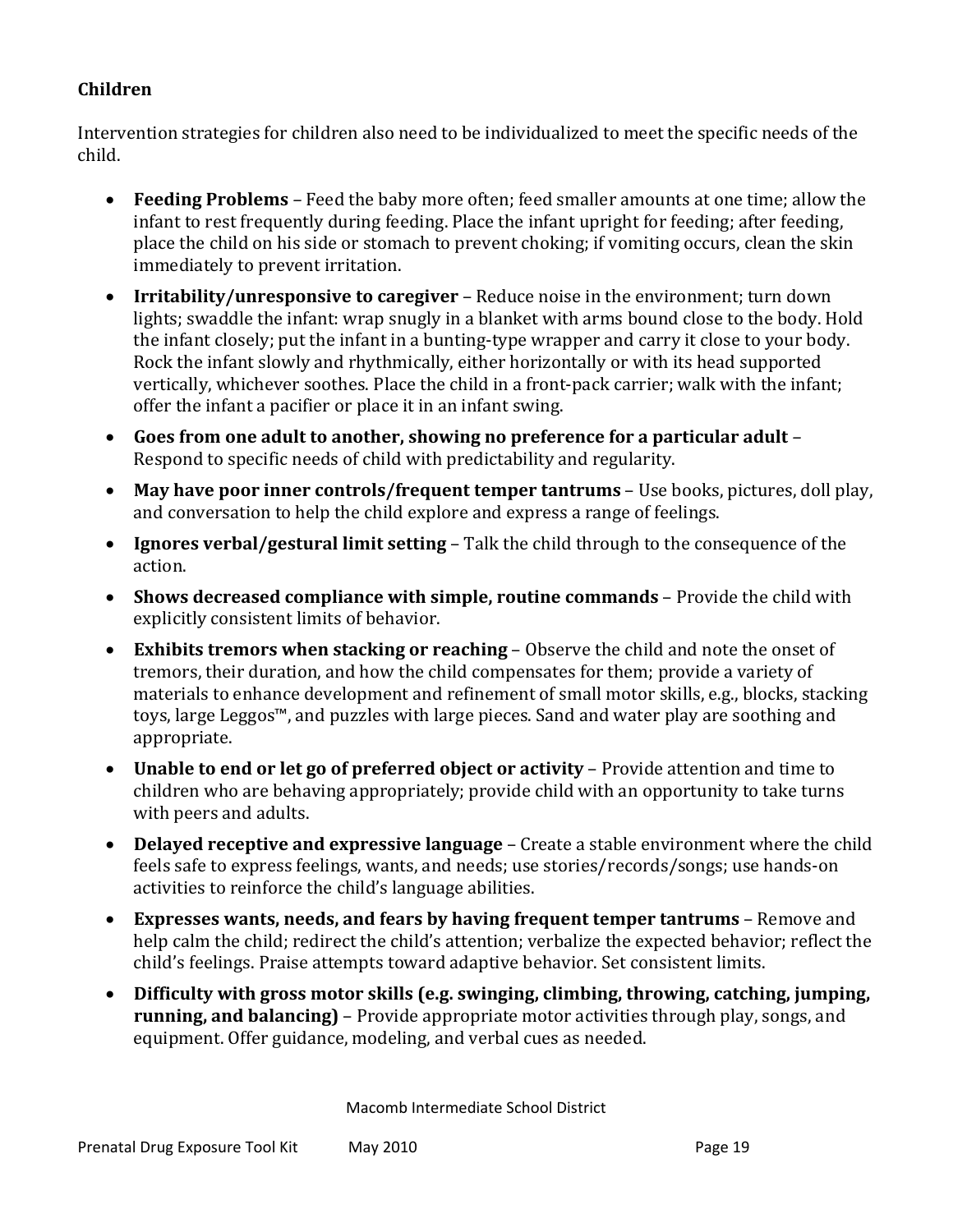- **Overreacts to separation of primary caregiver** Offer verbal reassurance; be consistent, and help the child learn to trust adults.
- **Withdraws and seems to daydream or not be there** Provide opportunities for contact; move close to the child, make eye contact, use verbal reassurance; allow, identify, and react to the child's expressions of emotions.
- **Frequent temper tantrums** Understand that a tantrum is usually a healthy release of rage and frustration; protect the child from harm; remove objects from the child's path if he is rolling on floor. Some children do not want to be held during a tantrum and doing so can cause more frustration. Remain calm, using a soothing voice; anger will only escalate the child's frustration. Do not shout or threaten to spank the child–the adult needs to be in control. Help the child to use words to describe emotions. Read stories about feelings. Help the child gain control by making eye contact, sitting next to the child, giving verbal reassurance, and offering physical comfort (rubbing back, etc.). Note the circumstances that provoked the tantrum, and try to avoid such confrontations when possible. Provide a neutral area for the child to work through the tantrum, (e.g., a large cushion or bean bag chair). Some children want to work through a tantrum alone; keep the child in sight, but do not interact until he is calm.

(ARCH Factsheet Number 49)

# **Family**

Diana Kronstadt, Ed.D., former director of the Early Education Project in Massachusetts and current consultant for perinatal substance abuse in California, offers several other intervention strategies to consider for the families of the drug-exposed infant/child:

- Training in parenting skills
- Having a basic knowledge and practical skills that match the needs of the child
- Creating a working partnership between the family and all service providers
- The child needs to bond or develop an attachment with at least one person who does not have to be parent

# (Kronstadt, 1991)

It is vital that any caregiver for the drug exposed infant / child learn the care routine, control techniques, possible medical conditions, developmental patterns, and background of the child. Proper education will also assist in providing an understanding of the child's behavioral cues.

# **Other Factors**

It is often difficult to determine the exact effect of a specific drug because polydrug use is very common among addicts. For example, illegal drugs are often combined with alcohol and cigarettes. This and the fact that illegal substances are seldom pure, makes it hard to determine which drug has been used, how much has been taken, when during the pregnancy was it taken, and which drug is producing the effect.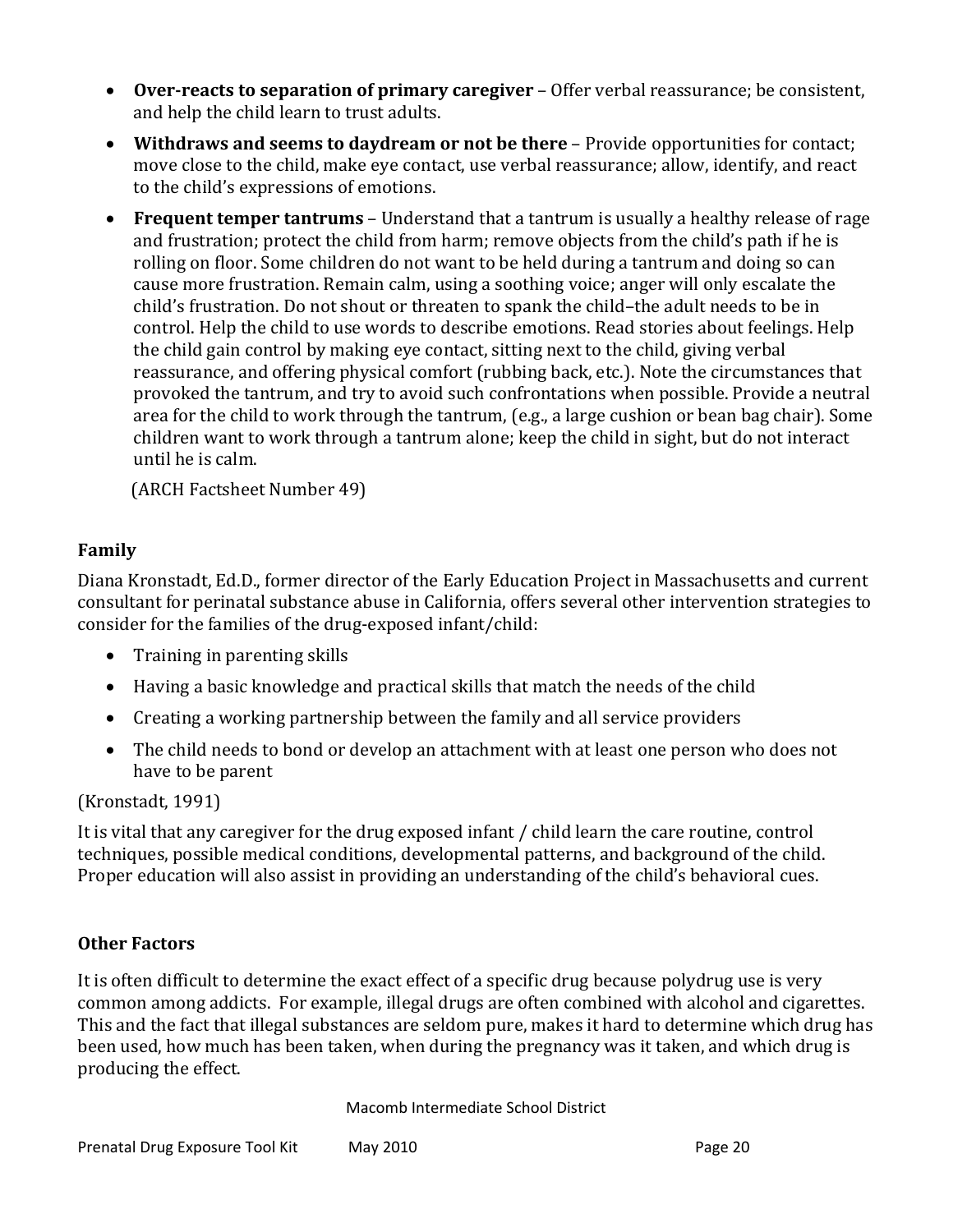In addition, the socio-economic status of these women needs to be considered as well. Often times, these women have poor nutrition, increased infections or other medical problems. No prenatal care is also common and another factor that makes it even more difficult to determine if the effects were caused from the drug usage or simply an unhealthy environment.

Finally, children who remain with the birth mother are also at risk for abuse and neglect if the mother continues to use drugs. In a recent study, 56% of the participating mothers were back on the drug within a month after the child's birth (Adamec and Pierce, 2000).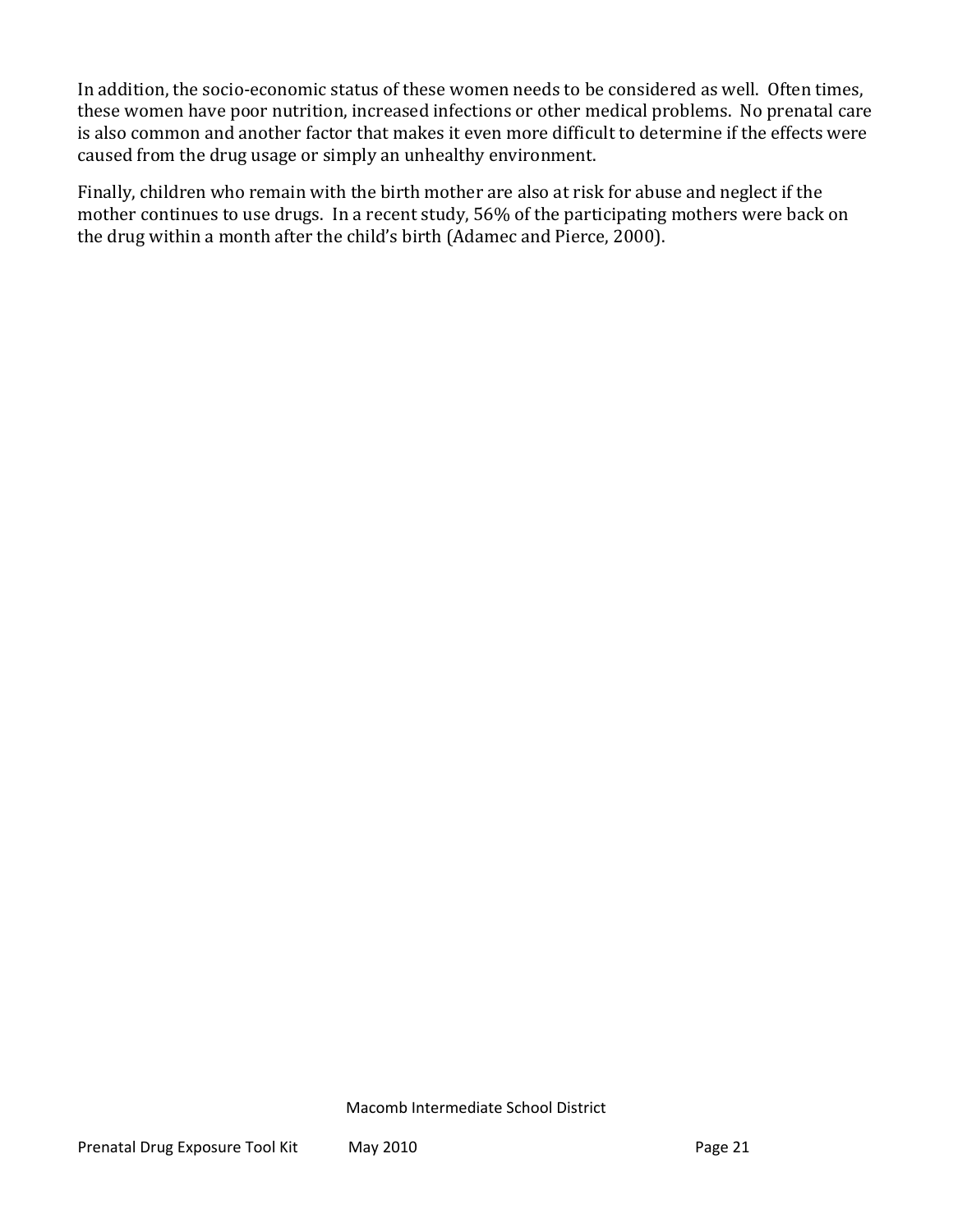# **Considerations for Families:**

#### **H.E.L.P. (Helping to Encourage Loving Parenting)**

Macomb Family Services

Phone: 586‐752‐9696 (Romeo)

Parents of school children can take classes offered in northern Macomb County only. Topics include communication skills, reflective listening, how to talk to your child, ownership of feelings, stages of development, behavior management, family rules anger, and coping with stress. Classes run for ten weeks for 2 1/2 hours. \$35 per person or \$45 a couple. Free book and child care (if available).

#### **More H.E.L.P.**

Macomb Family Services

Phone: 586‐752‐9696

Classes focused on the needs of parents who grew up in dysfunctional families relating to alcohol or other drugs. Offered in northern Macomb County only, 2 1/2 hour classes for 10 weeks. Topics include adult child of alcoholic issues, parenting programs, adult/child stress cycles, addiction co‐dependency, breaking ineffective life patterns, and family of origin work. Same fees as above

#### **Parenting Classes for NonCustodial Parents**

Macomb Family Services

Phone: 586‐468‐2656

 For parents who **do not** have current custody of children. Parenting class and therapeutic issues relating to abuse and neglect, designed to access and meet the educational needs of parents who do not currently have custody of their children. The program has a revolving 24‐week curriculum specifically structured to address issues related to abuse and neglect. Sliding scale fee.

#### **Support Group for Caregivers of DrugExposed Infants**

Phone: 586‐412‐0033 Monthly support group for all caregivers of infants and children who were prenatally exposed to alcohol and/or other drugs.

#### **MCFARES (Macomb County Fetal Alcohol Resource Education and Support)**

Phone: 586‐329‐6722 www.mcfares.org Resources, education and support for families living with Fetal Alcohol Spectrum Disorder.

#### **NARANON**

Phone: (586) 447‐2868 For family and close friends of drug abusers, 7:30‐9:30 p.m. Sundays, St. John Hospital and Medical Center. 22101 Moross Road, at Mack Avenue, Detroit, (888) 757‐5463.

#### **Healthy Families Macomb – Judson Center (586) 2580002**

#### **Healthy Families Macomb Spaulding for Children (248) 4430300**

Families with children aged 0 - 3 at risk for child abuse and neglect. Intensive, in-home services provided by trained social workers including assessment, information and referral, case management, and child development and management issues.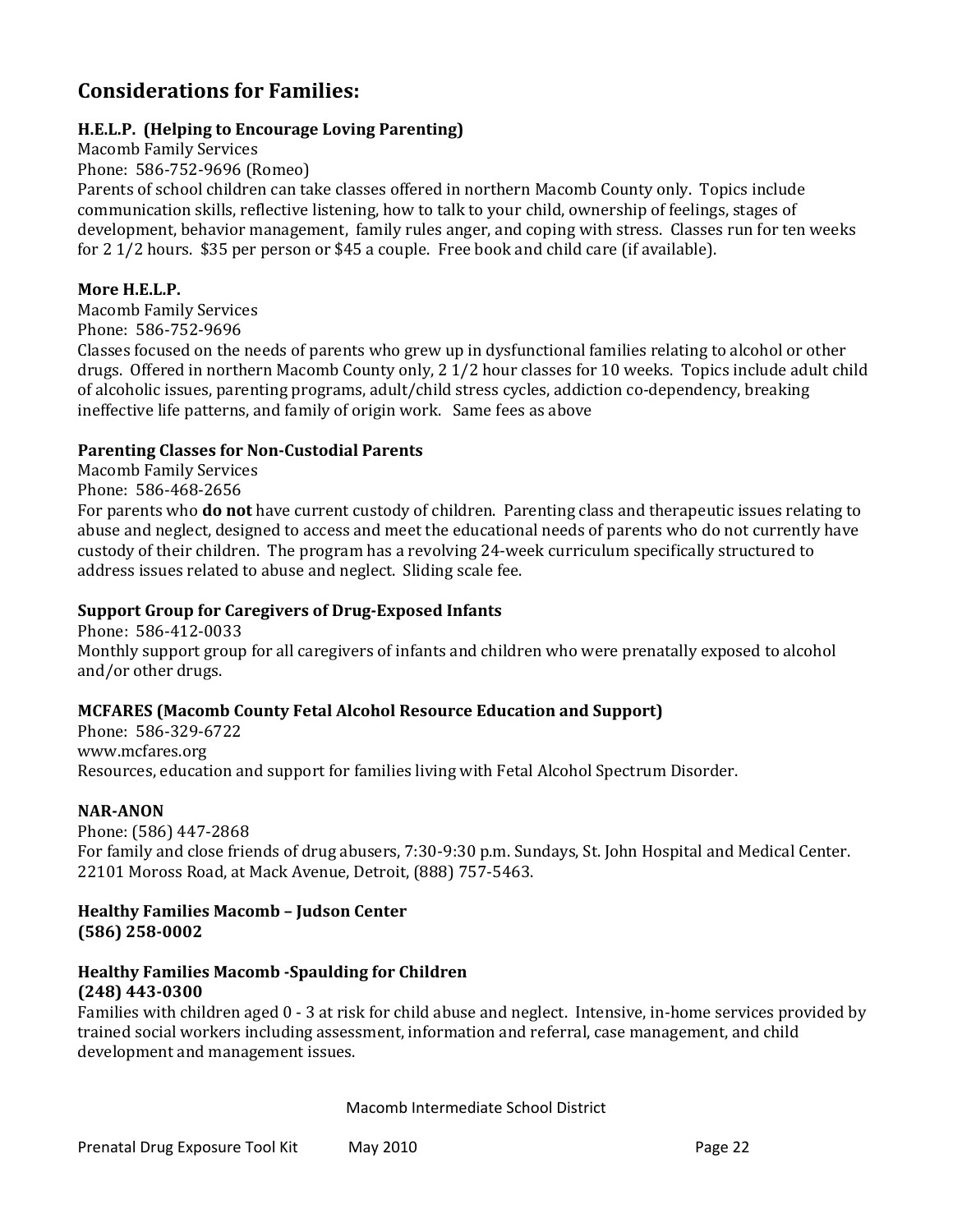#### **Judson Center, Nurturing Program (586) 2580222**

Home‐based and group services for Macomb County parents with young children. The program is designed to reduce child abuse and neglect by promoting effective family communication, cooperation, closeness, and respect. Practical techniques for handling challenging behaviors and situations, and using non‐violent, nurturing parenting skills are taught.

# **CARE of Macomb**

#### **(586) 5410033**

Case managers may visit clients in their current living environment (if it is safe, etc.) to assess needs and provide case management services. Afterwards, intensive case management and supportive services to achieve a successful outcome, and provide after‐care support to maintain recovery following completion of substance abuse treatment are available.

#### **Child Care Emotional Protection Program, (586) 4666912**

Home visits, coaching and training, onsite observation, lending library, developmental assessments, positive behavior support, referrals to community services.

#### **Families Anonymous SE Michigan Intergroup:**

Self-help & 12 Step groups for families coping with a drug/alcohol and behavioral problems in the family. Call (248) 435‐2027 or visit www.familiesanonymous.org for a meeting near you.

## **Baby Steps: Caring for Babies with Prenatal Substance Exposure (December 2003)**

Ministry of Children and Family Development, British Columbia

Information in this guide focuses on the daily care of babies aged birth to 6 months of age who have been exposed to substances in the womb. This caregiver guide is intended to be a hands-on resource for parents and caregivers of babies who have been prenatally exposed to alcohol and other drugs. Information for the handbook was gathered from various sources, including parents, caregivers, professionals and published books and articles. http://www.aidp.bc.ca/babysteps.pdf

#### **Caring for Drug Exposed Infants**

Pediatric Interim Care Center, The Newborn Nursery This web site has been designed to help caregivers in identifying the signs and symptoms of a drug exposed infant and to provide effective comforting and assisting techniques. These techniques have been developed by Barbara Drennen from the Pediatric Interim Care Center. http://www.drugexposedinfants.com

#### **Books:**

# **Living with Prenatal Drug Exposure: A Guide for Parents**

By Lissa Cowan and Jennifer Lee | Researched and developed by Emilie Cameron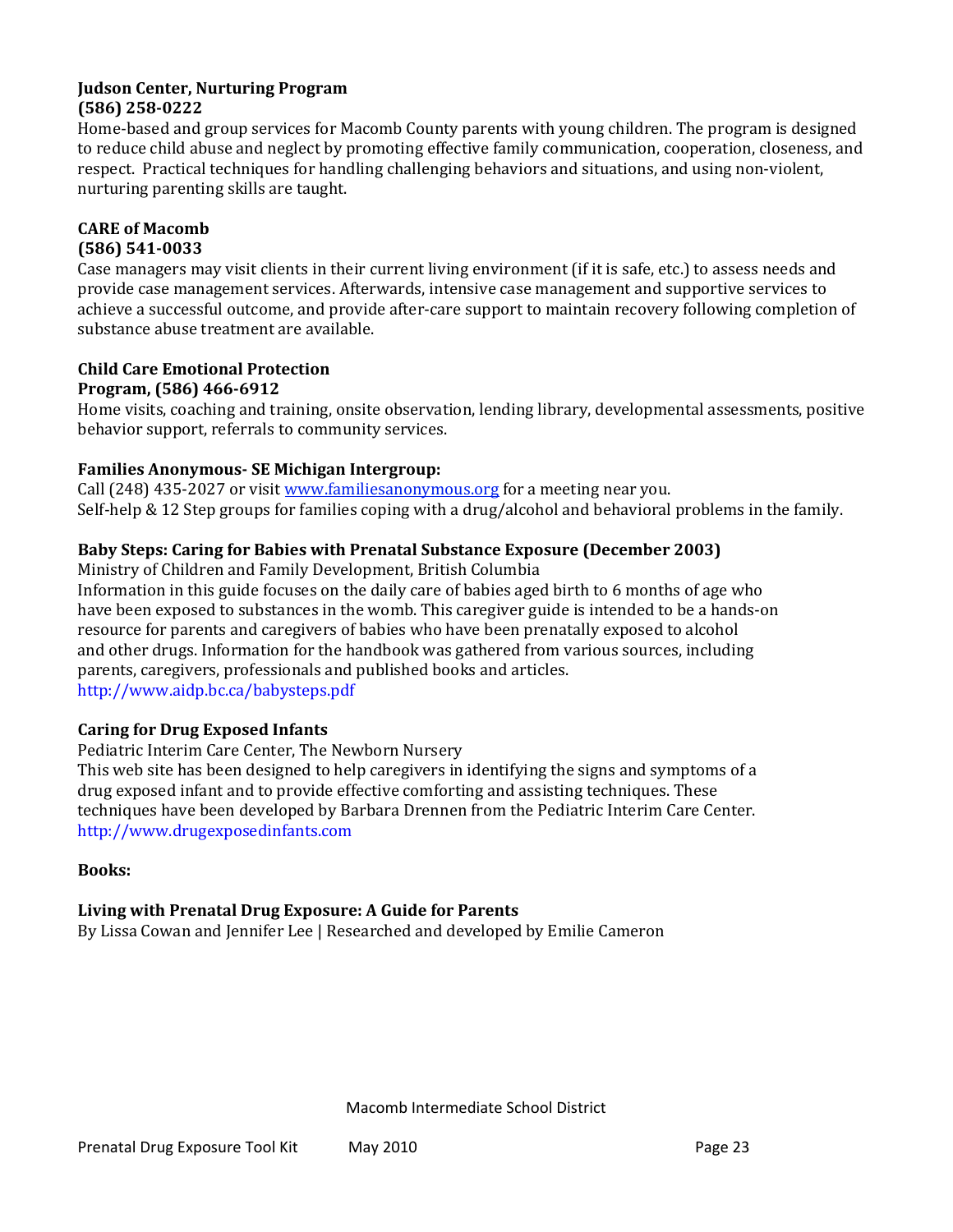# FDA Prescription Drugs Ranking: The Contract of Appendix A

| <b>Name of Drug</b>                           | <b>FDA Risk</b><br><b>Factor</b> | <b>Possible Problems</b>                                                   | <b>What You Need to Know</b>                                                                                      |
|-----------------------------------------------|----------------------------------|----------------------------------------------------------------------------|-------------------------------------------------------------------------------------------------------------------|
| <b>A. Antihistamines</b>                      |                                  |                                                                            |                                                                                                                   |
| Allegra (fexofenadine)                        | $\mathsf C$                      | Reports of use during<br>pregnancy are not available.                      | Product too new to evaluate. Use over-<br>the-counter product like<br>chlorpheniramine if treatment<br>necessary. |
| Claritin (loratidine),<br>Zyrtec (ceftrizine) | B                                | Reports of use during<br>pregnancy are not available.                      | Product too new to evaluate. Use over-<br>the-counter product like<br>chlorpheniramine if treatment<br>necessary. |
| Hismanal (astemizole)                         | $\mathsf{C}$                     | Limited reports of use in<br>pregnancy available.                          | Product too new to evaluate. Use over-<br>the-counter product like<br>chlorpheniramine if treatment<br>necessary. |
| <b>B. Antibiotics/Anti-infectives</b>         |                                  |                                                                            |                                                                                                                   |
| 1. Antifungals                                |                                  |                                                                            |                                                                                                                   |
| Terrazol (terconazole)                        | $\mathsf{C}$                     | No known link to birth<br>defects.                                         | Use as directed by your physician for<br>vulvo-vaginal yeast infections.                                          |
| Diflucan (fluconazole)                        | $\mathsf{C}$                     | Possible birth defects with<br>continuous use at higher<br>doses.          | Should be avoided in pregnancy, if<br>possible.                                                                   |
| Fulvicin (griseofulvin)                       | $\mathsf{C}$                     | May be associated with<br>conjoined twins.                                 | Avoid.                                                                                                            |
| Mycostatin (nystatin)<br>oral or cream        | B                                | Doesn't appear to be linked<br>to birth defects.                           | A possible alternative to terconazole.                                                                            |
| 2. Antimalarials                              |                                  |                                                                            |                                                                                                                   |
| Aralen (chloroquine)                          | $\mathsf C$                      | May be responsible for<br>various birth defects.<br>Research inconclusive. | A safer alternative than quinine.                                                                                 |
| Paludrine (proguanil)                         | B                                | Doesn't appear to be linked<br>to birth defects.                           | May be best choice for malaria<br>prophylaxis in pregnancy.                                                       |
| Quinine                                       | D                                | Possible birth defects.                                                    | Use alternatives if possible.                                                                                     |
| 3. Antimalarials                              |                                  |                                                                            |                                                                                                                   |
| Isoniazid (INH)                               | $\mathsf C$                      | Toxic in animal embryos;<br>may cause neurological<br>abnormalities.       | Use only as directed by your physician.                                                                           |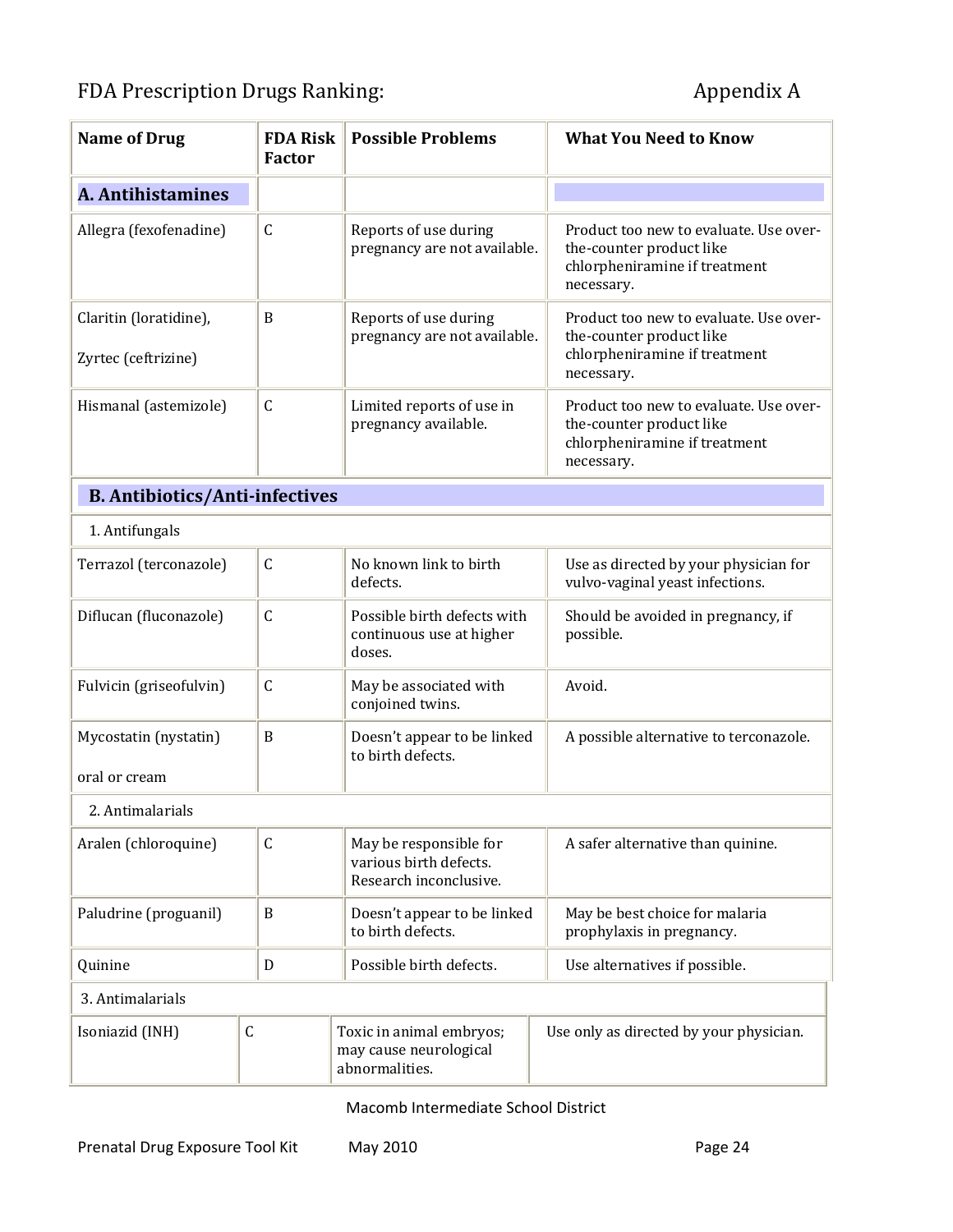| Myambutol<br>(ethambutol)                                             | B            |             |                                                  | Doesn't appear to be<br>linked to birth defects.         |  | Use only as directed by your physician.                                                                                                                |  |                                                                              |
|-----------------------------------------------------------------------|--------------|-------------|--------------------------------------------------|----------------------------------------------------------|--|--------------------------------------------------------------------------------------------------------------------------------------------------------|--|------------------------------------------------------------------------------|
| Rifampin                                                              | C            |             |                                                  | Possible increase in fetal<br>anomalies.                 |  | Use only as directed by your physician.                                                                                                                |  |                                                                              |
| (antituberculosis)                                                    |              |             |                                                  |                                                          |  |                                                                                                                                                        |  |                                                                              |
| 4. Antivirals                                                         |              |             |                                                  |                                                          |  |                                                                                                                                                        |  |                                                                              |
| Famvir (famciclovir)                                                  | $\, {\bf B}$ |             |                                                  | Reports of use during<br>pregnancy are not<br>available. |  | For treatment of genital herpes. Avoid<br>use during pregnancy, if possible.                                                                           |  |                                                                              |
| Retrovir (zidovudine-<br>AZT)                                         | $\mathsf C$  |             |                                                  | Doesn't appear to be<br>linked to birth defects.         |  | Effective in preventing maternal-fetal<br>transmission of HIV.                                                                                         |  |                                                                              |
| Valtrex (valcyclovir)                                                 | $\, {\bf B}$ |             |                                                  |                                                          |  | Reports of use during<br>pregnancy are not<br>available.                                                                                               |  | For treatment of genital herpes. Avoid<br>use during pregnancy, if possible. |
| Zovirax (acyclovir)                                                   | B            |             |                                                  | Reports of use during<br>pregnancy are not<br>available. |  | For treatment of genital herpes. Avoid<br>use during pregnancy, if possible. Recent<br>evidence suggests it may be warranted in<br>certain situations. |  |                                                                              |
| 5. Cephalosporins                                                     |              |             |                                                  |                                                          |  |                                                                                                                                                        |  |                                                                              |
| Keflex (cephalexin),                                                  | $\, {\bf B}$ |             | Doesn't appear to be<br>linked to birth defects. |                                                          |  | Use only as directed by your physician.                                                                                                                |  |                                                                              |
| Ceclor(cefaclor),                                                     |              |             |                                                  |                                                          |  |                                                                                                                                                        |  |                                                                              |
| Duricef (cefadroxil),                                                 |              |             |                                                  |                                                          |  |                                                                                                                                                        |  |                                                                              |
| Suprax (cefixime)                                                     |              |             |                                                  |                                                          |  |                                                                                                                                                        |  |                                                                              |
| 6. Quinolones                                                         |              |             |                                                  |                                                          |  |                                                                                                                                                        |  |                                                                              |
| Cipro (ciprofloxacin)                                                 | $\mathsf C$  |             |                                                  | Doesn't appear to be<br>linked to birth defects.         |  | Should be avoided in pregnancy unless<br>no safer alternatives exist.                                                                                  |  |                                                                              |
| Floxin (ofloxacin)                                                    |              |             |                                                  |                                                          |  |                                                                                                                                                        |  |                                                                              |
| NegGram (nalidixic acid)                                              |              | $\mathsf C$ |                                                  | Causes birth defects in<br>animals.                      |  | Should be avoided in pregnancy unless<br>no safer alternatives exist.                                                                                  |  |                                                                              |
| Noroxin (norfloxacin)                                                 | $\mathsf C$  |             |                                                  | May be associated with<br>birth defects.                 |  | Should be avoided in pregnancy unless<br>no safer alternatives exist.                                                                                  |  |                                                                              |
| 7. Penicillins                                                        |              |             |                                                  |                                                          |  |                                                                                                                                                        |  |                                                                              |
| Amoxicillin, ampicillin,<br>cloxacillin, dicloxacillin,<br>penicillin |              | B           |                                                  |                                                          |  | Use only as directed by your physician.                                                                                                                |  |                                                                              |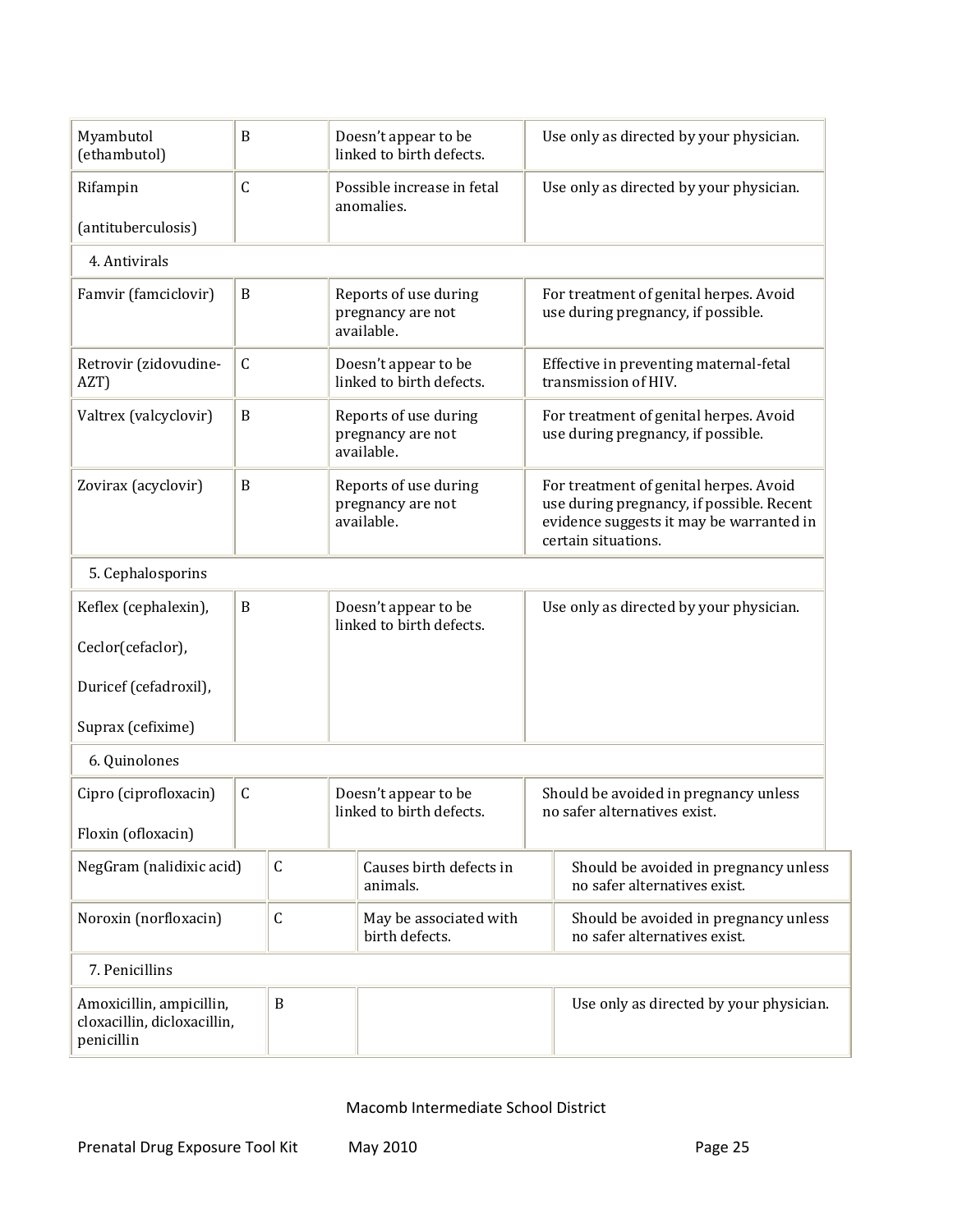|                                                      | 8. Sulfonamides (Sulfa Drugs) |                                                                                                                          |                                                                                                                         |  |  |  |
|------------------------------------------------------|-------------------------------|--------------------------------------------------------------------------------------------------------------------------|-------------------------------------------------------------------------------------------------------------------------|--|--|--|
| Bactrim, Septra<br>(sulfamethoxazole)                | B                             | May be associated with<br>birth defects. Not<br>confirmed. If administered<br>near term, may cause<br>neonatal jaundice. | Use only as directed by your physician.                                                                                 |  |  |  |
| 9. Antitrichomonas                                   |                               |                                                                                                                          |                                                                                                                         |  |  |  |
| Flagyl, Protostat<br>(metronidazole)                 | B                             | Controversy regarding<br>safety during pregnancy.                                                                        | Should be avoided in first trimester and<br>used only if absolutely necessary in<br>second and third trimesters.        |  |  |  |
| 10. Urinary Antibiotics                              |                               |                                                                                                                          |                                                                                                                         |  |  |  |
| Macrodantin/Macrobid<br>(nitrofurantoin)             | B                             | Doesn't appear to be<br>linked to birth defects.                                                                         | Avoid using near term or with suspected<br>G6PD deficiency (a genetic disorder that<br>weakens red blood cells).        |  |  |  |
| Monurol (fosfomycin)                                 | B                             | Reports of use during<br>pregnancy are not<br>available.                                                                 | Taken as a single dose.                                                                                                 |  |  |  |
| 11. Scabicides/Pediculocides (Anti-lice and Scabies) |                               |                                                                                                                          |                                                                                                                         |  |  |  |
| Kwell (lindane shampoo)                              | B                             | May be associated with<br>nerve damage and anemia.                                                                       | Use pyrethrins with piperonyl butoxide<br>for lice infestations in pregnancy. See<br>over-the-counter medication chart. |  |  |  |
| 12. Other                                            |                               |                                                                                                                          |                                                                                                                         |  |  |  |
| Augmentin<br>(clavulonate/amoxicillin)               | B                             | May be associated with<br>spina bifida. Not<br>confirmed.                                                                | Use only as directed by your physician.                                                                                 |  |  |  |
| Betadine (povidone-<br>iodine)                       | D                             | Prolonged use or use near<br>term may cause fetal<br>thyroid disorder.                                                   | Use only as directed by your physician.                                                                                 |  |  |  |
| Betasept, Hibiclens<br>(chlorhexidine gluconate)     | B                             | Doesn't appear to be<br>linked to birth defects.                                                                         | Used as a presurgical skin cleanser.                                                                                    |  |  |  |
| Biaxin (clarithromycin)                              | $\mathbf B$                   | Doesn't appear to be<br>linked to birth defects.                                                                         | Related to erythromycin, but newer.                                                                                     |  |  |  |
| Cleocin (clindamycin)                                | $\, {\bf B}$                  | Doesn't appear to be<br>linked to birth defects.                                                                         | Use only as directed by your physician.                                                                                 |  |  |  |
| Erythromycin                                         | B                             | Doesn't appear to be<br>linked to birth defects.<br>Possible maternal liver<br>toxicity with certain forms               | Preferred drug in pregnancy for<br>chlamydia.                                                                           |  |  |  |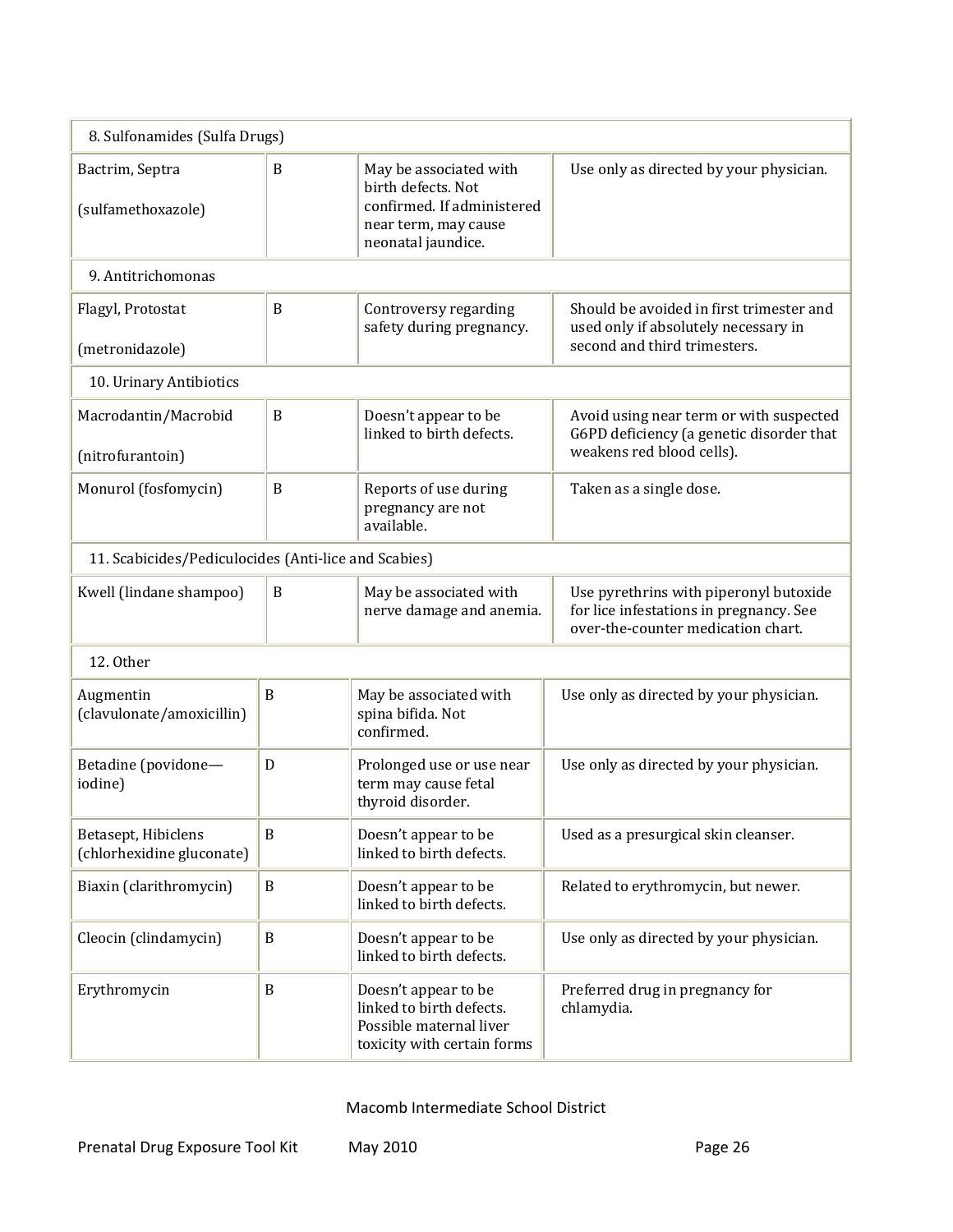| pHisoHex<br>(hexachlorophene)                                                 | C           | Causes birth defects in<br>animals in high doses.                                        | Avoid in pregnancy, especially on mucous<br>membranes or injured skin.                                                              |
|-------------------------------------------------------------------------------|-------------|------------------------------------------------------------------------------------------|-------------------------------------------------------------------------------------------------------------------------------------|
| Vibramycin, Doryx<br>(doxycycline), Minocin<br>(minocycline),<br>tetracycline | D           | May cause various birth<br>defects, tooth<br>discoloration, and possible<br>bone damage. | Avoid during pregnancy.                                                                                                             |
| Zithromax<br>(azithromycin)                                                   | B           | Doesn't appear to be linked<br>to birth defects.                                         | Related to erythromycin, but newer.                                                                                                 |
| <b>C. Antilipemics (Cholesterol-Lowering Drugs)</b>                           |             |                                                                                          |                                                                                                                                     |
| Lipitor (atorvastatin),<br>Mevacor (lovastatin),                              | X           | Theoretically toxic to fetal<br>development.                                             | Do not use during or prior to pregnancy.                                                                                            |
| Lescol (fluvastatin),<br>Pravachol (pravastatin),                             |             |                                                                                          |                                                                                                                                     |
| Zocor (simvastatin)                                                           |             |                                                                                          |                                                                                                                                     |
| Lopid (gemfibrozil)                                                           | $\mathsf C$ | May be associated with<br>birth defects.                                                 | Rarely necessary during pregnancy.                                                                                                  |
| Questran                                                                      | B           | Doesn't appear to be linked<br>to birth defects.                                         | Has limited use during pregnancy.                                                                                                   |
| (cholestyramine),                                                             |             |                                                                                          |                                                                                                                                     |
| Colestid (colestipol)                                                         |             |                                                                                          |                                                                                                                                     |
| <b>D. Cancer Drugs</b>                                                        |             |                                                                                          |                                                                                                                                     |
| Adriamycin<br>(doxorubicin),                                                  | D           | Highly toxic. Multiple birth<br>defects, neonatal bone-<br>marrow suppression, and       | Benefits must clearly outweigh the risks.<br>Occupational exposure to these agents by<br>pregnant women is potentially toxic in the |
| fluorouracil,                                                                 |             | intrauterine growth<br>restriction.                                                      | first trimester.                                                                                                                    |
| methotrexate, Cytoxan                                                         |             |                                                                                          |                                                                                                                                     |
| (cyclophosphamide),                                                           |             |                                                                                          |                                                                                                                                     |
| Idamycin (idarubicin),                                                        |             |                                                                                          |                                                                                                                                     |
| Novantrone<br>(mitoxantrone),                                                 |             |                                                                                          |                                                                                                                                     |
| Oncovin (vincristine),                                                        |             |                                                                                          |                                                                                                                                     |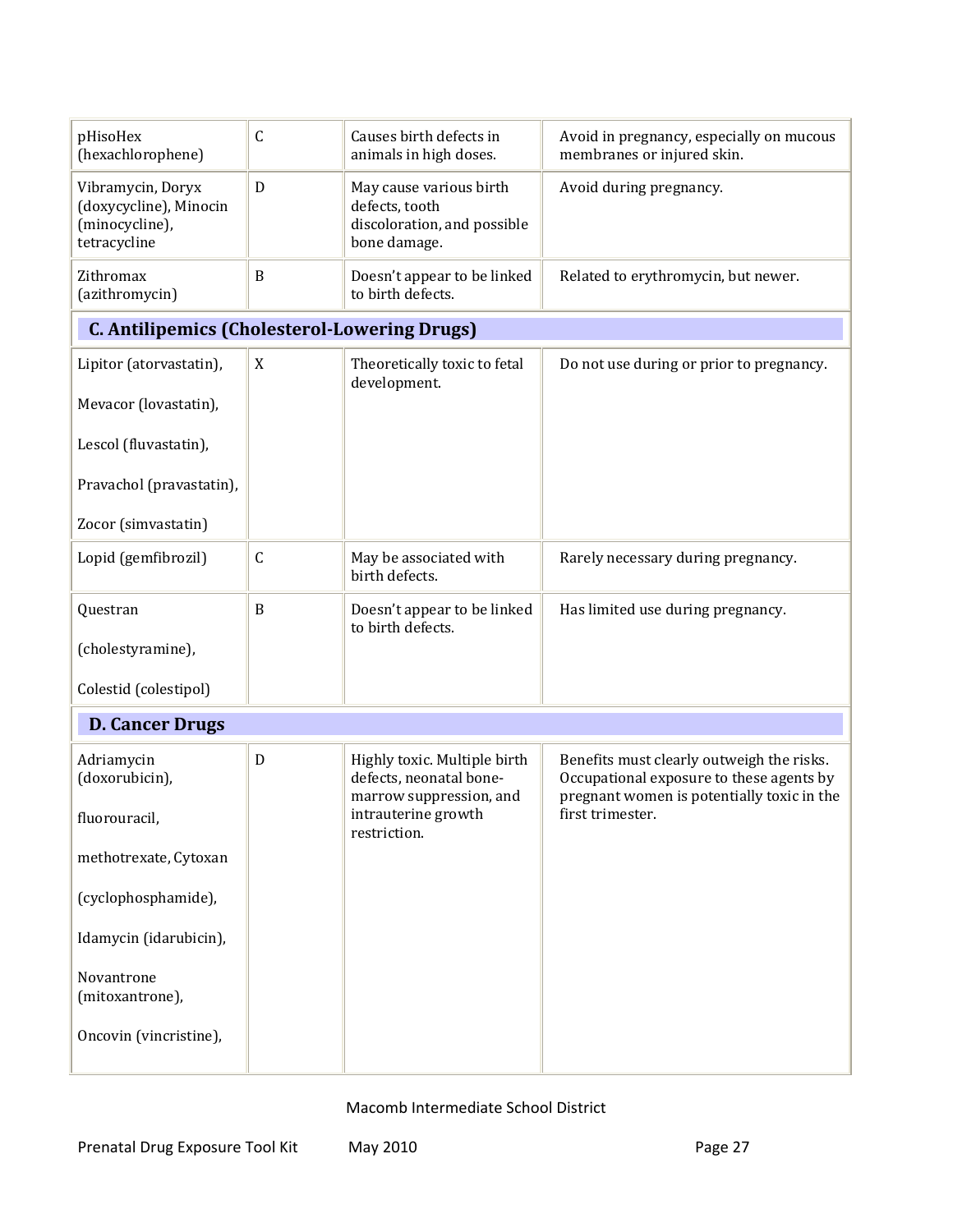| Platinol (cisplatin),                                        |              |                                                                                                                |                                                                                                            |
|--------------------------------------------------------------|--------------|----------------------------------------------------------------------------------------------------------------|------------------------------------------------------------------------------------------------------------|
| Vesanoid (tretinoin<br>Oral)                                 |              |                                                                                                                |                                                                                                            |
| Novadex (tamoxifen)                                          | D            | Toxic in animal studies.<br>Possibly carcinogenic as<br>well.                                                  | Avoid in pregnancy and for at least two<br>months before conceiving.                                       |
| <b>E. Muscle Relaxants</b>                                   |              |                                                                                                                |                                                                                                            |
| Flexeril<br>(cyclobenzaprine)                                | B            |                                                                                                                | Use only as directed by your physician.                                                                    |
| Parafon Forte<br>(chlorzoxazone),                            | $\mathsf{C}$ | Doesn't appear to be linked<br>to birth defects.                                                               | Avoid during pregnancy.                                                                                    |
| Robaxin<br>(methocarbamol),                                  |              |                                                                                                                |                                                                                                            |
| Norflex (orphenadrine)                                       |              |                                                                                                                |                                                                                                            |
| <b>F. Cardiovascular Drugs</b>                               |              |                                                                                                                |                                                                                                            |
| 1. Angiotensin-Converting Enzyme Inhibitors (ACE Inhibitors) |              |                                                                                                                |                                                                                                            |
| Capoten (captopril),<br>Vasotec (enalopril),                 | D            | Toxic to fetus. Causes<br>birth defects even in<br>second and third<br>trimesters.                             | Avoid during pregnancy.                                                                                    |
| Zestril (lisinopril)                                         |              |                                                                                                                |                                                                                                            |
| 2. Antihypertensives (Blood Pressure Medications)            |              |                                                                                                                |                                                                                                            |
| Aldomet (methyldopa)                                         | C            | Doesn't appear to be<br>linked to birth defects.                                                               | Discuss switching from your current<br>antihypertensive to methyldopa or<br>labetalol with your caregiver. |
| Inderal (propranolol)                                        | $\mathsf C$  | Decreased heart rate, low<br>blood sugar, possible<br>growth restriction.                                      | Consider switching to methyldopa or<br>labetalol.                                                          |
| Lopressor (metoprolol)                                       | $\mathsf C$  | First-trimester reports<br>lacking; mild neonatal<br>hypotension and<br>decreased heart rate a<br>possibility. | Consider switching to methyldopa or<br>labetalol.                                                          |
| Normodyne (labetalol)                                        | $\mathsf C$  | First-trimester reports<br>lacking; mild neonatal<br>hypotension and<br>decreased heart rate a<br>possibility. | Preferred to methyldopa by some<br>maternal-fetal medicine specialists.                                    |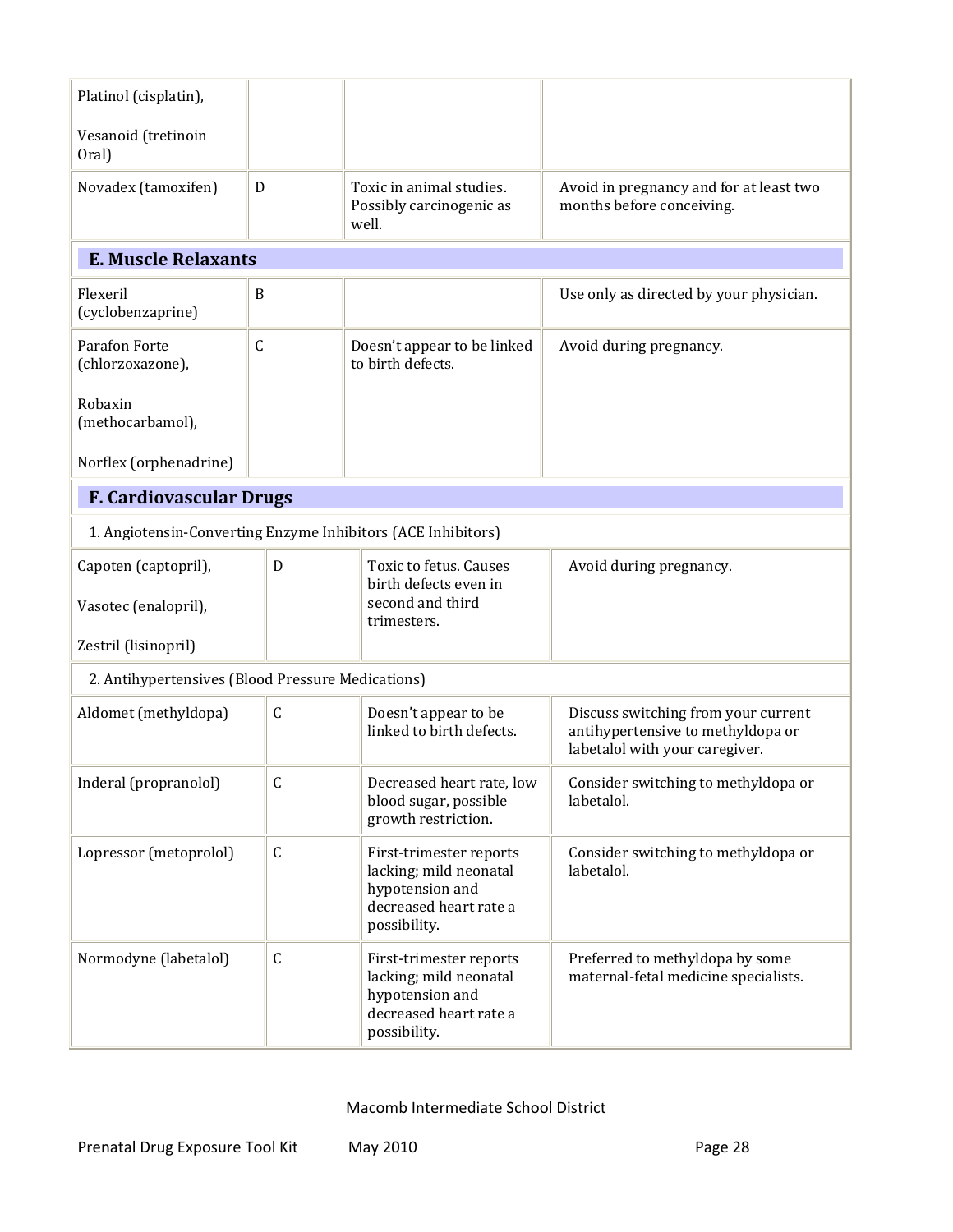| Tenormin (atenolol)                                                  | $\mathsf{C}$ | May be associated with<br>birth defects.                                                                                                                                                                        | Consider switching to methyldopa or<br>labetalol.                                                                      |  |  |  |
|----------------------------------------------------------------------|--------------|-----------------------------------------------------------------------------------------------------------------------------------------------------------------------------------------------------------------|------------------------------------------------------------------------------------------------------------------------|--|--|--|
| 3. Calcium Channel Blockers                                          |              |                                                                                                                                                                                                                 |                                                                                                                        |  |  |  |
| Calan (verapaml),<br>Norvasc (amlopidine),<br>Procardia (nifedipine) | C            | Not proven to be safe<br>during pregnancy.<br>Possible temporary<br>fetal/neonatal<br>cardiovascular functional<br>abnormalities.                                                                               | Consult your cardiologist.                                                                                             |  |  |  |
| 4. Cardiac Drugs                                                     |              |                                                                                                                                                                                                                 |                                                                                                                        |  |  |  |
| Lanoxin (digoxin)                                                    | $\mathsf{C}$ | Maternal overdose may<br>be toxic to developing<br>baby.                                                                                                                                                        | Consult your cardiologist.                                                                                             |  |  |  |
| 5. Vasodilators                                                      |              |                                                                                                                                                                                                                 |                                                                                                                        |  |  |  |
| Nitroglycerin                                                        | B            | Doesn't appear to be<br>linked to birth defects.                                                                                                                                                                | Also used for treatment of excessive uterine<br>contractions/premature labor.                                          |  |  |  |
| <b>G. Central Nervous System (CNS) Drugs</b>                         |              |                                                                                                                                                                                                                 |                                                                                                                        |  |  |  |
| 1. Analgesics (Pain Relievers)                                       |              |                                                                                                                                                                                                                 |                                                                                                                        |  |  |  |
| Darvon, Darvocet<br>(propoxyphene)                                   | $\mathsf C$  | May be associated with<br>multiple birth defects.<br>Not confirmed.<br>Neonatal withdrawal                                                                                                                      | Narcotic analgesics are generally preferred<br>for occasional use in pregnancy when<br>acetominophen is not effective. |  |  |  |
|                                                                      | D            | symptoms if used for<br>prolonged periods.                                                                                                                                                                      |                                                                                                                        |  |  |  |
| 2. Anticonvulsants (Epilepsy Drugs)                                  |              |                                                                                                                                                                                                                 |                                                                                                                        |  |  |  |
| Depakene (valproic<br>acid), Depakote (sodium<br>valproate)          | D            | High incidence of<br>cranial, facial, and limb<br>defects, including cleft<br>lip and palate, and<br>underdeveloped<br>fingers. Impaired<br>physical and mental<br>development,<br>congenital heart<br>defects. | Untreated epilepsy poses a greater risk than<br>valproic acid. The minimum effective<br>dosage should be used.         |  |  |  |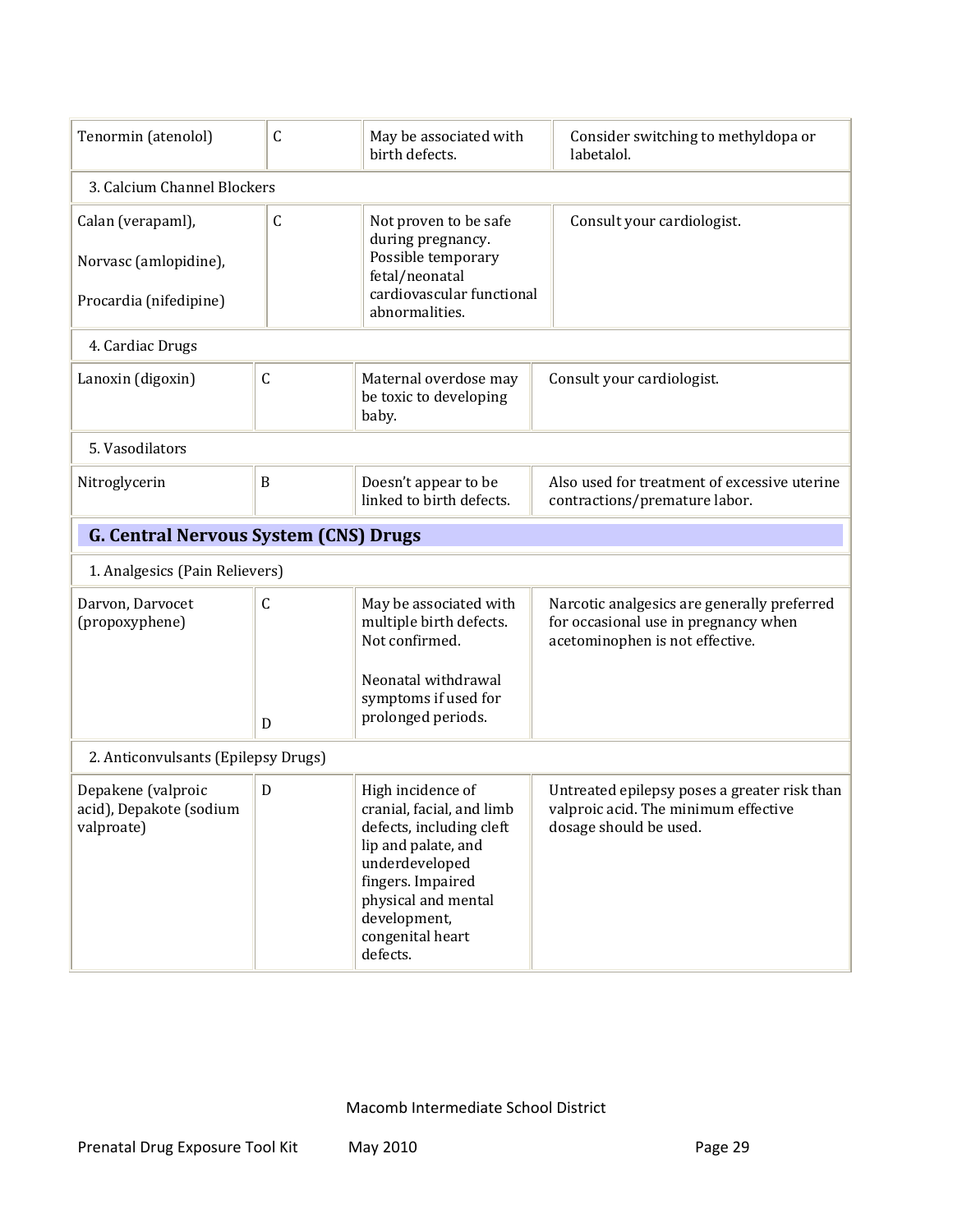| Dilantin (phenytoin,<br>diphenylhydantoin)      | D            | <b>Fetal Dilantin</b><br>syndrome. (High<br>incidence $(2\% - 26\%)$ of<br>cranial, facial, and limb<br>defects, including cleft<br>lip and palate, and<br>underdeveloped<br>fingers. Impaired<br>physical and mental<br>development,<br>congenital heart<br>defects. | Untreated epilepsy poses a greater risk<br>than phenytoin. The minimum effective<br>dosage should be used.                                                       |
|-------------------------------------------------|--------------|-----------------------------------------------------------------------------------------------------------------------------------------------------------------------------------------------------------------------------------------------------------------------|------------------------------------------------------------------------------------------------------------------------------------------------------------------|
| Tegretol<br>(carbamazepine)                     | $\mathsf{C}$ | Possible birth defects.                                                                                                                                                                                                                                               | Preferred drug for grand mal seizures.<br>Discuss medication strategy with your<br>neurologist.                                                                  |
| Zarontin (ethosuximide)                         | $\mathsf{C}$ | Possible birth defects.                                                                                                                                                                                                                                               | Preferred drug for petit mal epilepsy,<br>especially during first trimester.                                                                                     |
| 3. Antidepressants                              |              |                                                                                                                                                                                                                                                                       |                                                                                                                                                                  |
| Effexor (venlafaxine)                           | $\mathsf C$  | Limited reports of use<br>during pregnancy<br>available                                                                                                                                                                                                               | Unrelated to other antidepressants.                                                                                                                              |
| Luvox (fluvoxamine)                             | $\mathsf C$  | Reports of use during<br>pregnancy are not<br>available.                                                                                                                                                                                                              | A selective seritonin re-uptake inhibitor<br>(SSRI) used to treat obsessive-compulsive<br>disorder (OCD).                                                        |
| Paxil (paroxetine)                              | B            | Limited reports of use<br>during pregnancy<br>available.                                                                                                                                                                                                              | An SSRI.                                                                                                                                                         |
| Prozac (fluoxetine)                             | B            | Limited reports of use<br>during pregnancy<br>available.                                                                                                                                                                                                              | Because there is longer follow-up data for<br>this drug than for newer SSRIs, this is<br>probably the best choice of antidepressant<br>for use during pregnancy. |
| Remeron (mirtazapine)                           | $\mathsf C$  | Reports of use during<br>pregnancy are not<br>available.                                                                                                                                                                                                              | A tetracyclic antidepressant chemically<br>unrelated to tricyclics, SSRIs, and monamine<br>oxidase (MAO) inhibitors.                                             |
| Serzone (nefazodone)                            | $\mathsf C$  | Reports of use during<br>pregnancy are not<br>available.                                                                                                                                                                                                              | An SSRI.                                                                                                                                                         |
| Sinequan (doxepin)                              | $\mathsf C$  | May be associated with<br>birth defects.                                                                                                                                                                                                                              | When antidepressants are needed in<br>pregnancy, the SSRI drugs appear to be the<br>safest.                                                                      |
| Tricyclics including<br>Elavil (amitriptyline), | $\mathbf D$  | Possible facial, head,<br>limb and central<br>nervous system defects;                                                                                                                                                                                                 | Avoid in pregnancy if possible.                                                                                                                                  |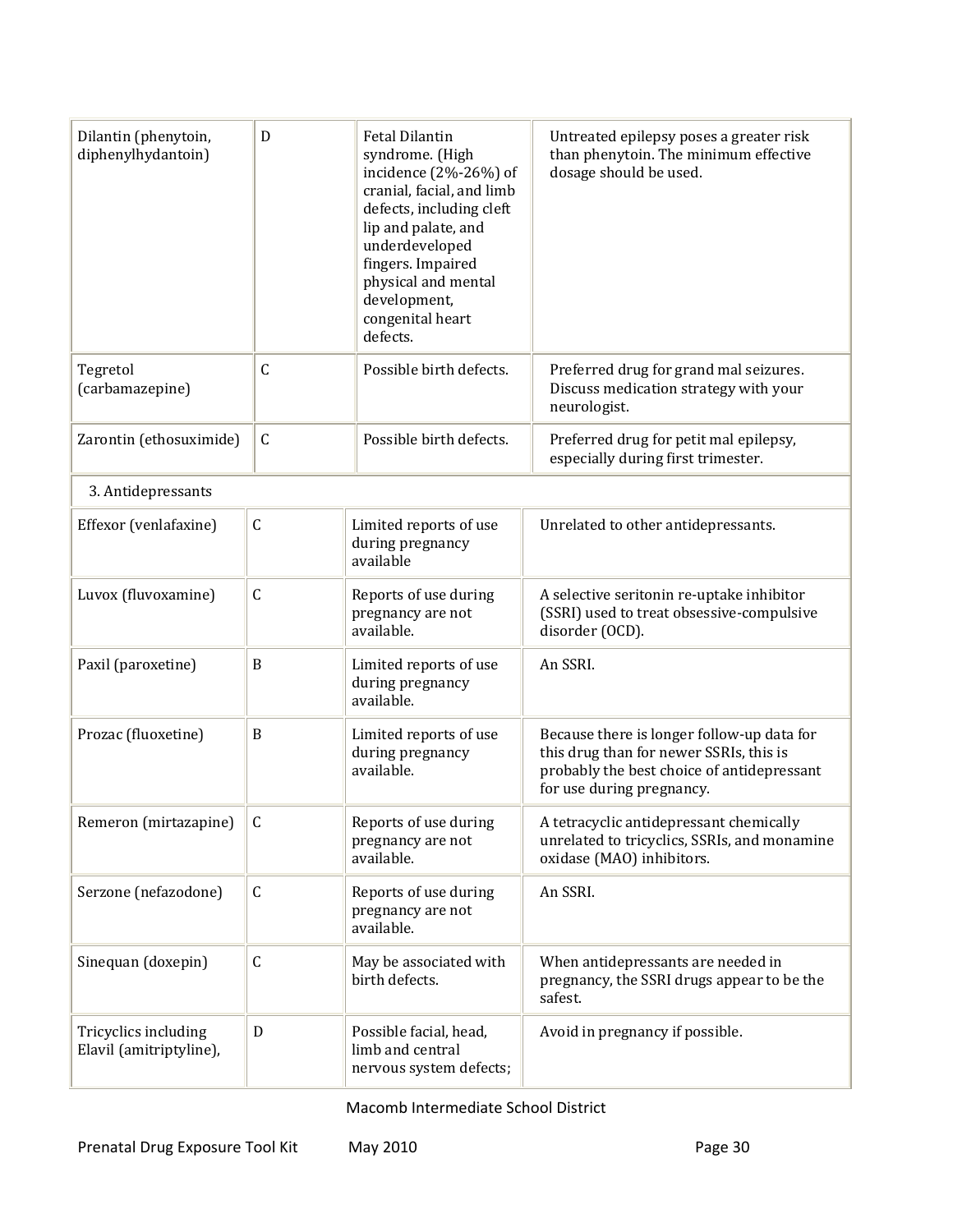| Surmontil<br>(trimipramine),                                                                                    |              | possible neonatal<br>withdrawal symptoms.                                                                                                                                  |                                                            |
|-----------------------------------------------------------------------------------------------------------------|--------------|----------------------------------------------------------------------------------------------------------------------------------------------------------------------------|------------------------------------------------------------|
| Tofranil (imipramine)                                                                                           |              |                                                                                                                                                                            |                                                            |
| Wellbutrin (bupropion)                                                                                          | $\, {\bf B}$ | Reports of use during<br>pregnancy are not<br>available.                                                                                                                   | Mechanism of action unrelated to other<br>antidepressants. |
| Zoloft (sertraline)                                                                                             | B            | Reports of use during<br>pregnancy are not<br>available.                                                                                                                   | An SSRI.                                                   |
| 4. Narcotic Analgesics                                                                                          |              |                                                                                                                                                                            |                                                            |
| Codeine                                                                                                         | $\mathsf C$  | May be associated with<br>multiple birth defects.<br>Not confirmed.                                                                                                        | Use only as directed by your physician.                    |
|                                                                                                                 | D            | If used for prolonged<br>periods or in high doses<br>at term.                                                                                                              |                                                            |
| Dilaudid<br>(hydromorphone),<br>OxyContin, Percodan,<br>Tylox, (oxycodone),<br>Synalgos-DC<br>(dihydrocodeine), | B<br>D       | Reports of use during<br>pregnancy are not<br>available.<br>If used for prolonged<br>periods or in high doses<br>at term.                                                  | Use only as directed by your physician.                    |
| Vicodin, Lortab<br>(hydrocodone)                                                                                |              |                                                                                                                                                                            |                                                            |
| Demerol (meperidine)                                                                                            | $\mathbf B$  | May be associated with<br>hernias.                                                                                                                                         | Use only as directed by your physician.                    |
|                                                                                                                 | D            | If used for prolonged<br>periods or in high doses<br>near term, baby may<br>experience withdrawal,<br>respiratory depression,<br>growth restriction and<br>neonatal death. |                                                            |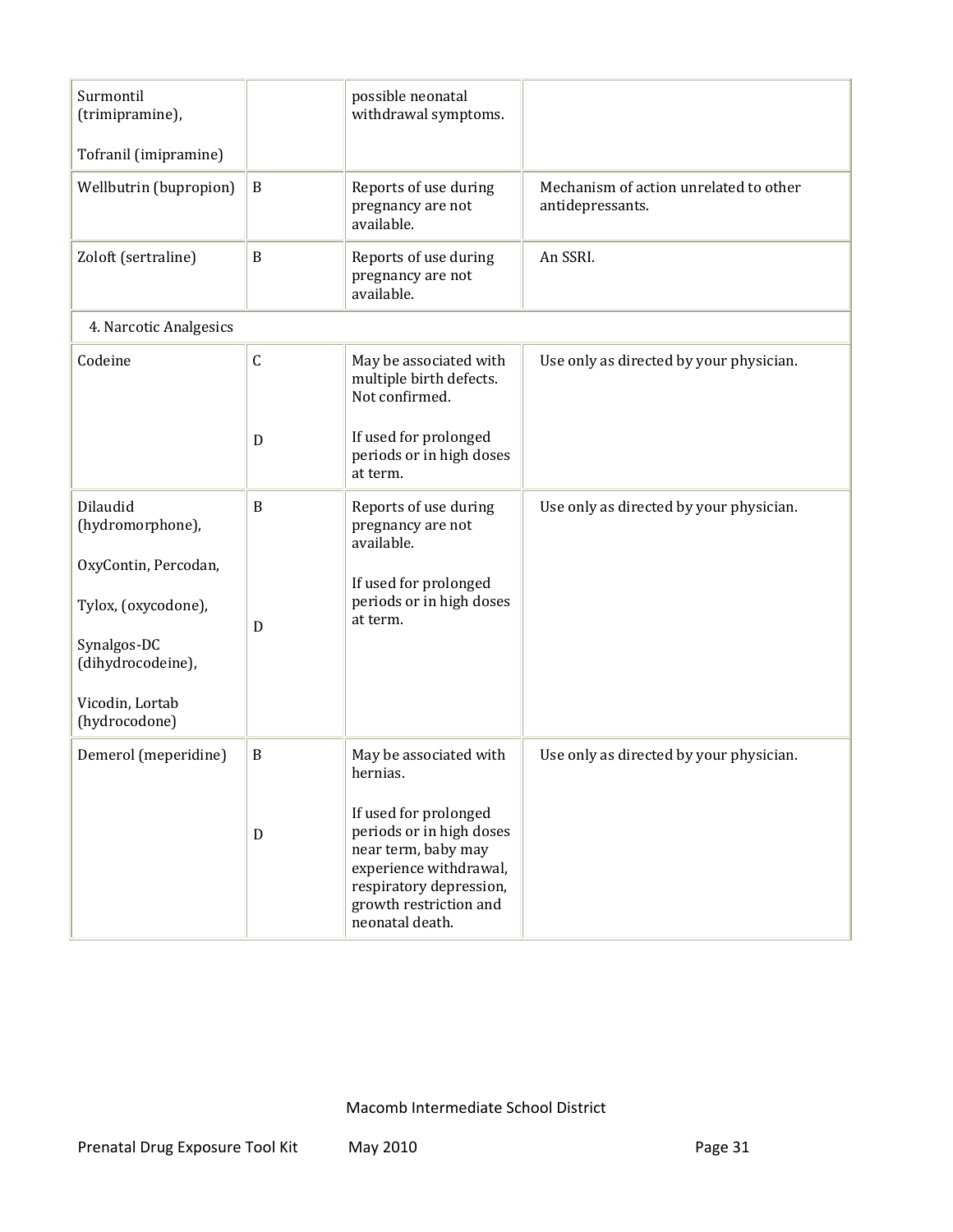| Heroin<br>(diacetylmorphine)                     | B<br>D | Possible chromosome<br>damage. If used for<br>prolonged periods or in<br>high doses near term,<br>baby may experience<br>withdrawal, respiratory<br>depression, growth<br>restriction, lagging<br>intellectual development<br>and neonatal death. | Do not use during pregnancy.                                                |
|--------------------------------------------------|--------|---------------------------------------------------------------------------------------------------------------------------------------------------------------------------------------------------------------------------------------------------|-----------------------------------------------------------------------------|
| Methadone                                        | B<br>D | If used for prolonged<br>periods or in high doses<br>near term, baby may<br>experience withdrawal,<br>respiratory depression,<br>growth restriction, and<br>neonatal death.                                                                       | Use only as directed for treatment of<br>narcotic addiction.                |
| Morphine                                         | B<br>D | May be associated with<br>hernias.<br>If used for prolonged<br>periods or in high doses<br>near term, baby may<br>experience withdrawal,<br>respiratory depression,<br>growth restriction, and<br>neonatal death.                                 | Use only as directed by your physician.                                     |
| Talwin (pentazocine)                             | B<br>D | If used for prolonged<br>periods or in high doses<br>near term, baby may<br>experience withdrawal,<br>respiratory depression,<br>growth restriction, and<br>neonatal death.                                                                       | Use only as directed by your physician.                                     |
| Ultram (tramadol)                                | C      | Possibly toxic in animals<br>at high doses-related to<br>codeine but not<br>addictive.                                                                                                                                                            | Too new to recommend over traditional<br>narcotic pain-relievers.           |
| 5. Nonsteroidal Anti-inflammatory Drugs (NSAIDs) |        |                                                                                                                                                                                                                                                   |                                                                             |
| Anaprox (naproxen)                               | B      | Doesn't appear to be<br>linked to birth defects.                                                                                                                                                                                                  | Should not be used by women trying to<br>conceive. May impair implantation. |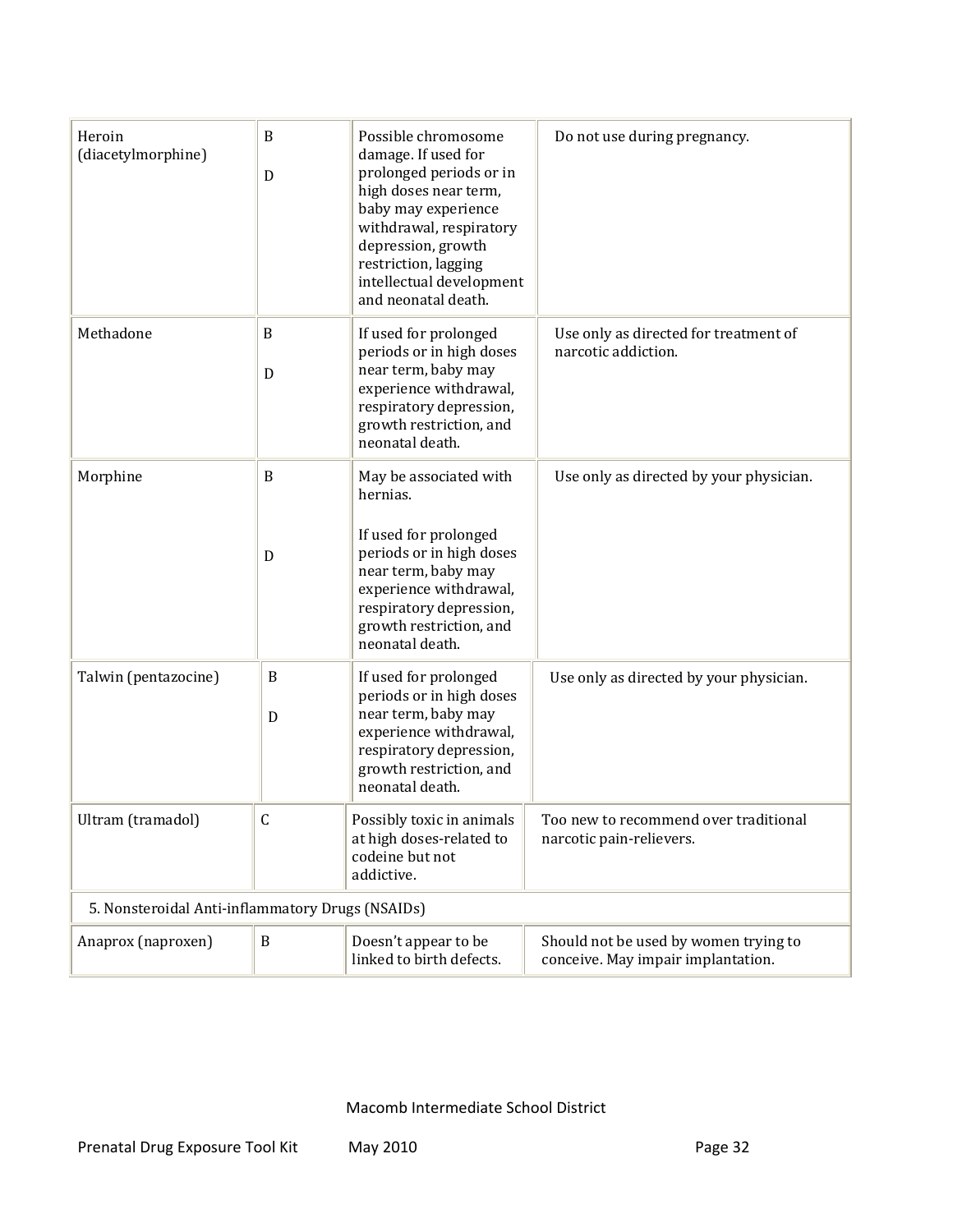| Ansaid (flurbiprofen),<br>Clinoril (sulindac),<br>Motrin (ibuprofen),<br>Ponstel (mefenamic<br>acid),<br>Voltaren (diclofenac) | D                | If used during the third<br>trimester or near<br>delivery, this drug can<br>cause neonatal<br>pulmonary<br>hypertension.                                                     | Should not be used by women trying to<br>conceive. May impair implantation.                                                                                       |  |
|--------------------------------------------------------------------------------------------------------------------------------|------------------|------------------------------------------------------------------------------------------------------------------------------------------------------------------------------|-------------------------------------------------------------------------------------------------------------------------------------------------------------------|--|
| Relafen (nabumetone),<br>Daypro (oxaprozin)                                                                                    | $\mathsf C$<br>D | Doesn't appear to be<br>linked to birth defects.<br>If used during the third<br>trimester or near<br>delivery, this drug can<br>cause neonatal<br>pulmonary<br>hypertension. | Should not be used by women trying to<br>conceive. May impair implantation.                                                                                       |  |
| 6. Sedatives and Hypnotics                                                                                                     |                  |                                                                                                                                                                              |                                                                                                                                                                   |  |
| Ambien (zolpidem)                                                                                                              | B                | Reports of use during<br>pregnancy are not<br>available.                                                                                                                     | Relatively new, so if sleeping pill is<br>absolutely needed, most doctors will<br>prescribe a barbiturate, narcotic, or<br>antihistamine for occasional use only. |  |
| Benzodiazepines such as<br>Valium (diazepam),<br>Xanax (alprazolam),<br>Klonipin (clonazepam)<br>Ativan (lorazepam)            | D                | Possible birth defects,<br>neonatal depression,<br>"floppy baby"<br>syndrome, neonatal<br>withdrawal.                                                                        | Avoid, especially in first trimester. Severe<br>panic disorders may need to be treated in<br>the second and third trimesters.                                     |  |
| 7. Stimulants/Appetite Suppresants                                                                                             |                  |                                                                                                                                                                              |                                                                                                                                                                   |  |
| Fastin, Adipex-P<br>(phentermine)                                                                                              | $\mathsf C$      | May be associated with<br>stillbirth.                                                                                                                                        | Avoid during pregnancy and preconceptionally.                                                                                                                     |  |
| Meridia<br>(sibutramine)                                                                                                       | $\mathsf C$      | Causes birth defects in<br>animals at higher<br>doses.                                                                                                                       | Avoid during pregnancy.                                                                                                                                           |  |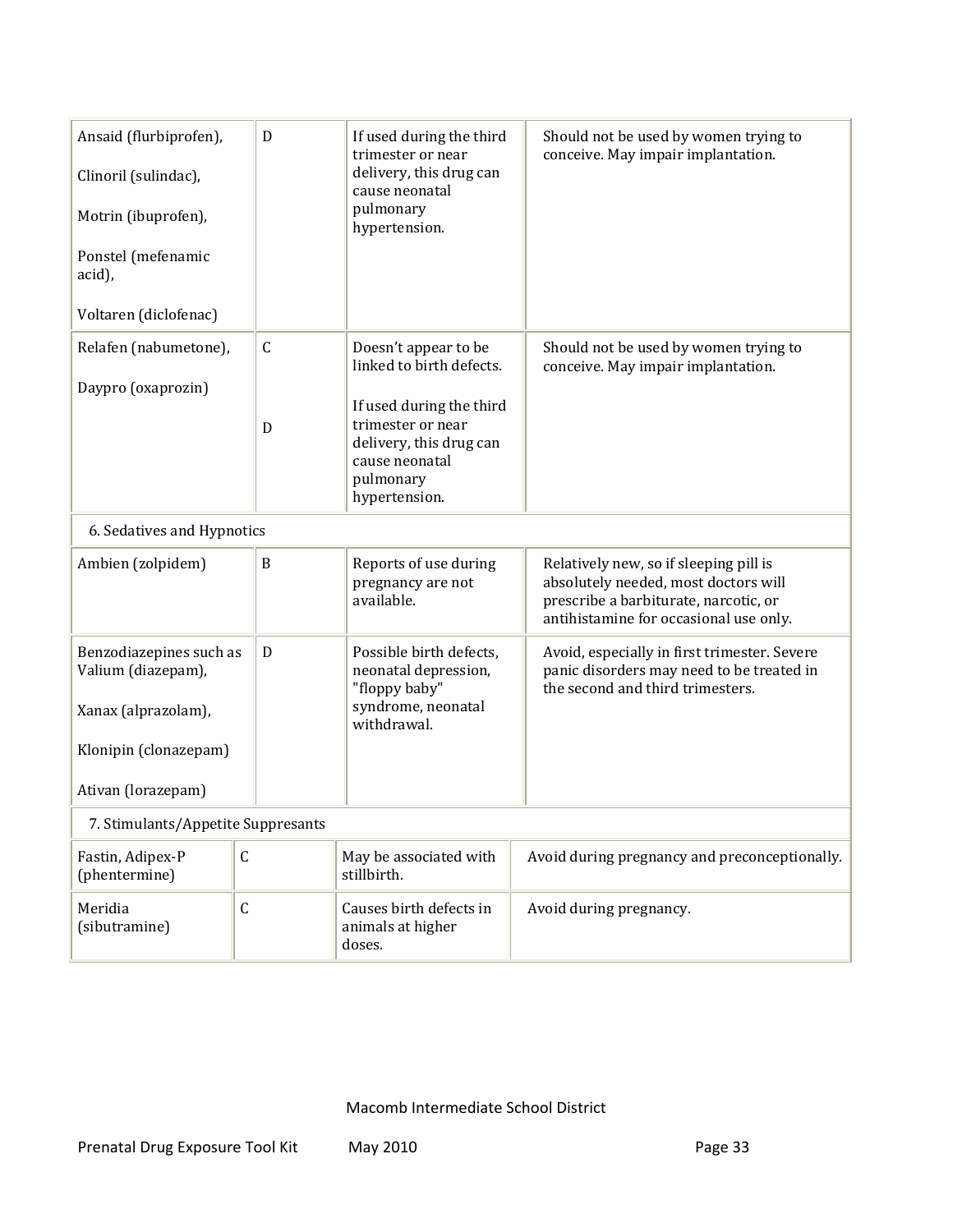| 8. Tranquilizers                                                                                             |              |                                                                                                                                                                                         |                                                                                                                                                               |  |
|--------------------------------------------------------------------------------------------------------------|--------------|-----------------------------------------------------------------------------------------------------------------------------------------------------------------------------------------|---------------------------------------------------------------------------------------------------------------------------------------------------------------|--|
| Lithium                                                                                                      | D            | Possible changes in<br>newborn heart rhythms<br>and thyroid function;<br>possible goiter,<br>jaundice, electrolyte<br>imbalance. Possible<br>birth defects, especially<br>of the heart. | Avoid during pregnancy.                                                                                                                                       |  |
| Phenothiazines such<br>as<br>Trilafon<br>(perphenazine),<br>Compazine<br>(prochlorperazine),<br>Fluphenazine | $\mathsf{C}$ | Research regarding<br>birth defects is<br>inconclusive. Possible<br>neurological effects on<br>fetus when taken close<br>to term.                                                       | Avoid using these drugs near term. It may be<br>safe to use some of these drugs for the<br>treatment of severe nausea and vomiting in the<br>first trimester. |  |
| H. Anticoagulants (Blood Thinners)                                                                           |              |                                                                                                                                                                                         |                                                                                                                                                               |  |
| Coumadin (warfarin)                                                                                          | D            | High incidence of birth<br>defects (for example,<br>"Fetal warfarin<br>syndrome"); may lead<br>to fetal hemorrhage or<br>death.                                                         | Do not use these drugs during pregnancy.<br>Heparin is the drug of choice when<br>anticoagulation is necessary.                                               |  |
| Heparin                                                                                                      | $\mathsf C$  | Fetal and maternal<br>complications possible<br>with prolonged use.                                                                                                                     | Generally preferable to Coumadin (warfarin)<br>when anticoagulation is needed in pregnancy.                                                                   |  |
| <b>I. Diuretics</b>                                                                                          |              |                                                                                                                                                                                         |                                                                                                                                                               |  |
| Lasix (furosemide)                                                                                           | $\mathsf C$  | Possible electrolyte<br>imbalance, increased<br>fetal urine output.                                                                                                                     | Should be used only in cases of severe<br>hypertension and other cardiovascular<br>disorders.                                                                 |  |
| Thiazides such as<br>Dyazide, Maxzide,<br>Aldactazide<br>(hydrochlorthiazide),<br>Diuril<br>(chlorothiazide) | D            | Bone-marrow<br>depression, possible<br>birth defects, decreased<br>platelet count (poor<br>blood clotting),<br>electrolyte imbalance.                                                   | Should be used only in cases of severe<br>hypertension and other cardiovascular<br>disorders.                                                                 |  |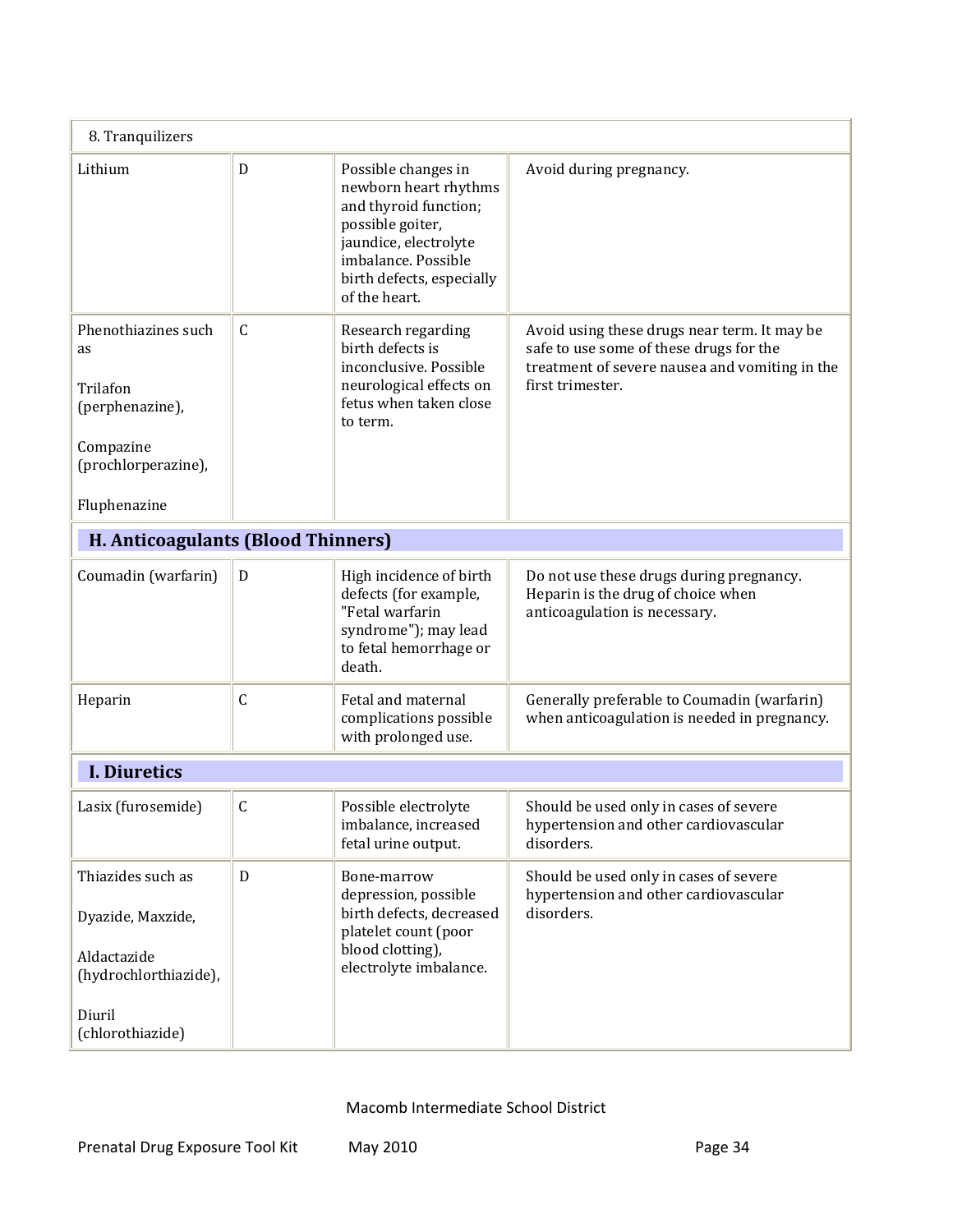| <b>J. Gastrointestinal Drugs</b>                                                                     |                  |                                                                                                                                                                                          |                                                                                             |  |
|------------------------------------------------------------------------------------------------------|------------------|------------------------------------------------------------------------------------------------------------------------------------------------------------------------------------------|---------------------------------------------------------------------------------------------|--|
| 1. Antidiarrheal                                                                                     |                  |                                                                                                                                                                                          |                                                                                             |  |
| Immodium<br>(loperamide)                                                                             | B                | Doesn't appear to be<br>linked to birth defects.                                                                                                                                         | Use only as directed by your physician.                                                     |  |
| Lomotil<br>(diphenoxylate)                                                                           | $\mathsf C$      | Doesn't appear to be<br>linked to birth defects.                                                                                                                                         | Related to narcotic meperidine. (Demerol).                                                  |  |
| 2. Anti-emetics (Antinausea)                                                                         |                  |                                                                                                                                                                                          |                                                                                             |  |
| Phenergan<br>(promethazine),<br>Tigan<br>(trimethobenzamide<br>),<br>Compazine<br>(prochlorperazine) | $\mathsf C$      | Doesn't appear to be<br>linked to birth defects.<br>Frequent use in later<br>part of pregnancy may<br>be associated with<br>neonatal jaundice,<br>depression and<br>withdrawal symptoms. | An option for severe morning sickness<br>(hyperemesis gravidarum).                          |  |
| Reglan<br>(metoclopramide)                                                                           | B                | Doesn't appear to be<br>linked to birth defects.                                                                                                                                         | Also used when needed to stimulate breast<br>milk production in nursing mothers.            |  |
| 3. Antisecretory Drugs                                                                               |                  |                                                                                                                                                                                          |                                                                                             |  |
| Cytotec (misoprostil)                                                                                | X                | Causes miscarriage and<br>birth defects.                                                                                                                                                 | Do not use during pregnancy.                                                                |  |
| Pepcid (famotidine)                                                                                  | $\boldsymbol{B}$ | Reports of use during<br>pregnancy are not<br>available.                                                                                                                                 | Use only as directed by your physician.                                                     |  |
| Prilosec<br>(omeprazole)                                                                             | $\mathsf C$      | No birth defects in<br>animals, but effects<br>unclear in humans.                                                                                                                        | Avoid during pregnancy, especially prior to<br>week 20.                                     |  |
| Prevacid<br>(lansoprazole)                                                                           | B                | Reports of use during<br>pregnancy are not<br>available.                                                                                                                                 | Structurally similar to omeprazole. Avoid<br>during pregnancy, especially prior to week 20. |  |
| Zantac (ranitidine)                                                                                  | $\mathbf B$      | Doesn't appear to be<br>linked to birth defects.                                                                                                                                         | Use only as directed by your physician.                                                     |  |
| <b>K. Hormones</b>                                                                                   |                  |                                                                                                                                                                                          |                                                                                             |  |
| 1. Adrenal                                                                                           |                  |                                                                                                                                                                                          |                                                                                             |  |
| Cortisone,<br>Hydrocortisone (forms<br>other than topical)                                           | D                | Possible birth defects.<br>Possible neonatal<br>adrenal suppression<br>and electrolyte<br>imbalance.                                                                                     | Switch to prednisone if necessary.                                                          |  |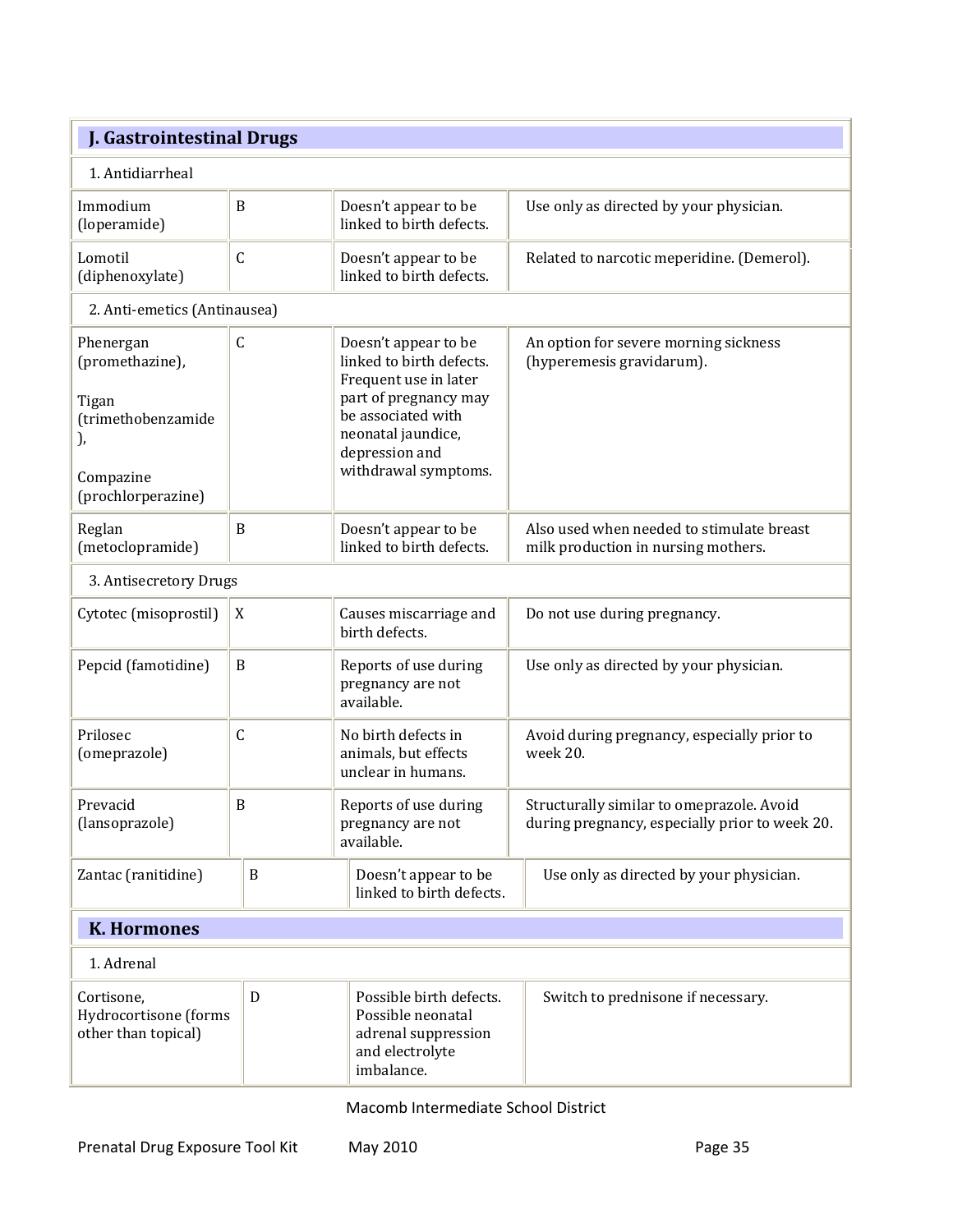| Dexamethasone                                     | $\mathsf{C}$ | Birth defects in<br>animals; no observed<br>birth defects in humans.<br>Possible neonatal<br>adrenal suppression<br>and electrolyte<br>imbalance. | Switch to prednisone if necessary.                                                                                                                                                          |  |
|---------------------------------------------------|--------------|---------------------------------------------------------------------------------------------------------------------------------------------------|---------------------------------------------------------------------------------------------------------------------------------------------------------------------------------------------|--|
| Prednisone                                        | B            | Doesn't appear to be<br>linked to birth defects.<br>Possible neonatal<br>adrenal suppression<br>and electrolyte<br>imbalance.                     | Preferred adrenal steroid during pregnancy.<br>Should be used instead of other<br>corticosteroids whenever possible.                                                                        |  |
| 2. Antidiabetic Drugs                             |              |                                                                                                                                                   |                                                                                                                                                                                             |  |
| Diabinase<br>(chlorpropamide)                     | D            | Suspected birth defects,<br>low blood sugar, fetal<br>death.                                                                                      | Change to insulin if your diabetes cannot be<br>controlled by diet alone.                                                                                                                   |  |
| Glucophage<br>(metformin)                         | B            | Appears to be the safest<br>of the oral diabetes<br>drugs.                                                                                        | Though insulin is the drug of choice for the<br>treatment of diabetes during pregnancy, this<br>drug may be preferred for women of<br>childbearing age who are not planning a<br>pregnancy. |  |
| Glucotrol (glipizide)                             | $\mathsf C$  | Doesn't appear to be<br>linked to birth defects.                                                                                                  | Change to insulin if your diabetes cannot be<br>controlled by diet alone.                                                                                                                   |  |
| Glynase (glyburide)                               | $\mathbf{D}$ | Possible birth defects<br>with first trimester use.                                                                                               | Change to insulin if your diabetes cannot be<br>controlled by diet alone.                                                                                                                   |  |
| Insulin                                           | B            | Low blood sugar.<br>Maternal insulin shock<br>can result in fetal death.                                                                          | Your dose may have to be adjusted during<br>pregnancy. Consult your physician.                                                                                                              |  |
| Orinase (tolbutamide)                             | $\mathbf D$  | Possible birth defects,<br>low fetal platelet count,<br>low blood sugar, fetal<br>death.                                                          | Change to insulin if your diabetes cannot be<br>controlled by diet alone.                                                                                                                   |  |
| 3. Antiprogesterone Drugs                         |              |                                                                                                                                                   |                                                                                                                                                                                             |  |
| RU486 (mifepristone)                              | X            | Causes abortion.                                                                                                                                  | Do not use during pregnancy.                                                                                                                                                                |  |
| 4. Antithyroid                                    |              |                                                                                                                                                   |                                                                                                                                                                                             |  |
| Propylthiouracil (PTU),<br>Tapazole (methimazole) | D            | May cause various birth<br>defects and<br>fetal/neonatal<br>hypothyroidism.                                                                       | PTU is the drug of choice for treatment of<br>hyperthyroidism during pregnancy.                                                                                                             |  |
| Radioactive Iodine                                | X            | Causes birth defects.                                                                                                                             | Do not use during pregnancy.                                                                                                                                                                |  |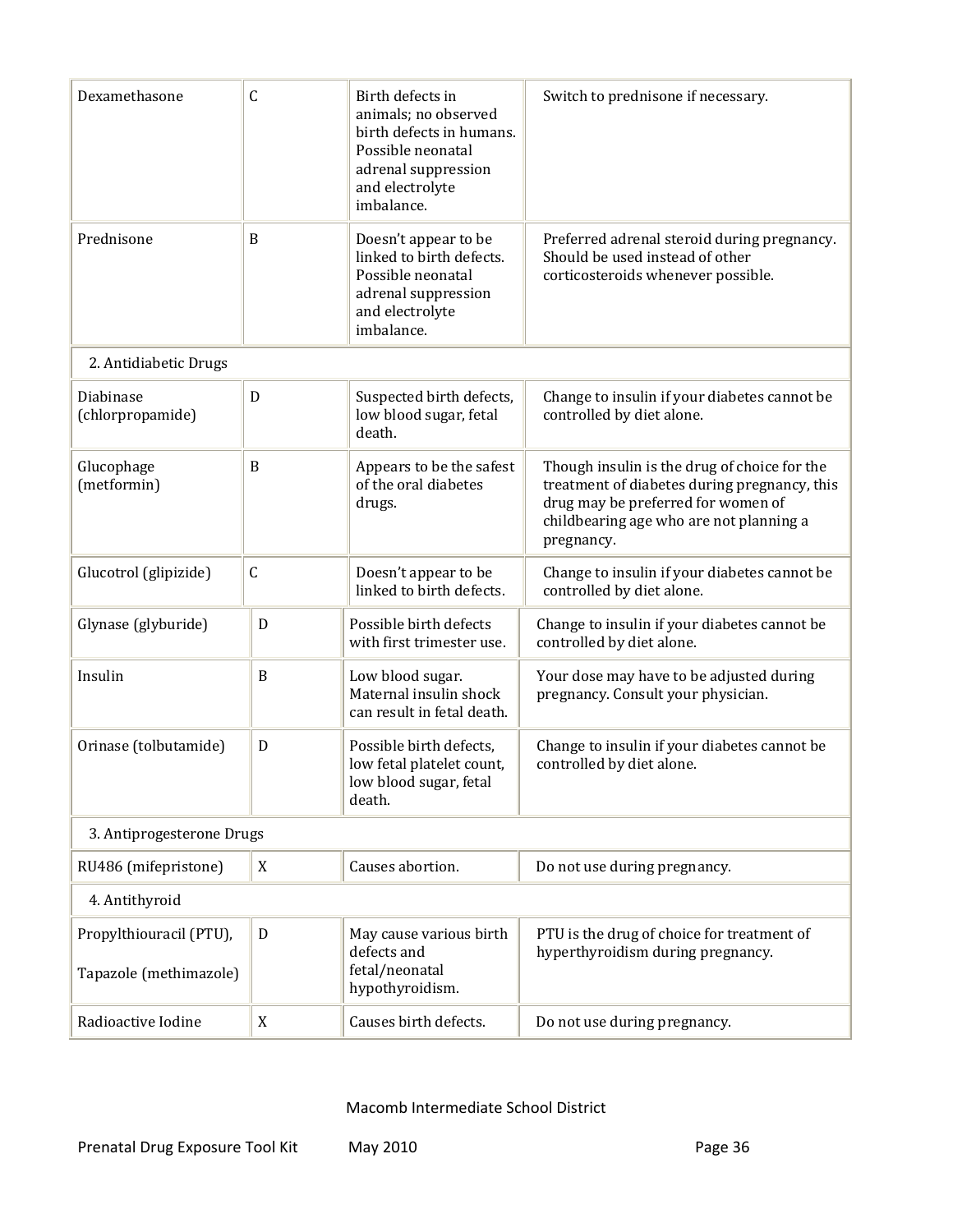| 5. Estrogens                                                                                            |           |                                                                                                                         |                                                                                                                                                                                  |  |
|---------------------------------------------------------------------------------------------------------|-----------|-------------------------------------------------------------------------------------------------------------------------|----------------------------------------------------------------------------------------------------------------------------------------------------------------------------------|--|
| Clomid,<br>Serophene(clomiphene)                                                                        | X         | Though rated X by<br>manufacturer, no birth<br>defects are proven.                                                      | A fertility drug. Should be used only after<br>possibility of pregnancy has been ruled out.                                                                                      |  |
| DES (diethylstilbestrol)                                                                                | X         | Reproductive organ<br>defects and future<br>reproductive problems.                                                      | Should not be used during pregnancy.                                                                                                                                             |  |
| Oral contraceptives<br>including the morning-<br>after pill (contain<br>estrogen and/or<br>progestogen) | X         | Possible genital<br>anomalies like with<br>DES. Possible advanced<br>neonatal bone age with<br>resulting short stature. | Stop taking your oral contraceptives as soon<br>as pregnancy is confirmed. (You should take a<br>pregnancy test as soon as possible if you<br>suspect that you may be pregnant.) |  |
| 6. Progestogens                                                                                         |           |                                                                                                                         |                                                                                                                                                                                  |  |
| Crinone, Prometrium,<br>Micronized<br>progesterone<br>(progesterone)                                    | Not Rated | No animal reports and<br>Doesn't appear to be<br>linked to birth defects.                                               | Used for the treatment of infertility, luteal<br>phase deficiency, and assisted reproductive<br>technologies in first 10 weeks of pregnancy.                                     |  |
| Provera<br>(medroxyprogesterone)                                                                        | D         | Possible birth defects.                                                                                                 | When used to treat abnormalities or absence<br>of menstruation, pregnancy must be ruled out<br>first.                                                                            |  |
| 7. Thyroid                                                                                              |           |                                                                                                                         |                                                                                                                                                                                  |  |
| Synthroid<br>(levothyroxine), Armour<br>thyroid (thyroid<br>hormones)                                   | A         | No adverse effects with<br>appropriate doses.                                                                           | Use only as directed by your physician. Dose<br>may need to be adjusted during pregnancy.                                                                                        |  |
| L. Asthma Drugs-Bronchodilators                                                                         |           |                                                                                                                         |                                                                                                                                                                                  |  |
| 1. Sympthomimetics                                                                                      |           |                                                                                                                         |                                                                                                                                                                                  |  |
| Alupent<br>(metaproterenol),                                                                            | C         | No apparent link to<br>birth defects in normal<br>inhaled doses.                                                        | Generally available as inhalers. Use as directed<br>by your physician in minimum effective doses.                                                                                |  |
| Max air (pirbuterol),                                                                                   |           |                                                                                                                         |                                                                                                                                                                                  |  |
| Ventolin, Proventil<br>(albuterol), Serevent<br>(salmeterol)                                            |           |                                                                                                                         |                                                                                                                                                                                  |  |
| 2. Antispasmodics                                                                                       |           |                                                                                                                         |                                                                                                                                                                                  |  |
| Aminophyllin, TheoDur<br>(theophyllin)                                                                  | C         | May be associated with<br>birth defects.                                                                                | One of a number of acceptable treatments for<br>chronic asthma during pregnancy.                                                                                                 |  |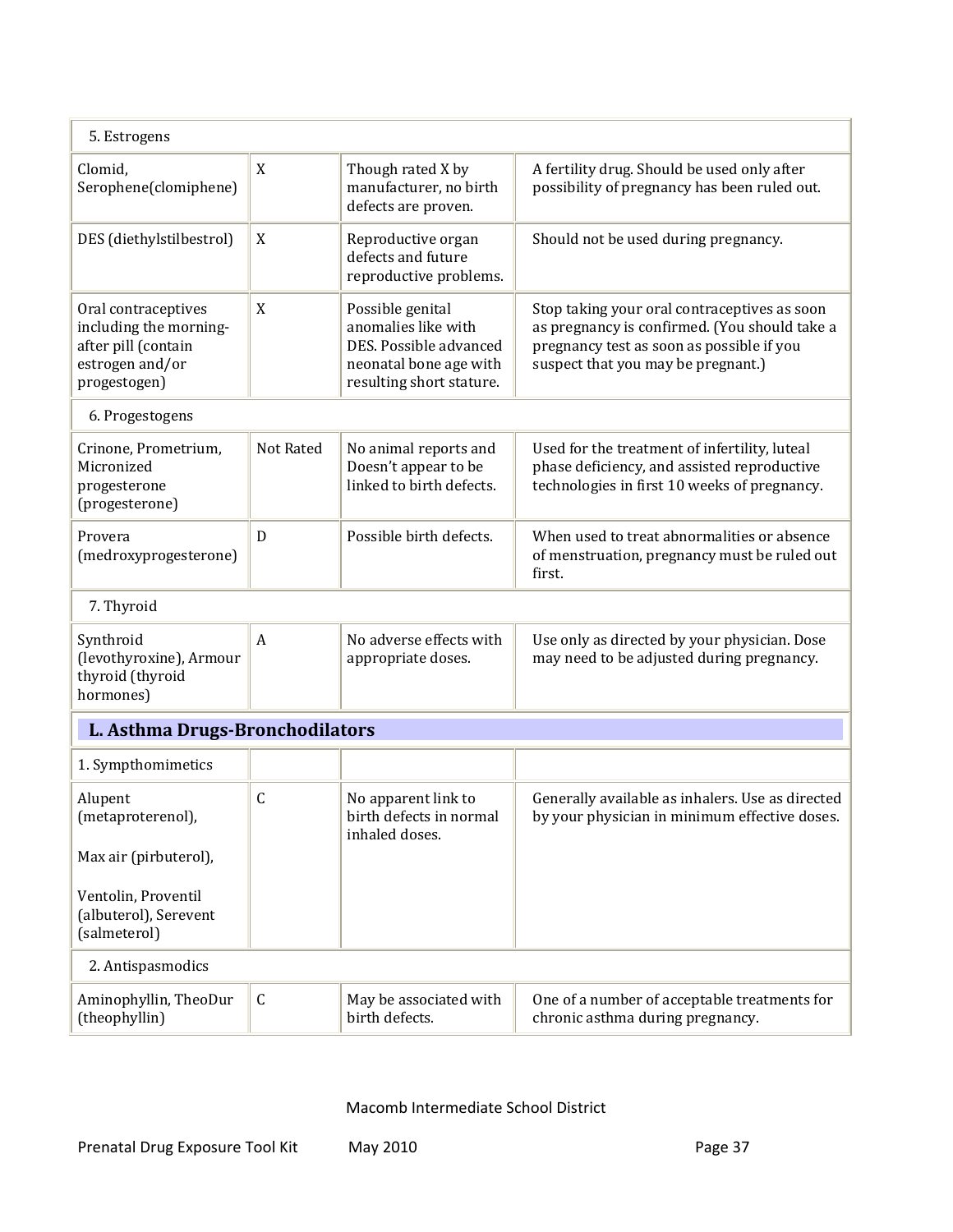| M. Other                         |              |                                                                                                            |                                                                                       |  |
|----------------------------------|--------------|------------------------------------------------------------------------------------------------------------|---------------------------------------------------------------------------------------|--|
| 1. Acne                          |              |                                                                                                            |                                                                                       |  |
| Accutane (isotretinoin)          | X            | Increased risk of<br>miscarriage and birth<br>defects.                                                     | Stop using the drug at least one month prior to<br>attempting pregnancy.              |  |
| Retin-A (tretinoin)              | C            | No proven adverse<br>effects when used<br>topically.                                                       | Not to be confused with Accutane (above) or<br>cancer drug Vesanoid (tretinoin oral). |  |
| 2. Antimigraine                  |              |                                                                                                            |                                                                                       |  |
| Amerge (naratriptan)             | $\mathsf{C}$ | Possibly toxic in<br>animals at higher<br>doses.                                                           | Limited reports in human pregnancy-avoid in<br>pregnancy.                             |  |
| Imitrex (sumatriptan)            | $\mathsf{C}$ | No apparent link to<br>birth defects, but data<br>lacking. Possible<br>increase in risk of<br>miscarriage. | Avoid in pregnancy.                                                                   |  |
| Midrin (isometheptene)           | C            | Reports of use during<br>pregnancy are not<br>available.                                                   | Use only as directed by your physician.                                               |  |
| 3. Urinary Tract Antispasmodics  |              |                                                                                                            |                                                                                       |  |
| Cystospaz (flavoxate)            | B            | Reports of use during<br>pregnancy are not<br>available.                                                   | Avoid in pregnancy.                                                                   |  |
| Detrol (tolterodine<br>tartrate) | C            | Possibly toxic in animal<br>pregnancies at high<br>doses.                                                  | Avoid in pregnancy.                                                                   |  |
| Ditropan (oxybutynin)            | B            | Reports of use during<br>pregnancy are not<br>available.                                                   | Avoid in pregnancy.                                                                   |  |
| Urospaz (l-<br>hyoscyamine)      | $\mathsf C$  | May be associated with<br>birth defects.                                                                   | Avoid in pregnancy.                                                                   |  |
| 4. Weight Loss/Fat Blocking      |              |                                                                                                            |                                                                                       |  |
| Xenical (orlistat)               | $\, {\bf B}$ | Reports of use during<br>pregnancy are                                                                     | Avoid in pregnancy.                                                                   |  |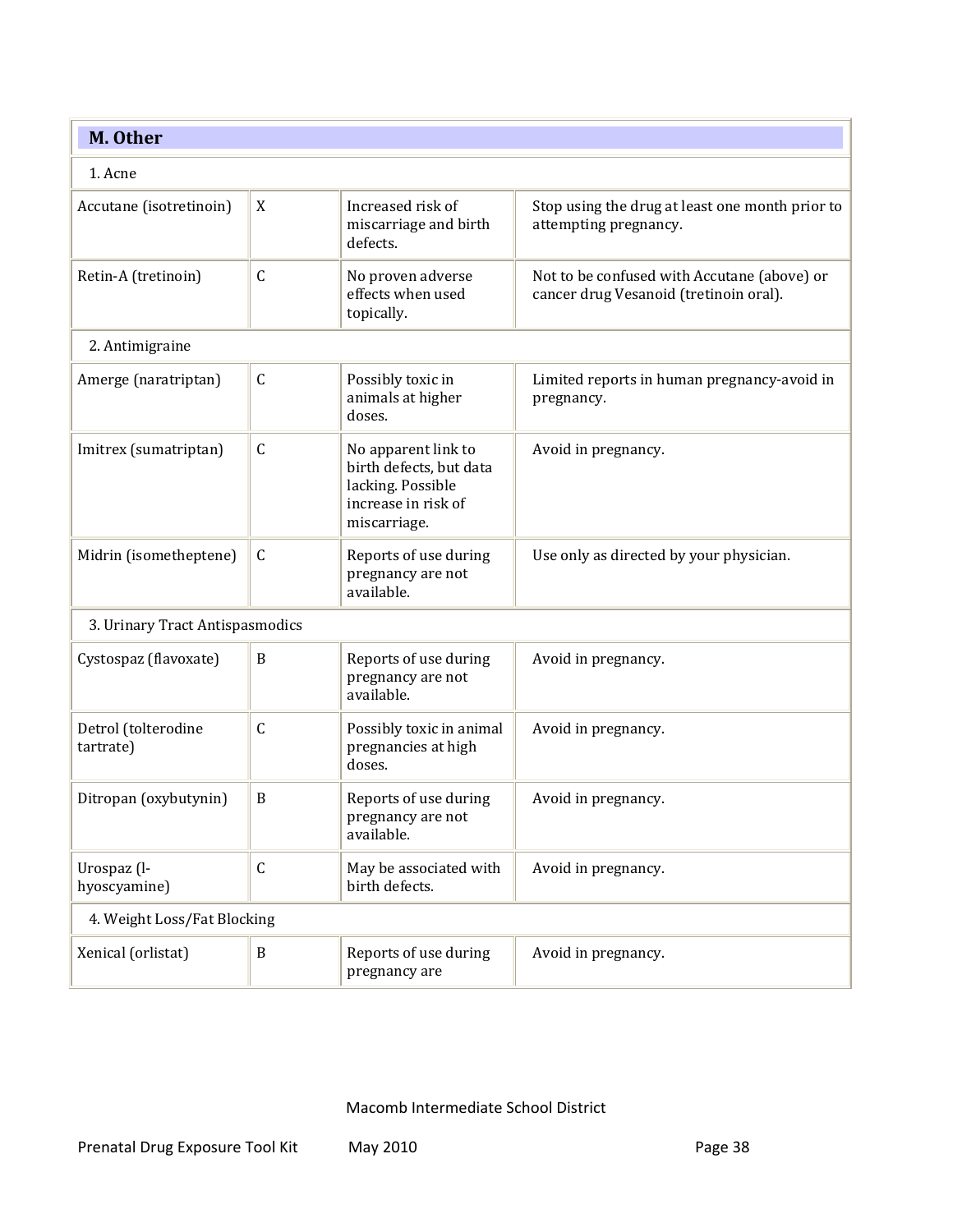# References:

ARCH Factsheet Number 49, 1997

 Chasnoff,, I.J. (1989). Drug use and women: establishing a standard of care. New York Academy of Science. 562:208-210

Gomby, D.S. & Shiono, P.H. (1991). Estimating the number of substance exposed infants. The Future of Children.,Spring

Schipper, N.G. (1991). European Journal of Pharmaceutical Science

Streissguth, A. P. & Giunta, C. (1988). Advances in Alcohol and Substance Abuse 6(4), 87‐104.

 Abel, E. L. & Dintcheff, B.A. (1984). Factors affecting the outcome of maternal alcohol exposure. Journal of Psychoactive Drugs 14(1), 1‐10.

National Institute on Drug Abuse: www.drugabuse.gov

Pregnancy Info: www.pregnancy‐info.net

March of Dimes: www.marchofdimes.com

Above the Influence: www.abovetheinfluence.com

AADAC: www.aadac.com/21.asp

Minnesota Department of Health: www.health.state.mn.us/divs/eh/meth

The Future of Children: www.futureofchildren.org

Center for Substance Abuse Treatment: csat.samhsa.gov

eMedicine: http://emedicine.medscape.com/article/978492‐overview

American Journal of Obstetrics & Gynecology.

Ansorge, 2009: www.mentalhelp.net

Budden, Sarojini. Intrauterine Exposure to Drugs and Alcohol: How Do The Children Fare, 1996

National Organization of Rare Diseases, 2010: www.rarediseases.org

Physicians Desk Reference, 1999

Kronstadt, D. (1991). Complex developmental issues of prenatal drug exposure. The Future of Children 1(1), 36‐49.

Food & Drug Administration: www.fda.gov

Adoption Statistics: www.statistics.adoption.com

Macomb Intermediate School District

Prenatal Drug Exposure Tool Kit May 2010 Maximum Page 39